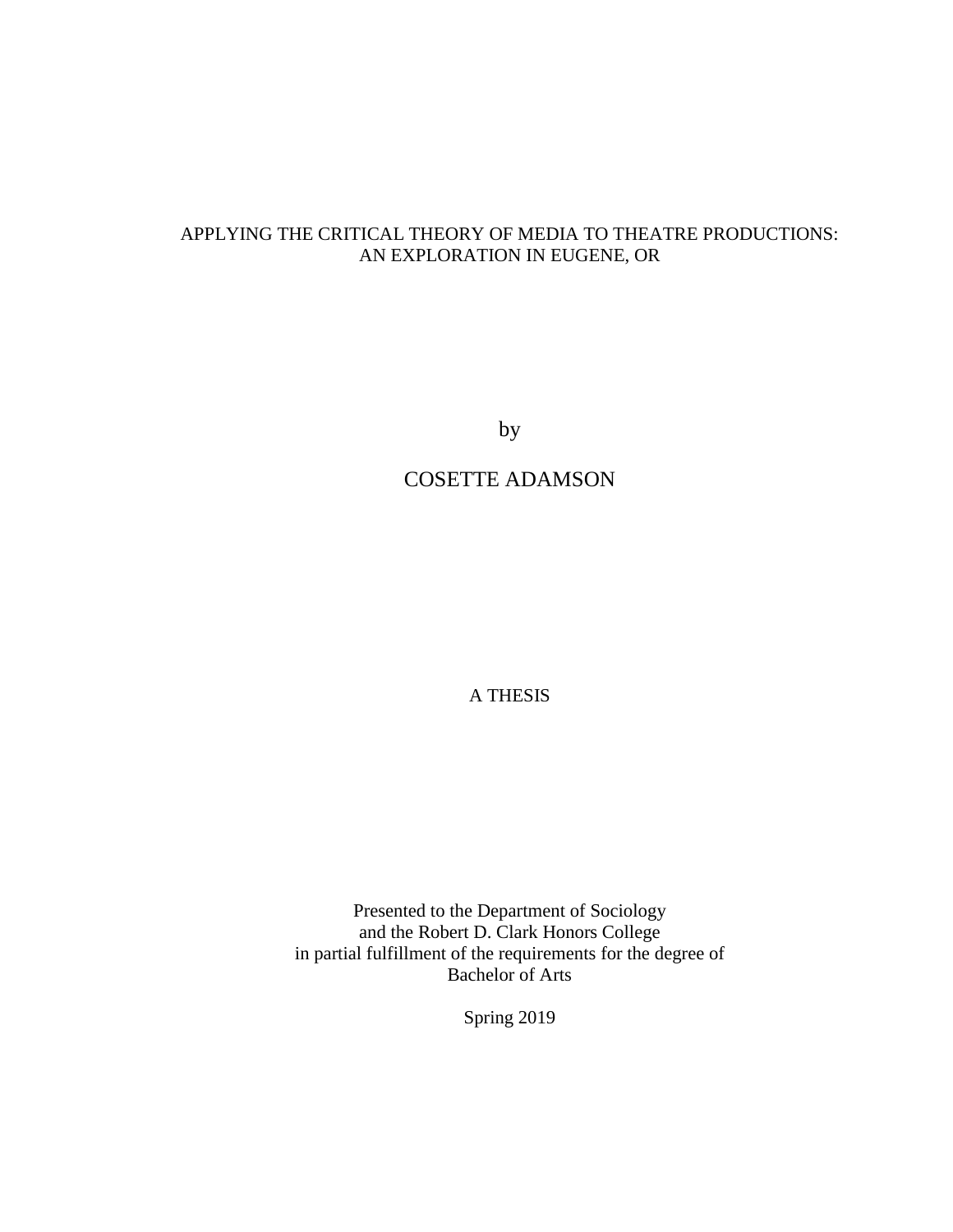## **An Abstract of the Thesis of**

Cosette Adamson for the degree of Bachelor of Arts in the Department of Sociology to be taken June 2019

Title: Applying the Critical Theory of Media to Theatre Productions: An Exploration in Eugene, OR

Approved: \_\_\_\_\_\_\_\_\_\_\_\_\_\_\_\_\_\_\_\_\_\_\_\_\_\_\_\_\_\_\_\_\_\_\_\_\_\_\_

Professor Michael Malek Najjar

The critical theory of media analyzes mediums such as music and movies in terms of their economic value, and how well they will sell in the current market. Critical theory as well as other theories of spectacle and representation in media suggest that noncontroversial stories and easy entertainment sell the best. However, theatre has rarely been analyzed in such a way, despite also having to sell tickets and compete in a capitalist market. In order to understand the relationships between economic need and the desire to produce socially active theatre, five different theatre organizations throughout the Eugene community were interviewed. These interviews demonstrated some tension in choosing shows that will sell well versus shows that are perhaps more daring, as well as worries about appropriate representation. Less tension than anticipated, however, was found surrounding sponsorships and other funding. Through this research, theatre organizations and attendees might be more aware of these choices and more open to producing theatre that is more controversial or less well-known.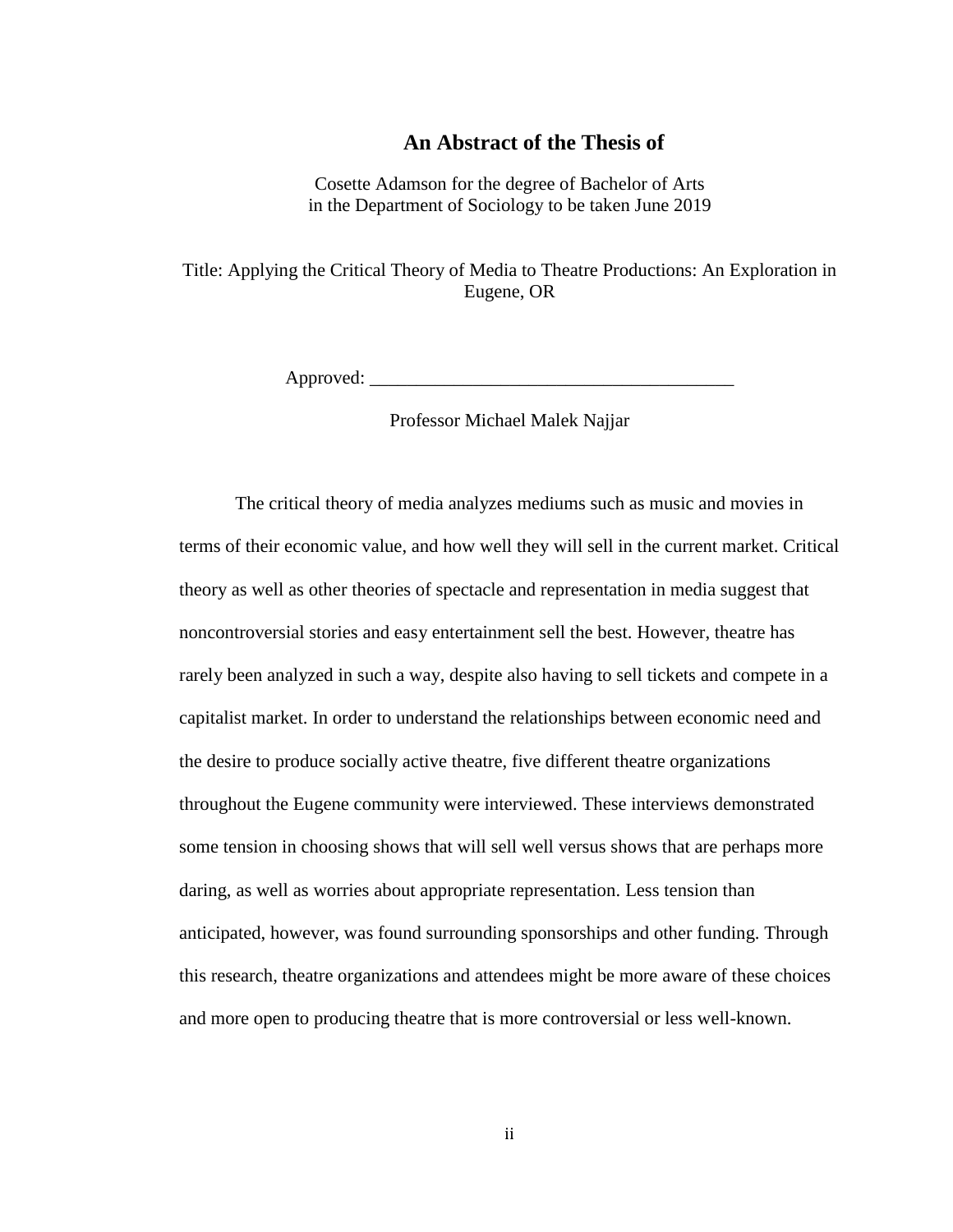# **Acknowledgements**

I would like to thank my thesis committee, Professors Michael Najjar, Louise Bishop, and Evan Shenkin for their help and support during this process. They have been very positive about my progress and keeping me motivated, as well as giving me new ideas to explore and consider. They are also fantastic professors and have shaped my college experience as a whole.

I would also like to thank Susan Goes, Carol Dennis, Theresa Sizemore, Craig Willis, and Abigail Leeder, and their respective theatre organizations, for allowing me to interview them and use their names and theatre names in this thesis. All of them were very open and accommodating, and without them this thesis would not be possible.

I want to thank Miriam Jordan, the Honors College thesis advisor, for all her hard work and for keeping us all on track and ahead of deadlines.

Lastly, I would like to thank all my friends and community mentors who have been excited about my work and kept me sane this past year!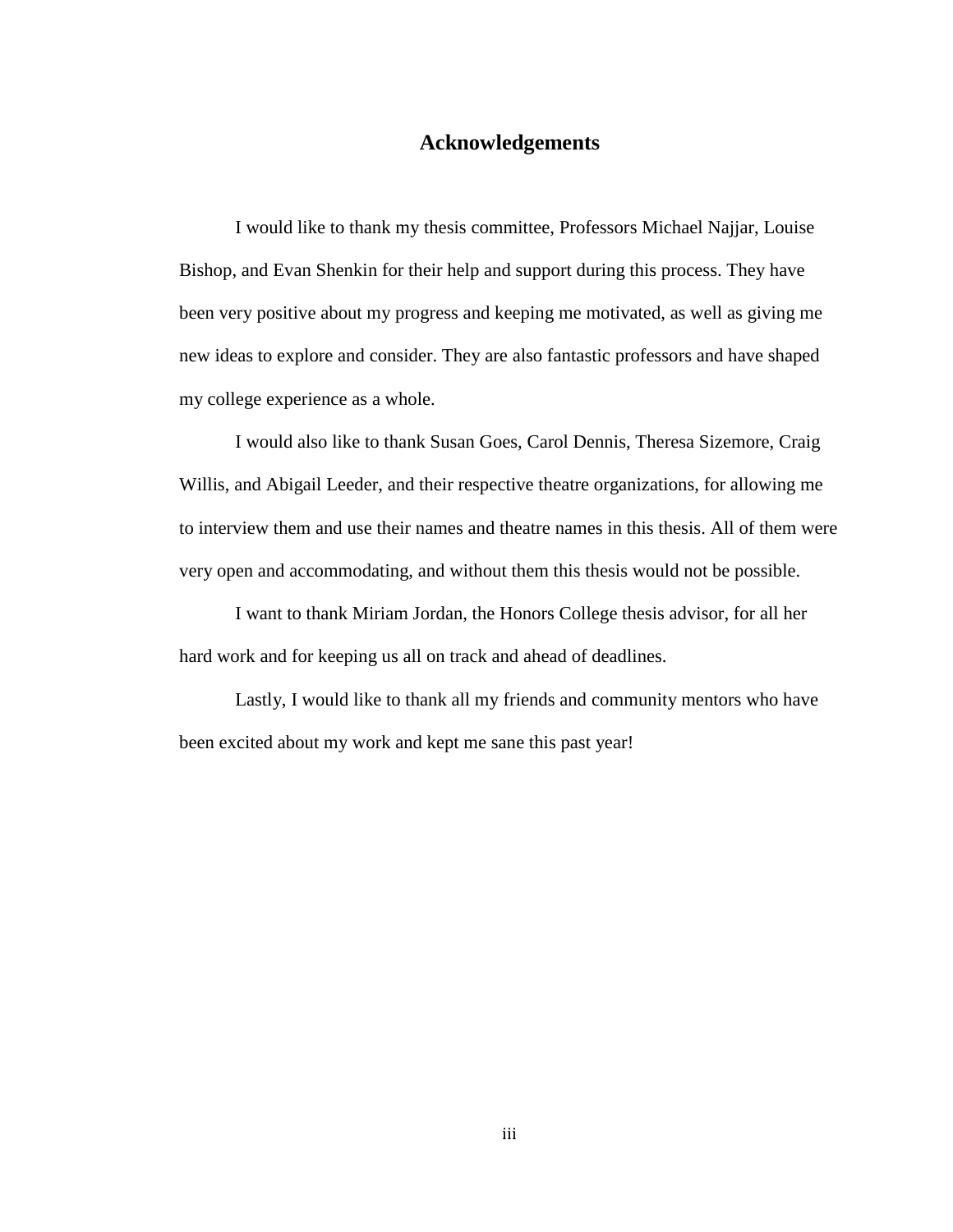# **Table of Contents**

| <b>INTRODUCTION</b>                          | 5  |
|----------------------------------------------|----|
| <b>Research Questions</b>                    | 7  |
| Hypotheses                                   | 8  |
| Methods                                      | 9  |
| LITERATURE REVIEW                            | 12 |
| <b>Media Theory</b>                          | 12 |
| <b>Critical Theory</b>                       | 12 |
| Spectacle                                    | 14 |
| Representation                               | 16 |
| <b>Theatre Organizations</b>                 | 17 |
| <b>Minority Voices Theatre</b>               | 17 |
| <b>Cottage Theatre</b>                       | 18 |
| <b>Oregon Contemporary Theatre</b>           | 19 |
| Rehearsals for Life                          | 19 |
| The Hult Center                              | 20 |
| <b>ANALYSIS: INTERVIEW SYNTHESIS</b>         | 22 |
| In support of my hypotheses:                 | 22 |
| In opposition to my hypotheses:              | 26 |
| <b>Effects of Political Climate</b>          | 28 |
| <b>Logistical Motives</b>                    | 31 |
| Representation                               | 33 |
| Eugene as Progressive                        | 34 |
| Conclusions                                  | 36 |
| New Findings:                                | 37 |
| Recommendations for Further Action and Study | 37 |
| Appendix: IRB Form                           | 40 |
| <b>Works Cited</b>                           | 41 |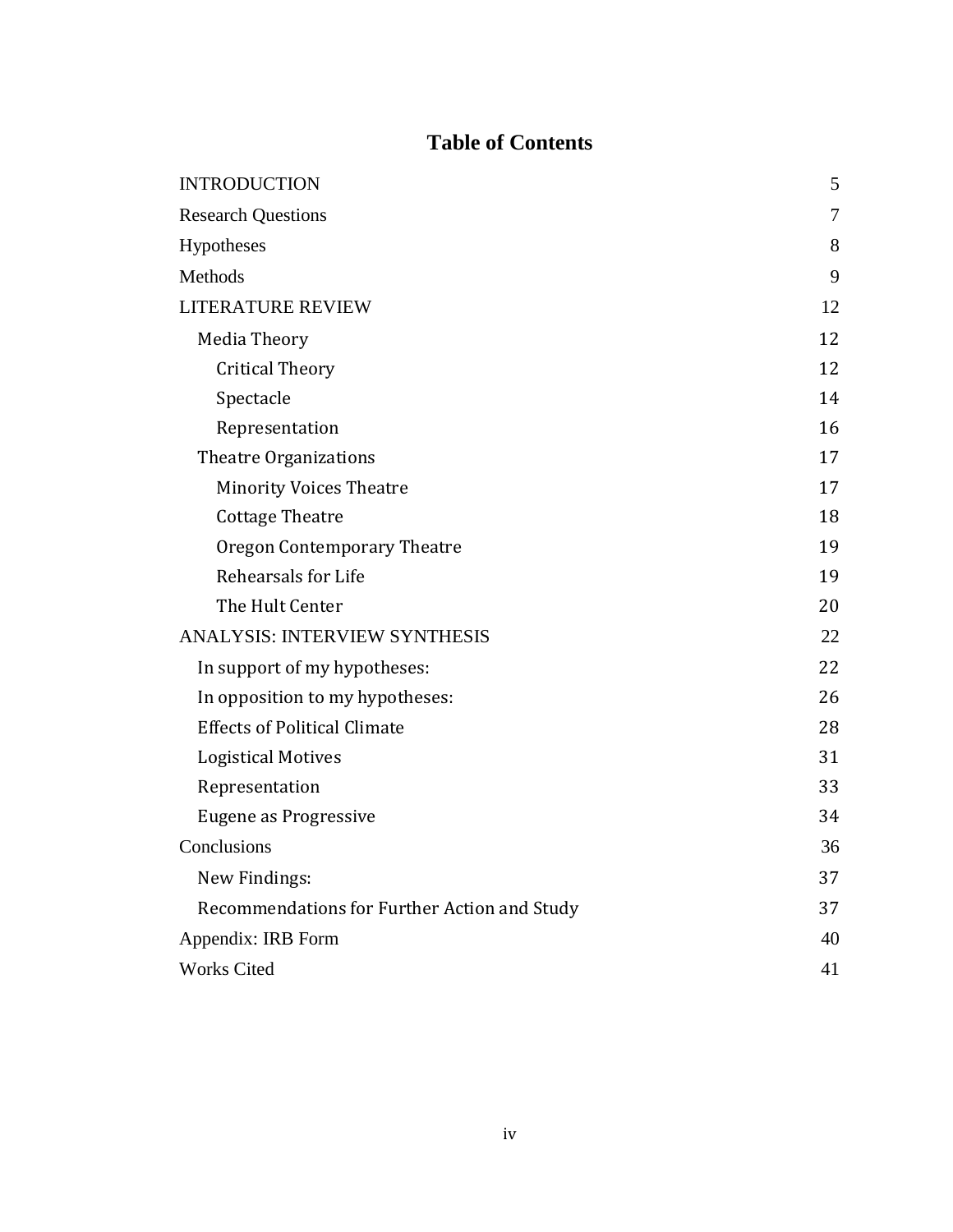#### **INTRODUCTION**

Theatre has always had the ability to tell stories about people that need to be told, as well as discuss issues of human rights and equality. Like any art, theatre can be political and provocative. It can also be beautiful, funny, entertaining, and much more. Since the election of Donald Trump in 2016, I have been wondering if theatre venues have chosen plays as a response to the actions and beliefs of the Trump Administration. More generally, does the political climate affect the productions that theatres choose? How do theatre venues choose what plays they produce? Are they concerned with making statements about politics and culture, or simply in continuing their sales and entertainment venues like normal? For my project, I am interested in precisely these questions.

When I came across the critical theory of media in Sociology, I knew this was the framework that I was looking for to analyze these choices. Critical theory analyzes society through a "top-down" approach, looking at choices through the lens of power and money. In media, it considers the need for profit as a factor affecting what is produced and how. Coming back to the question of how plays are chosen, I am interested in the ways that power and economics play a role, and how they might encourage or inhibit the production of socially progressive theatre. Therefore, I decided to delve into this question myself with a case study of five theatres here in Eugene.

For my project, I am limited in time, space, and resources, and I believe it makes sense to limit myself to a geographically small space. Because there are theatres all over the US, my sample size could get very big very quickly. For this reason, I decided to do a case study here in Eugene, and interview five theatres of different sizes and economic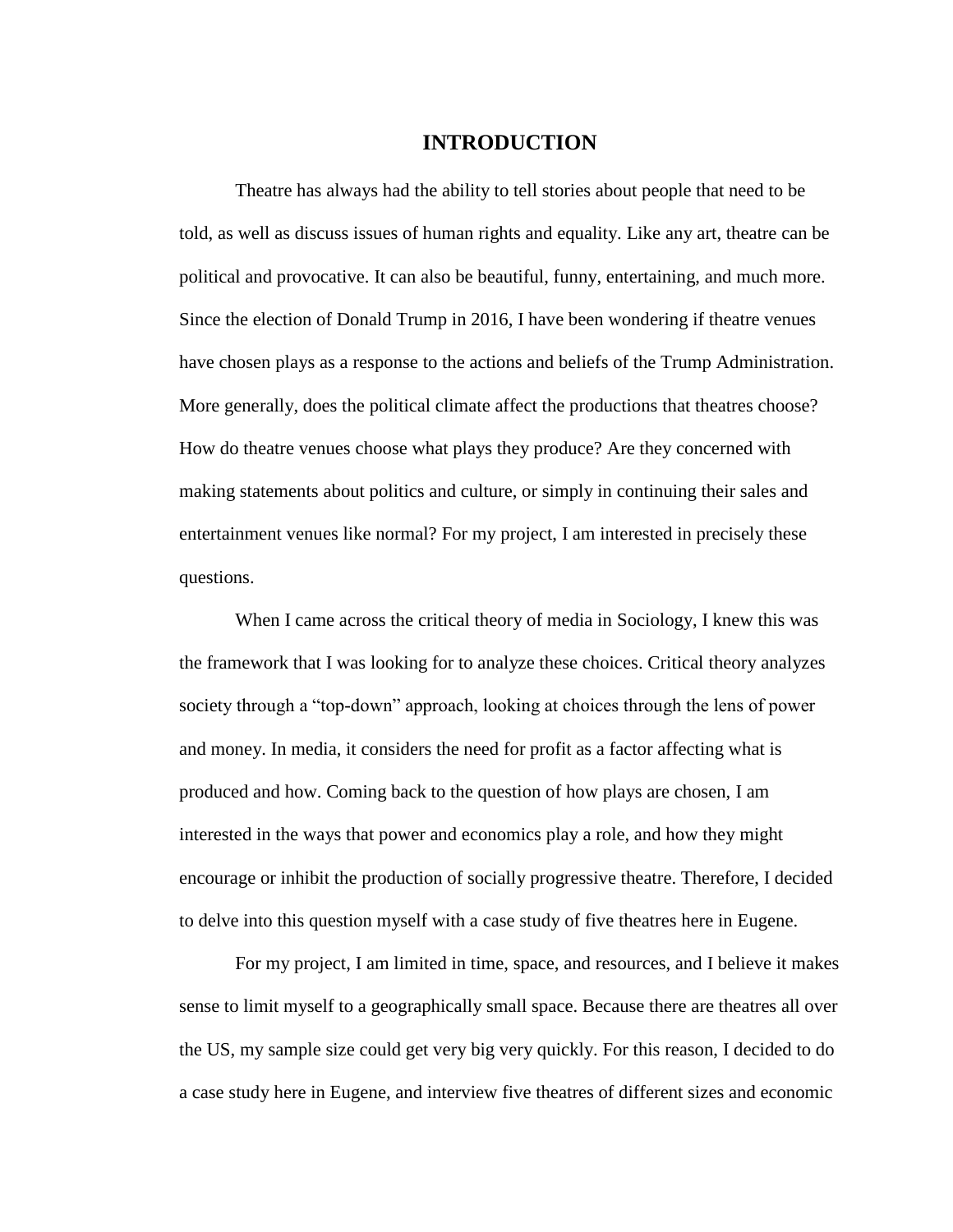structures. My goal was to discover how theatre venues choose their shows, with a specific emphasis on either economic motives or concern about socially relevant messages or content. I am choosing these five different theatres because they differ in audience size, audience expectation, budgets, and economic needs and motives. Since they have different goals and types of funding, I then analyzed similarities and differences, and how this affects their choice of productions. My project is a case study with only five theatres involved, so while my responses will be a telling exploration, they are not generalizable to all theatres of these types. Ultimately, I hope to bring attention to the conditions that can best drive the creation of theatre that is progressive and provocative.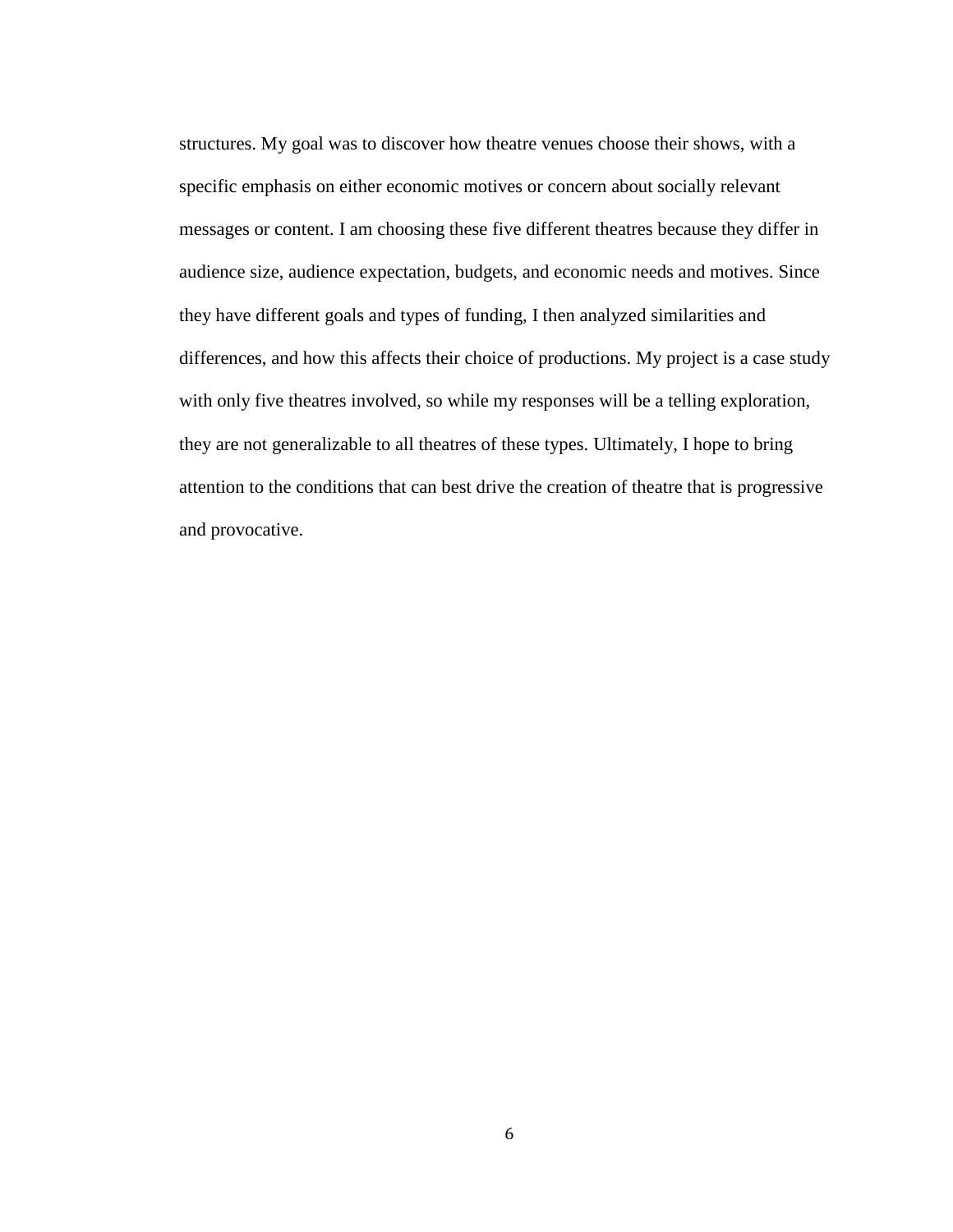# **Research Questions**

· How does theatre fit in as a form of media, and how might the critical theory of sociology apply?

· How do concerns about ticket sales and popular entertainment affect, in a conservative or progressive manner, the shows selected by a theatre for production?

· How does the size and type of theatre and the ticket price affect a theatres'

willingness to produce what they believe to be socially or politically active theatre?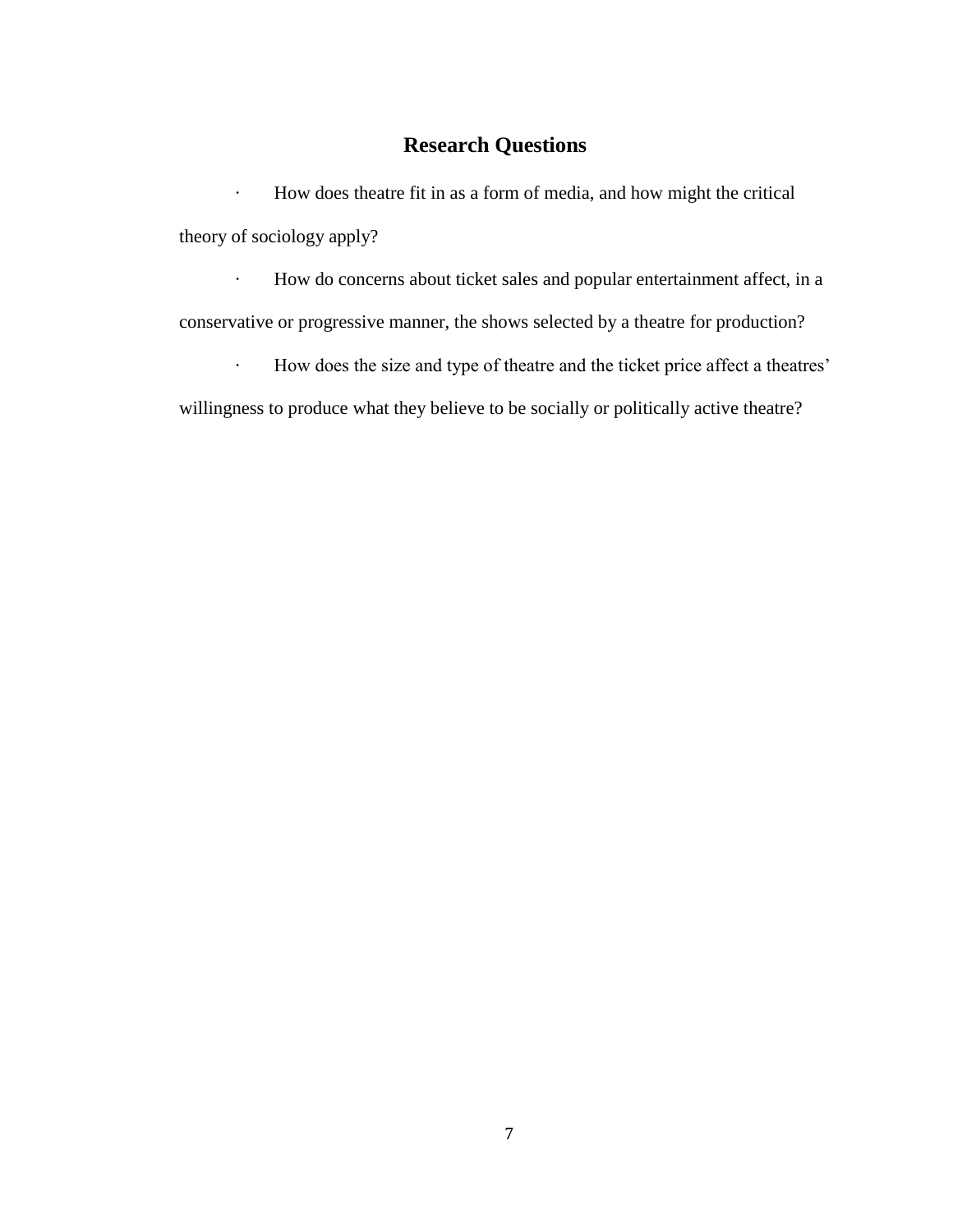# **Hypotheses**

The larger the theatre and the more expensive the tickets, the more concerned the theatre venue will be with donors and sponsors as well as ticket sales and producing entertaining shows that are not very provocative. I believe that this makes sense given that larger theatres have bigger budgets per show – if a show were to not sell well, or lose them customers or donors, it would put the theatre at risk of failure.

Volunteer-based theatres will be more open to risk, original productions, and socially active theatre. This would be because they can work with a lower budget given that they are not paying actors or crew members. Some volunteer theatres may also have performances that are free or by donation only. If they offend anyone, or their shows have smaller audiences, there are fewer economic consequences. However, they will face limitations in how many shows they can produce and the quality given budget constraints.

· Applied / Prefunded Theatre (theatre groups funded by an organization such as a university, that don't rely on sales) will depend largely on the wishes of the donor, more so than the mission of the theatre performers or participants. This would be because without the donor, no theatre can take place.

8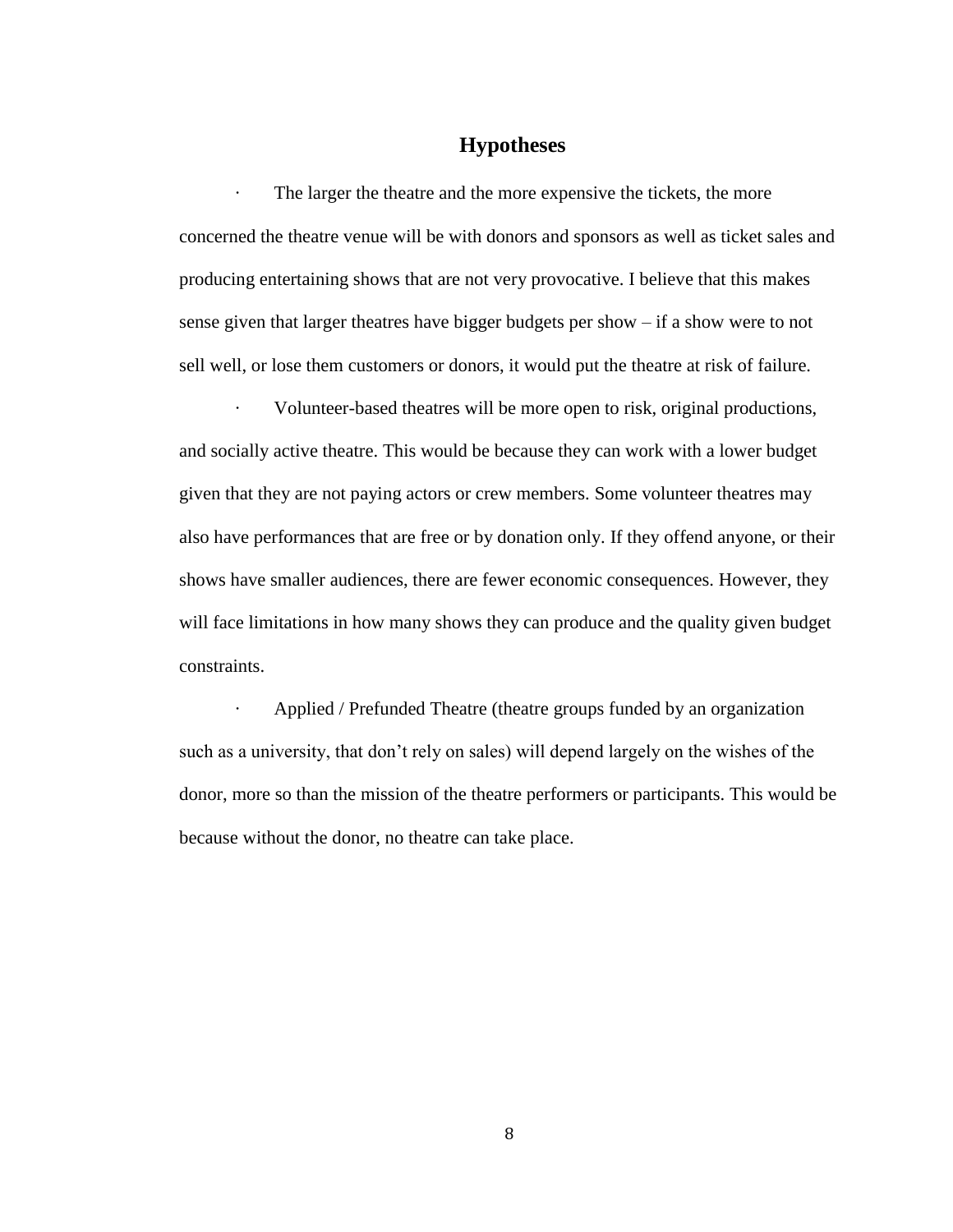### **Methods**

For my project, I conducted interviews with theatre representatives. This included directors, producers, or someone involved with the years' show selection. The interviews were relatively structured and in-depth. There are five theatre organizations that I decided to include in my study: Minority Voices Theatre (volunteer-based), Cottage Theatre (community-based), Oregon Contemporary Theatre (commercial nonprofit), University of Oregon's Rehearsals for Life (pre-funded, applied theatre), and The Hult Center (for-profit rental space). All of these are located in Eugene, except Cottage Theatre, which is located in Cottage Grove, about 20 miles South of Eugene. Again, these theatres differ significantly in theatre size, ticket price, and type of funding they receive. I interviewed five company representatives, one from each theatre.

My main interview question was, "How did you select this seasons' shows?" I believed that the answers would likely fall towards a discuss of current political climate, or a discussion about what they believe their audience would enjoy. This would relate to socially progressive theatre and economic motives, respectively (although context is important). I guided them from that main question into sub-questions regarding what they believe are their audience expectations, audience demographics, sponsor expectations, artistic goals, and their own economic needs.

The following is my IRB-approved list of questions to ask the theatre representatives. It should be noted that I didn't necessarily ask each person each question, and I added some of my own follow-up questions as I saw fit.

What is your role at [theatre company]?

What is the process of choosing the season's shows?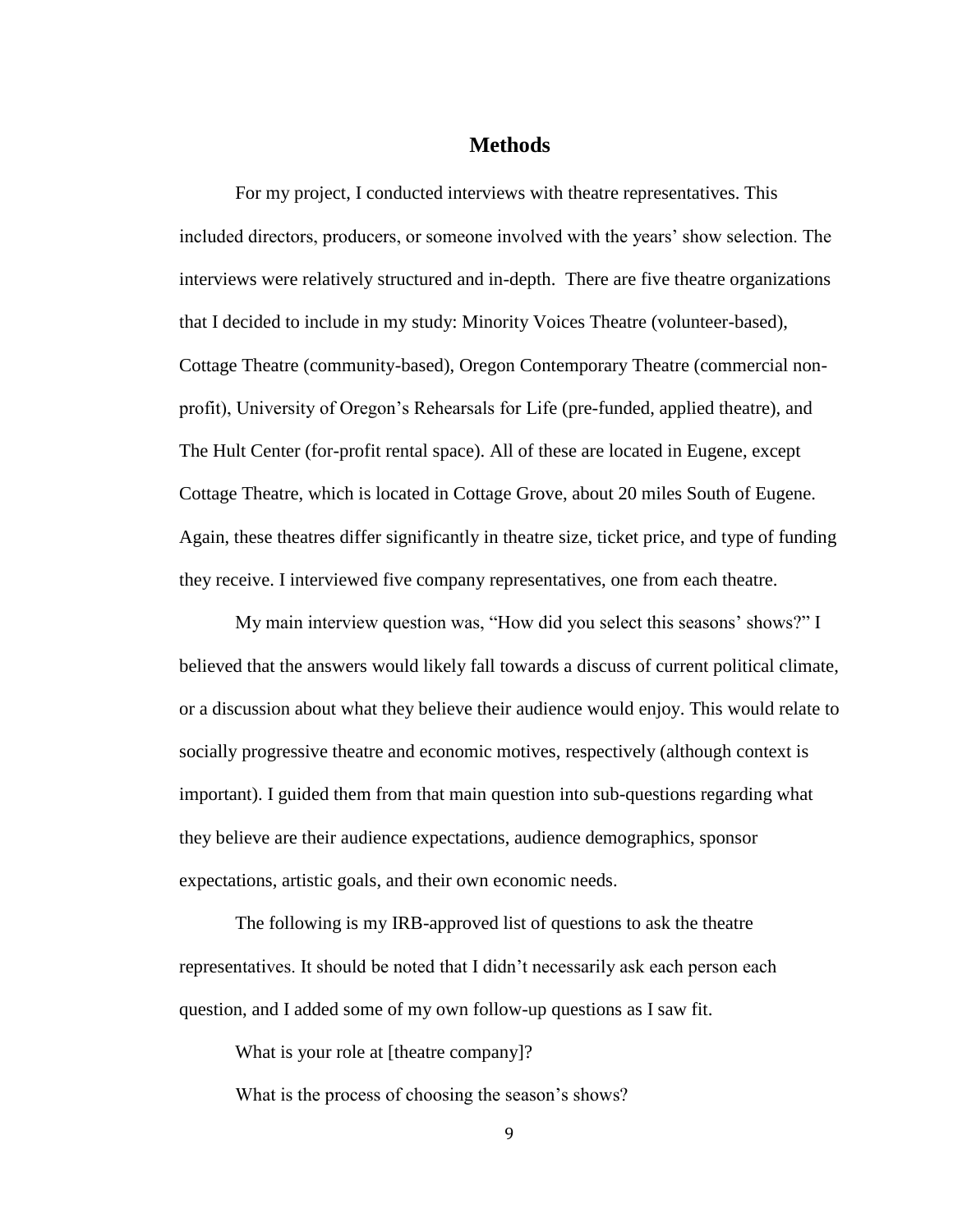What do you think your audience demographics and expectations are?

Why did you choose [show from this season or last season]?

What is a show that got turned down this season for production, and why?

What is your average show budget, and how much of that relies on sales? Sponsors?

Would you say that your shows and / or your theatre is "progressive"? Why or why not?

Would you say your shows try to respond to the political climate or state of the world?

What types of shows have done well for your theatre, economically? Which haven't?

What are your artistic goals?

What are your community goals?

How willing would your theatre be to produce a debut production?

It should also be noted that all representatives interviewed signed a consent form at their interviews, agreeing to participate and allowing me to record their interviews and use their name and theatre organization name in this thesis. All methods are IRB approved and deemed to be minimal risk. (See appendix for IRB Approval.)

Although I am asking about economic motives, I realize that asking outright how money or donors affect their shows could induce response bias and lead to inaccurate answers. Therefore, I asked questions regarding audience expectations, their view of risk-taking, and their artistic goals, hoping that this would lead me to more information about their motives. The interviews were recorded and transcribed, and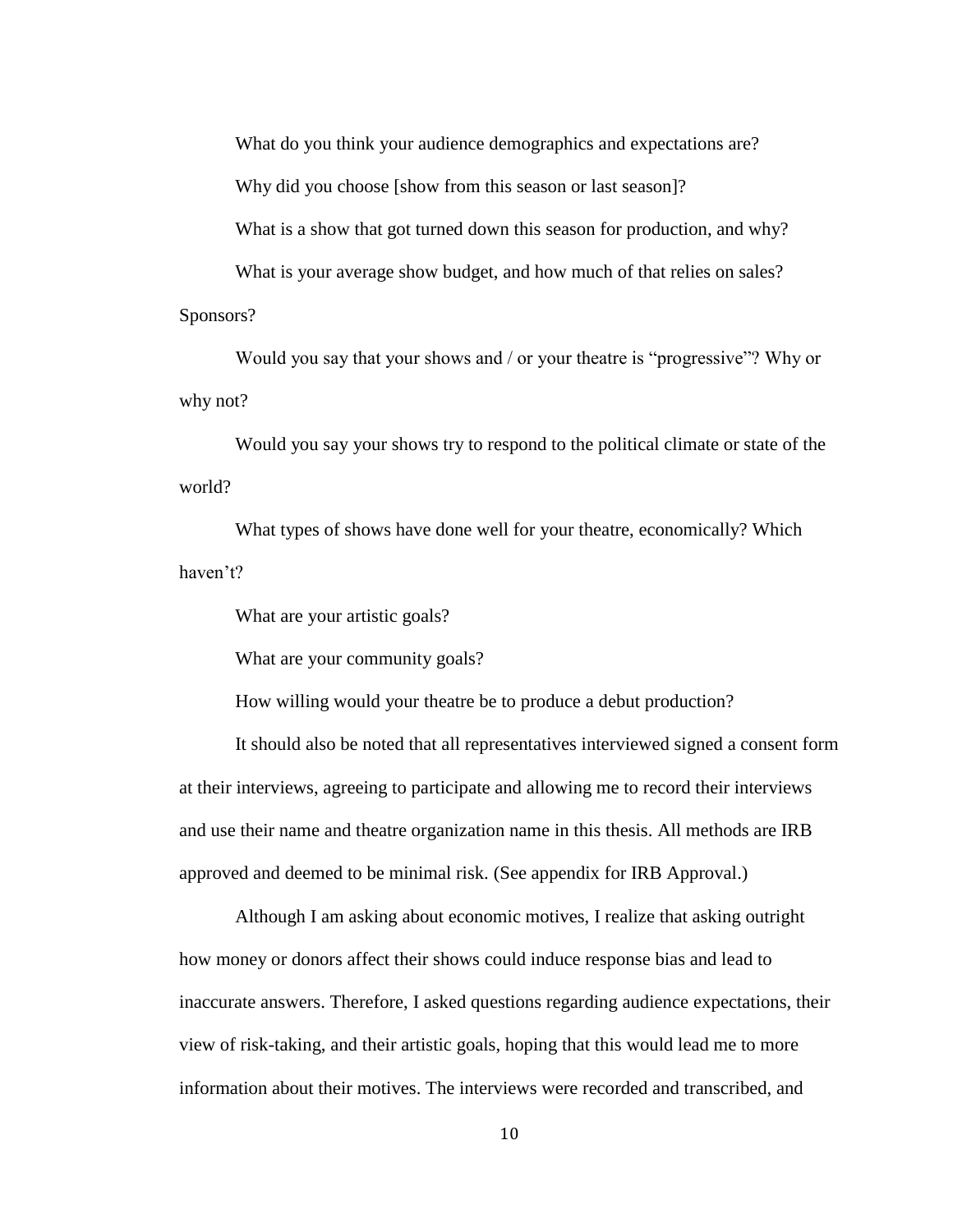then I analyzed them qualitatively for similarities and differences. Through compiling organization information, sponsor information, past productions, and interviews I was able to see patterns that correlate or make sense compared to my questions and hypothesis.

I also supplemented interviews with some research on the different theatre companies and shows through data from their websites, lists of sponsors, and past productions. The purpose of this is to see how they advertise or discuss their own shows. For example, are they advertising their show as an entertaining classic, or as an important piece in our contemporary society?

| <b>Theatre Name</b>               | <b>Theatre Type</b>                                        | Representative<br><b>Interviewed</b> | <b>Representative Title</b>     |
|-----------------------------------|------------------------------------------------------------|--------------------------------------|---------------------------------|
| <b>Minority Voices</b><br>Theatre | Volunteer-<br><b>Based</b>                                 | Carol Dennis                         | Co-Founder and<br>Director      |
| <b>Cottage Theatre</b>            | Community-<br><b>Based Non-</b><br>profit                  | <b>Susan Goes</b>                    | <b>Executive Director</b>       |
| Oregon<br>Contemporary<br>Theatre | Commercial<br>non-profit                                   | Craig Willis                         | Producing Executive<br>Director |
| Rehearsals for<br>Life            | University<br>connected, pre-<br>funded applied<br>theatre | Abigail Leeder                       | Founder and Director            |
| The Hult Center                   | For-profit rental<br>space                                 | <b>Theresa Sizemore</b>              | <b>General Manager</b>          |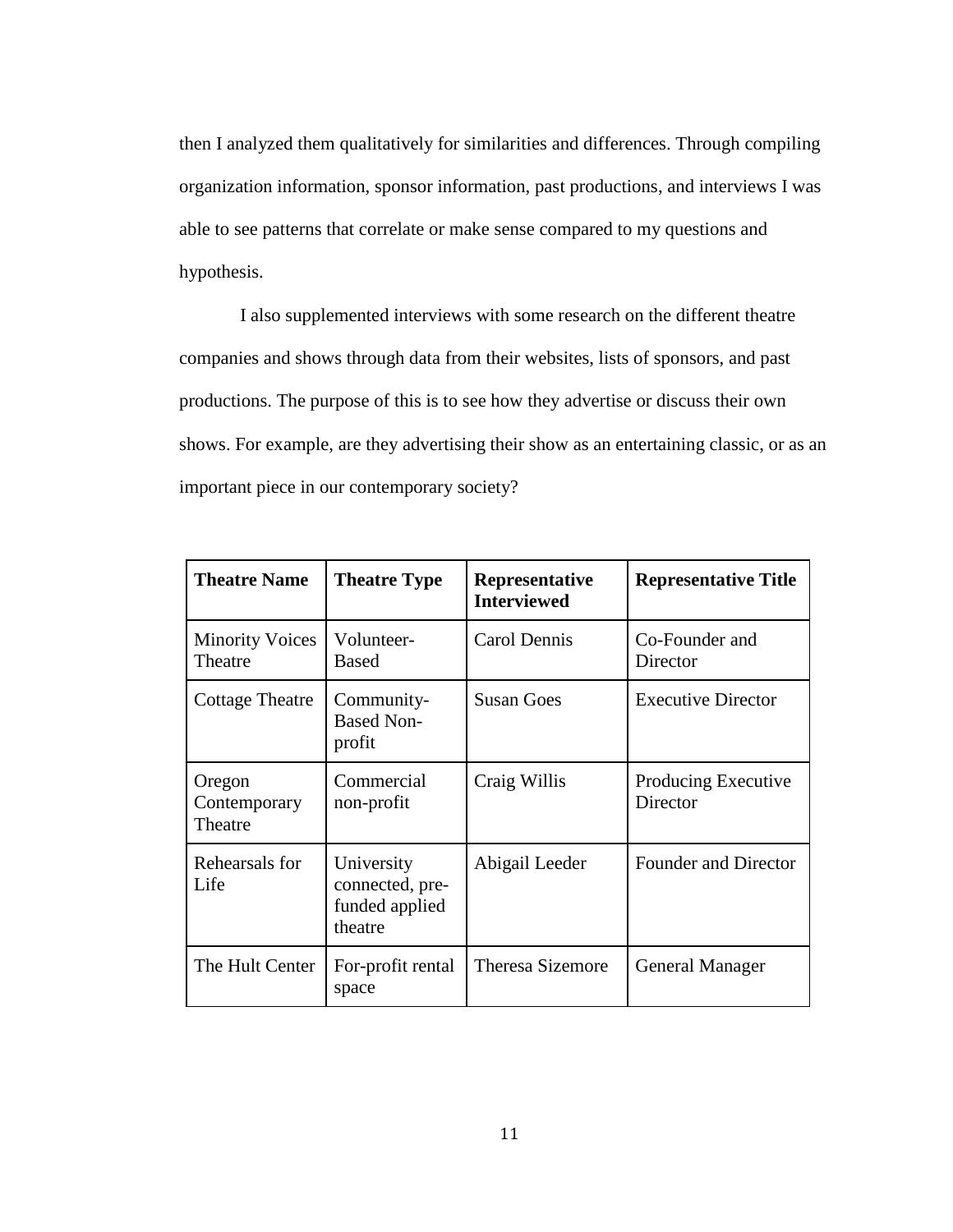### **LITERATURE REVIEW**

#### **Media Theory**

#### *Critical Theory*

The critical theory of mass media analyzes media in terms of power and money. It stems from ideas from Karl Marx and Friedrich Engels, who believed that "the class which is ruling the *material* force of society is at the same time its ruling *intellectual*  force" or, similarly, "the class which has the means of material production at its disposal consequently controls the means of mental production" (Marx, 39, emphasis in original). This means that those in power wish to reproduce the current culture in order to keep themselves in power and, in capitalist societies, gain as much money as possible.

As in accordance with Marx's critique of power and capitalism, David Grazian in his book *Mix it up: Popular Culture, Mass Media, and Society,* says that under the lens of critical theory, "the primary motivation for designing and programming media culture is money -- not creativity, not free expression, not pleasure, and certainly not fun, but the unabashed pursuit of profit" (Grazian, 69). In trying to gain as much profit as possible, media needs to cater to as many people as possible. This means that we are "in a society... in which economic imperatives and pervasive values promote the search for large, common-denominator audiences" (Gross, 405). By common-denominator audiences, we are talking about the minimization of economic risk, and the adherence to what media producers know will sell well.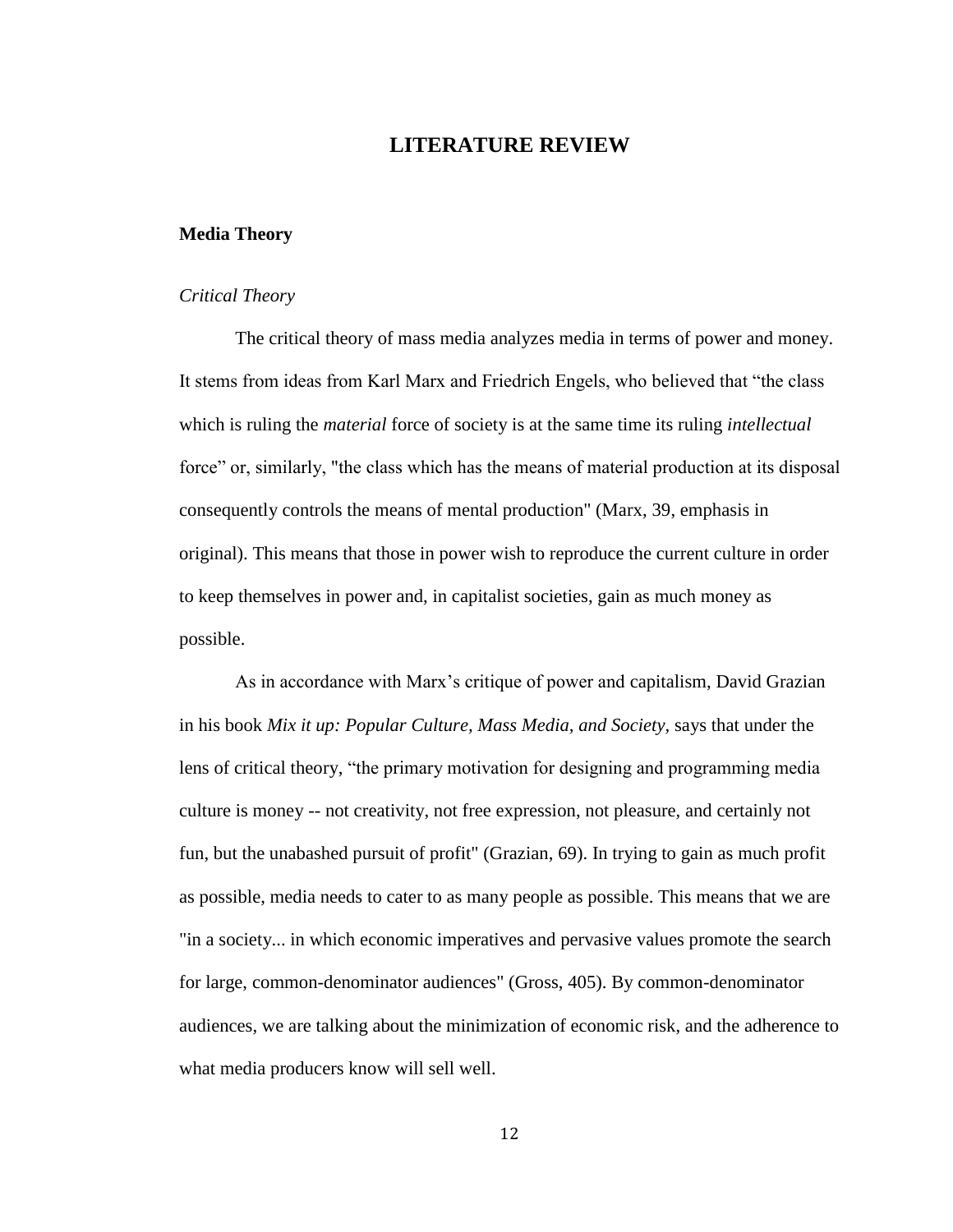Grazian analyzes critical theory in terms of movies and music, which I believe is helpful for demonstrating the way that the critical theory of media operates. In terms of movies, "the need for blockbusters encourages movie studios to invest heavily in films with a built-in audience and promotional apparatus, particularly sequels, prequels, remakes, and spinoffs of previously successful entertainment properties" (Grazian, 124). When one looks at the best-selling movies of the 2010s, sequels and movies based on books dominate the list. This includes likely familiar names such as *The Hunger Games* Trilogy, the *Marvel* superhero Franchise, and the continuation of the *Star Wars* Series, just to name a few. What sells the best, according to media analysts, is based on "a predictable, low-risk formula for engineering a blockbuster smash: Instant brand recognition and popularity, youth appeal, expensive computer-generated graphics, dumbed-down dialogue, and pyrotechnics" (Grazian, 124). It is much more difficult to pitch something new and untried; "while determining consumption it [the industry] excludes the untried as a risk. The movie-makers distrust any manuscript which is not backed by a bestseller" (Horkeimer, 80). This shows the ways in which the desire for profit drives what is chosen to be produced in the first place, and ideas that are new or may only appeal to a small portion of people will be rejected from the start.

Music, according to Grazian, works in a similar fashion. The music industry also wishes to minimize risk and produce what they know will sell or become a top-hit. He says that "the [music] industry has transformed itself into an engine for manufacturing catchy pop music hits. Forget risk -- nothing is left to chance" (Grazian, 127). Many songs include a similar beat and tone and are sung by the same already-popular artists. In fact, many are actually written by the same person: "From 1999- 2016 Max Martin

13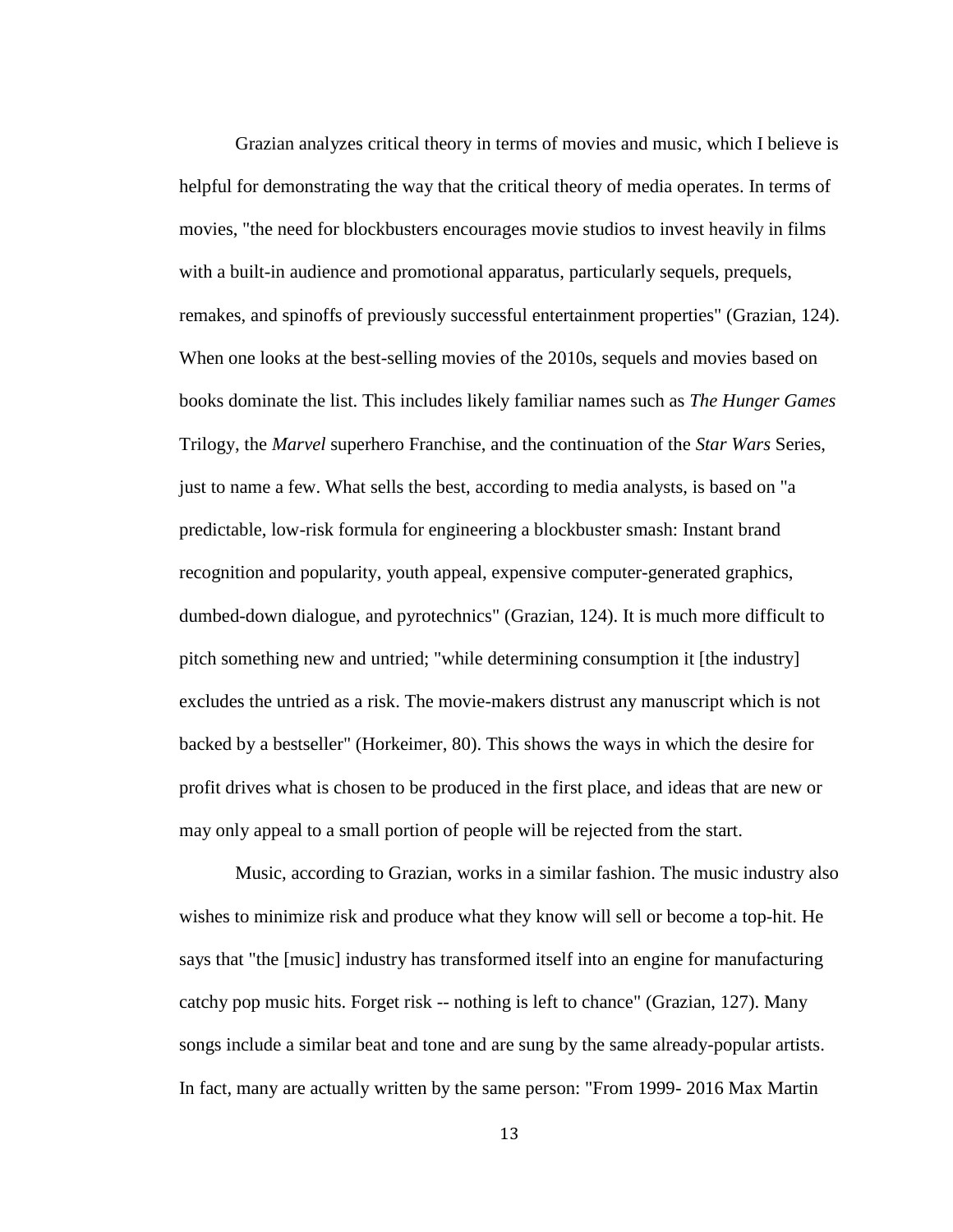wrote no less than 22 No. 1 hit songs" for Katy Perry, Taylor Swift, The Weeknd, and more (Grazian, 127). While it seems like we are getting authentic variety, the truth is that much of it is not; it is catered to exactly what mass media knows will sell the best.

What is most important to underline here is the minimization of risk and the need to appeal to the largest audience possible. Notably, "in order to avoid offending any significant portion of their necessarily vast and varied audience, the media have been forced to show only attitudes as were already virtually universally acceptable" (Goodlad, 68). All of this supports the proposal that media must adhere to a conservative population. The use of the term conservative here does not mean politically right-leaning, but rather attempting to adhere to the largest population possible without being controversial on either side of the spectrum. Ultimately, media under critical theory is known to minimize risk to cater to the largest audience possible, offend as few people as possible, and therefore maximize profit by continuing to produce what has done well in the past. While Grazian and others have shown this to be the case with movies and music, I am interested in exploring whether these same types of values exist in theatre, and whether the critical theory of media is useful in looking at what is produced.

#### *Spectacle*

Another important topic in media theory, related but somewhat different from critical theory, is the need for spectacle. It is mentioned above that movie producers are aware of the popularity of pyrotechnics, action, and expensive graphics in their films. In media theory, the need for spectacle takes a darker turn, and is seen as a distraction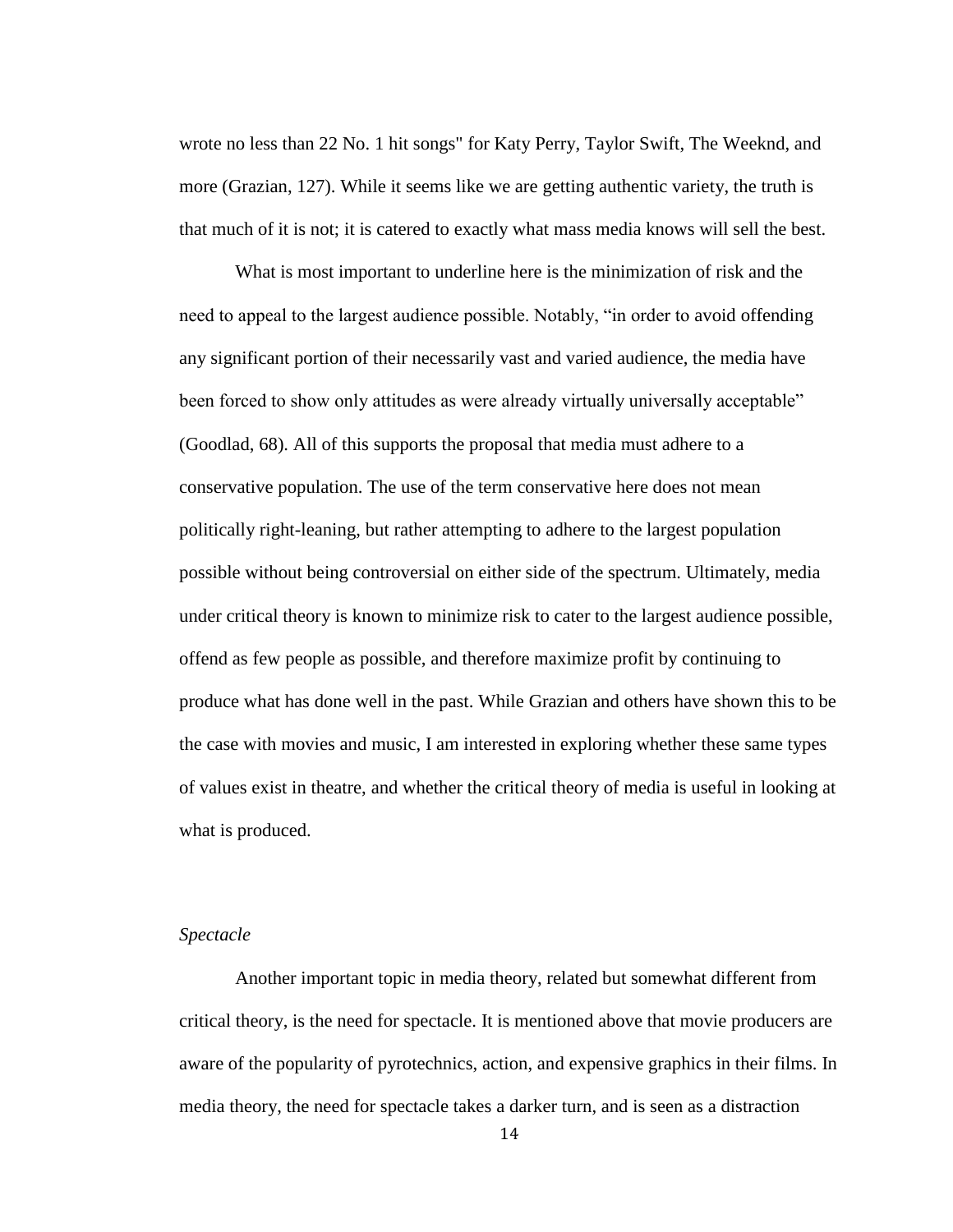from life: "Amusement under late capitalism... is sought after as an escape from the mechanized work process, and to recruit strength in order to be able to cope with it again…No independent thinking must be expected from the audience ... any logical connection calling for mental effort is painstakingly avoided" (Horkeimer, 82). It seems that more often, people these days are looking for entertainment that is easy to digest and distract them from the rest of life. This is also supported by the movie industry's mention of "dumbed-down dialogue" and "expensive pyrotechnics" as elements that help a movie sell well. In connecting this to theatre, I am interested in whether comedies or spectacle-heavy musicals sell better or are more popular than shows that might make a person think deeply about our society.

In his famous work, "The Commodity as Spectacle," Guy Debord connects spectacle back to Marxist ideas and representing the ideals of the ruling class. He asserts that, "The language of the spectacle consists of *signs* of the ruling production, which at the same time are the ultimate goal of this production" (Debord, 140). It is also meant to keep people calm and accepting of their current life because, "the spectacle presents itself as something enormously positive" and shows us that "that which appears is good, and that which is good appears." (Debord, 141). This again shows that spectacle and entertainment can be used as a distraction from life and may be more appealing to a mass audience than a performance that makes a person think more about societal issues.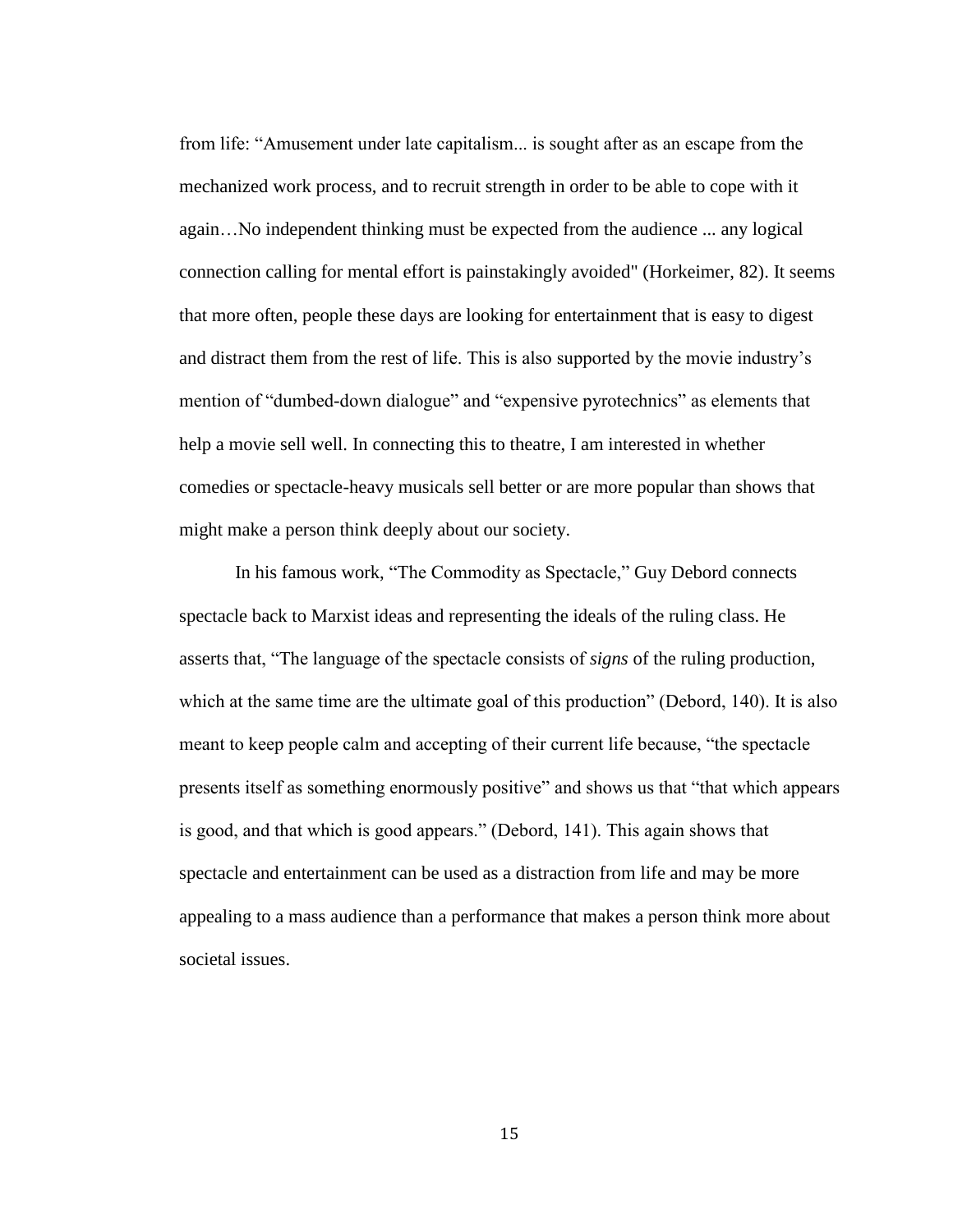#### *Representation*

Representation of people is another component important to emphasize as both related to and distinct from critical theory. The involvement of minorities, people of color, or different sexualities might be considered high risk in certain communities or among certain audiences. In trying to cater to the widest audience possible, mass media may not wish to involve themselves in debates surrounding different types of people. There are people that "by their very existence a presumed threat to the 'natural' ... order of things, and thus they are inherently problematic and controversial for the mass media" (Gross, 405). As discussed above in relation to Marx, the media is also trying to reproduce mass cultural and its norms, and "provide the chief common ground among the different groups that make up a heterogenous national community" (Gross, 406). Stories about minorities may not adhere to mass cultural norms, but rather show stories about defying norms or being willing to be different. This may upset current norms or be controversial to those who wish to keep the status quo.

When minorities are included in media, the other question is whether they are represented accurately, or whether they are confined to harmful stereotypes and tropes. If we suppose that mass media is trying to maintain the current status quo, then, "When groups or perspectives do attain visibility, the manner of that representation will itself reflect the biases and interests of those elites who define the public agenda" (Gross, 406). This would mean that they are not represented accurately by the media, but rather by harmful tropes or stereotypes. This can be controversial on both sides, upsetting more conservative people by including minorities, while upsetting minorities due to their inaccurate representation.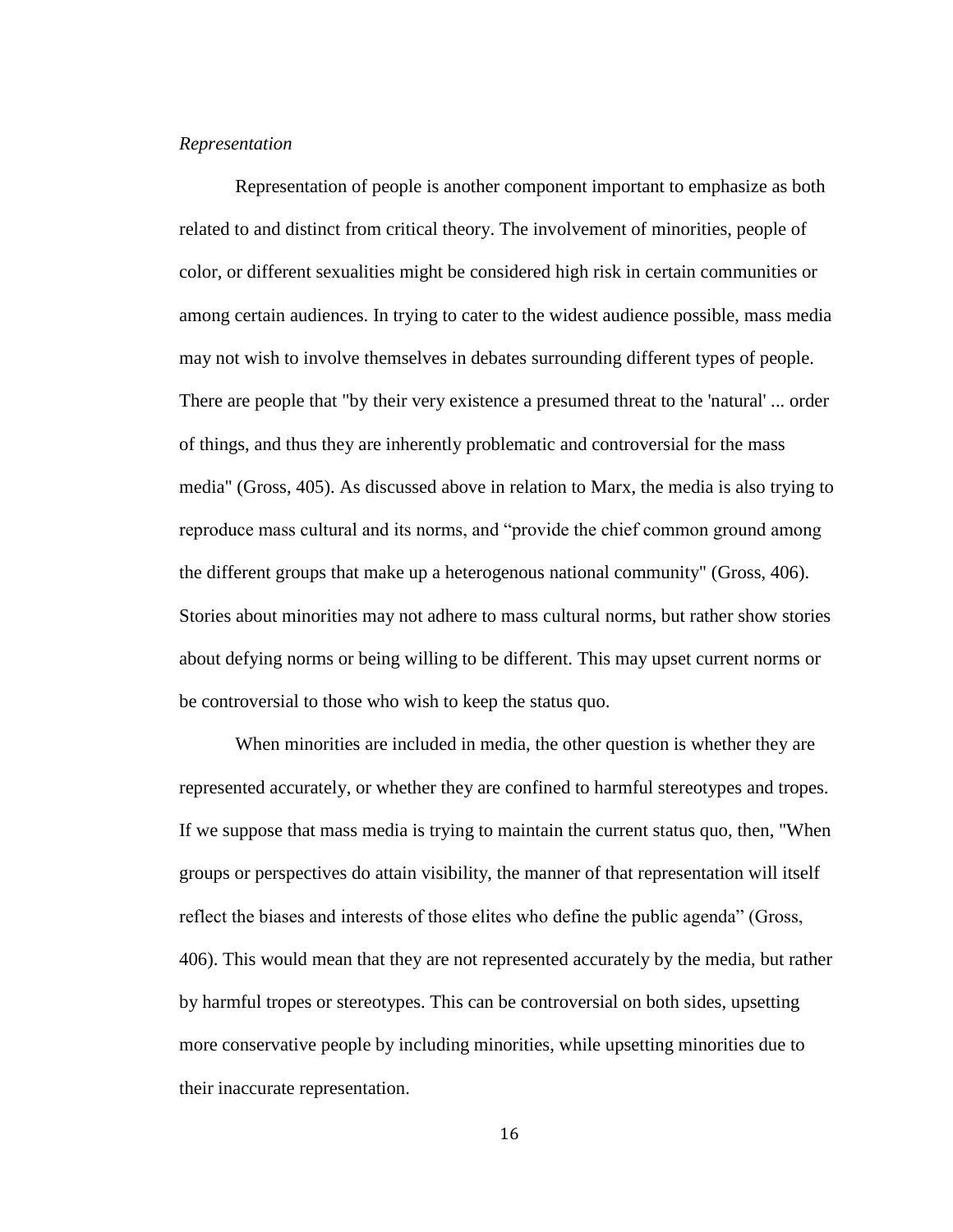All of this makes media written by or for minorities particularly important, and something that is not uncommon today in our culture. As Gross says, "There have always been minority media in the United States; various immigrant groups supported newspapers, books, theater and occasionally movies in the native languages" (Gross, 419). This, however, is often perhaps media groups that state their purpose as minority representation, rather than general organizations that go out of their way to include people of different religions, sexualities, ethnicities, etc.

There is a theory in social psychology called the "Mere Exposure Effect," in which people like something more after they have been exposed to it. This can happen even unconsciously and has shown to be effective in everything from finding people more attractive after seeing them to finding products better after hearing an advertisement (Mere Exposure). There is also the theory that this can work for groups of people that a person might be unfamiliar with. While a person might be uncomfortable or even afraid of a type of person that they have not interacted with, putting a face on it can lead to more familiarity and ultimately liking them more. Theatre can have an important role in building this type of familiarity and empathy when minorities are present onstage.

#### **Theatre Organizations**

#### *Minority Voices Theatre*

Minority Voices Theatre is a theatre project started in Eugene by community members Carol Dennis and Stanley Coleman. According to Dennis,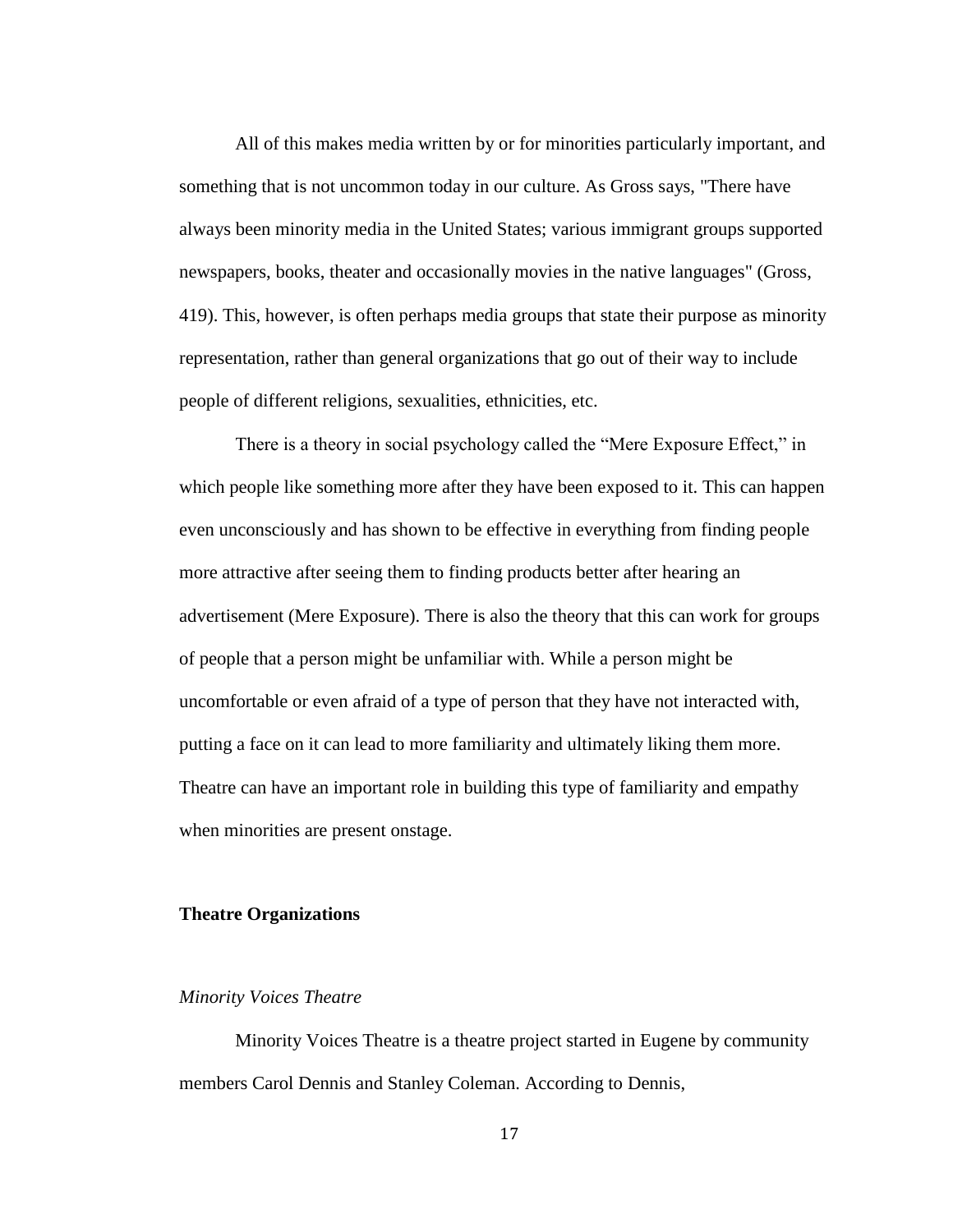"The purpose of Minority Voices Theatre is to do staged readings of those plays so that we can develop the bench of actors and at the same time be able to present the stories that people don't get to see. My sincere belief is that theatre can create a sense of belonging, but only if you get to see yourself there" (Dennis).

Since their founding in 2017, they have done several staged readings, including *Having our Say, The Delaney Sister's first 100 years,* which is about the history of black women in the United States, and *Now I am Your Neighbor,* written in Eugene and telling the stories of immigrants in Lane County. Most recently, they performed *Pilgrims Musa and Sheri in the New World,* a play about an Egyptian immigrant and what it means to leave your culture behind. All of their plays tell stories of underrepresented people in our community. They also cast people that represent these populations as best as they are able within the Eugene community.

In terms of economic structure, Dennis says that Minority Voices "was created to be a theatre project, not a theatre company" (Dennis). More recently, Minority Voices Theatre became a project of the Very Little Theatre, a community theatre here in Eugene. This means that they can adopt the non-profit status of the Very Little Theatre, but are not a non-profit or a company in themselves. For most of their shows, including *Now I am your Neighbor,* they did not sell tickets, but took donations only. Dennis said that "the idea is that it will always be sliding scale, or suggested donation at the door, no one turned away for lack of funds" (Dennis).

#### *Cottage Theatre*

Cottage Theatre is a non-profit community theatre located in Cottage Grove, Oregon, about 25 minutes south of Eugene. It is not uncommon for the Eugene theatre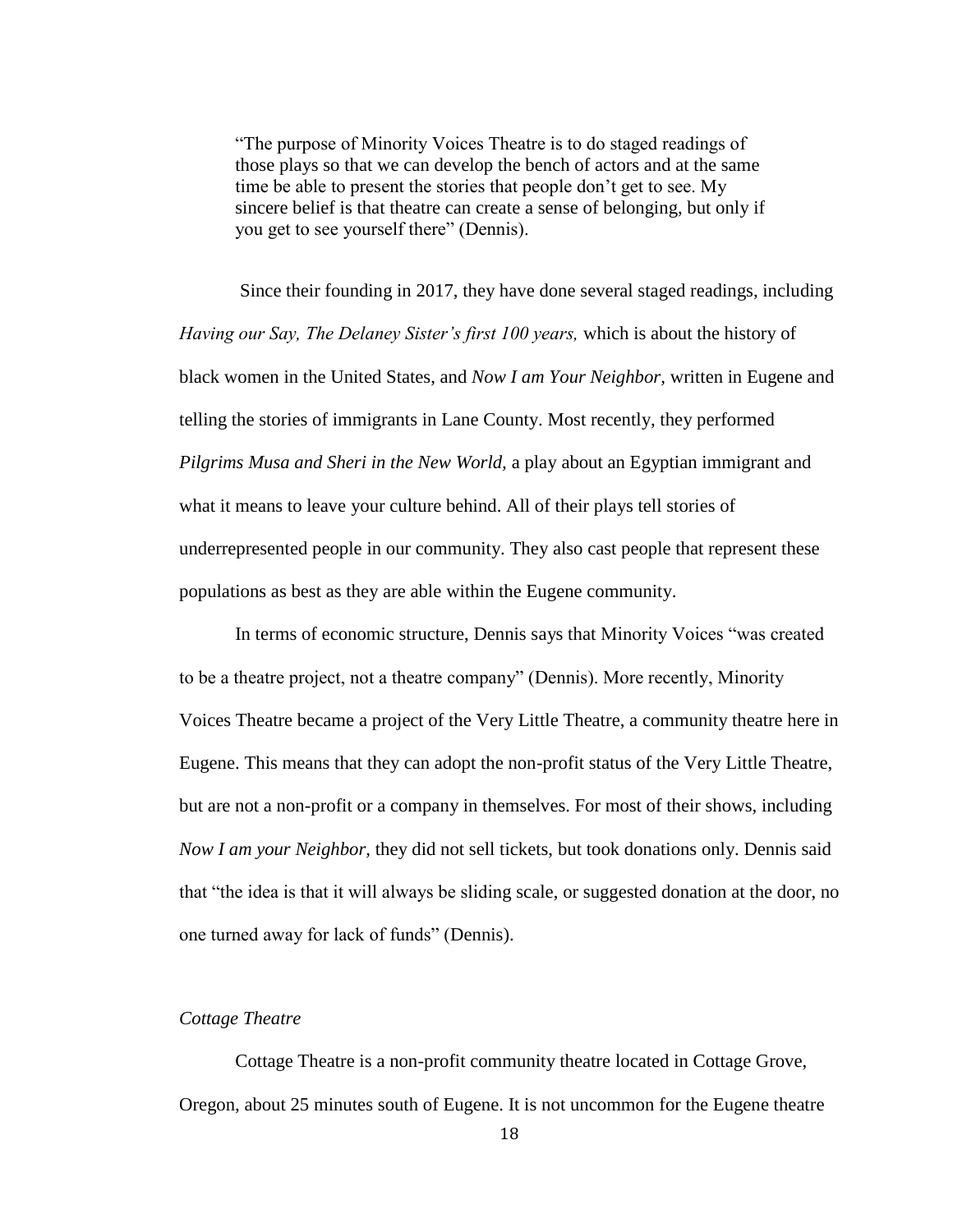community to participate in their shows, and so I thought it valuable to include in my study even though it is not actually in Eugene. All of their "artistic personnel" are volunteers, including everyone from actors to directors to ushers. Their only paid staff are the artistic director and box-office and house managers. They state their core mission to be "engaging and enriching our community through the magic of live theatre" (Mission). They put on 6 performances a year, generally half plays and half musicals. Their ticket price is generally \$25 for adults, with a significant amount of people also purchasing season tickets.

#### *Oregon Contemporary Theatre*

Their mission, according to their website, is that Oregon Contemporary Theatre "creates bold entertainment, challenges expectation, inspires curiosity, encourages dialogue and supports positive change. We believe theatre can transform audiences, students, artists, our community and the world around us" (AboutOCT). They produce 6 shows a year. They are registered as a non-profit, but have smaller cast sizes than other theatres, and they pay their actors, directors, and other people involved in the shows; they are the only theatre represented here to do this. Their tickets generally cost between \$30-\$40 for adults.

#### *Rehearsals for Life*

Rehearsals for Life is an applied theatre project at the University of Oregon, led by Abigail Leeder. It is a mix of several applied theatre styles, including autobiographical theatre, playback theatre, and theatre of the oppressed. The performers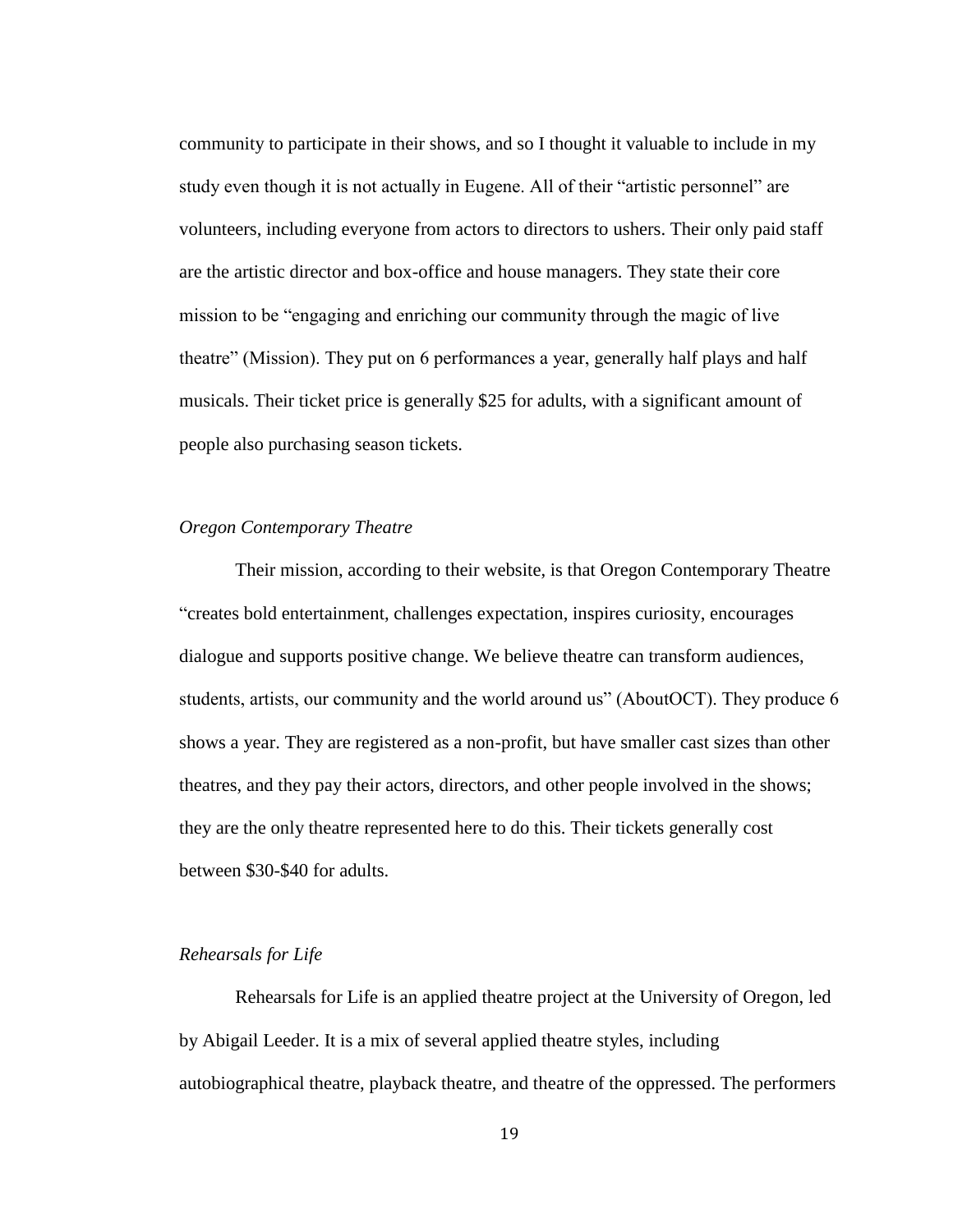are all students, who get a stipend of \$500 a term for their time in rehearsals and performances. As part of the University of Oregon's diversity action plan, their department is pre-funded by the department of dean of students. They regularly perform for departments and meetings around campus. In their workshops, the actors tell personal stories, either on their own or through skits or dialogues. As it is applied theatre, the audience is then invited to intervene and become an ally; "in this way, audience members who may not easily identify with the lived experiences of the storytellers begin to understand, empathize with, and perhaps even begin to desire to act in solidarity with the people whose stories they have just witnessed" (Fox). It also gives the audience skills that they might use to be an ally and intervene in situations in the future. According to an article out of Johns Hopkins, Rehearsals for Life "has become a critical player in campus efforts to reduce bias and discrimination within the university community and has been recognized nationally as a model for diversity education on college campuses" (Fox). Rehearsals for Life also is responsible for putting on a summer play, called "It Can't be Rape" that is required for all campus Freshman during their orientation. This play discusses issues of sexual assault, as well as the university rules surrounding alcohol and what to do if a dangerous situation arises in or out of residence halls (UO).

#### *The Hult Center*

The Hult Center is a for-profit theatre that is a rental space for other programs in Eugene as well as touring shows. They have a theatre that seats 2400, and one that seats 500. They rent the space to touring Broadway groups and as a concert space to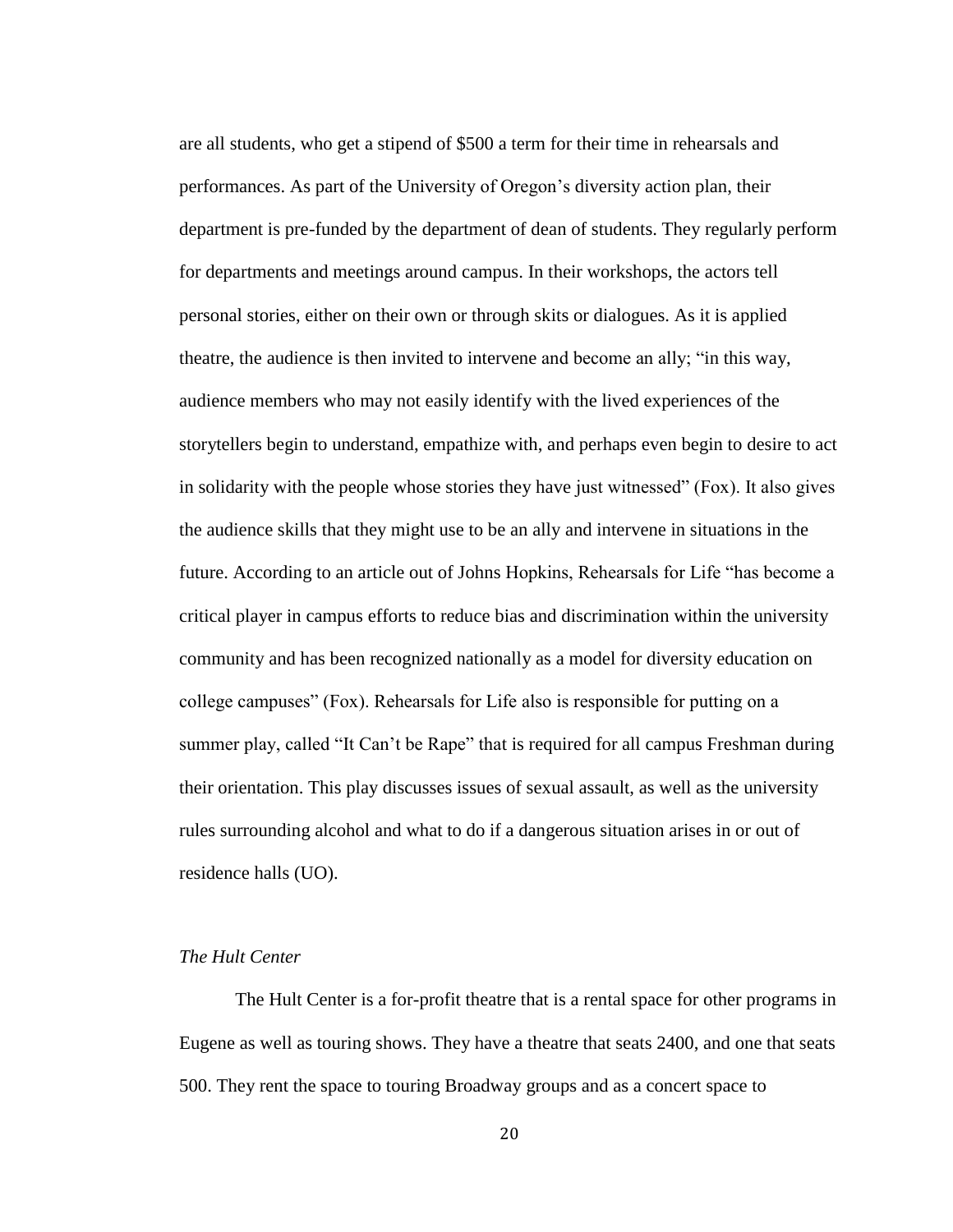musicians and comedians, as well as to local companies such Eugene Ballet. While they do "present" some shows that they pull in for their season, they depend much more on the producers of the individual shows in terms of what they produce, how much the tickets will be, and other factors. The Hult Center works to make sure that the show will fit well in their space and in this audience, and advises them about prices and space use, but is not actively making decisions about productions (Sizemore).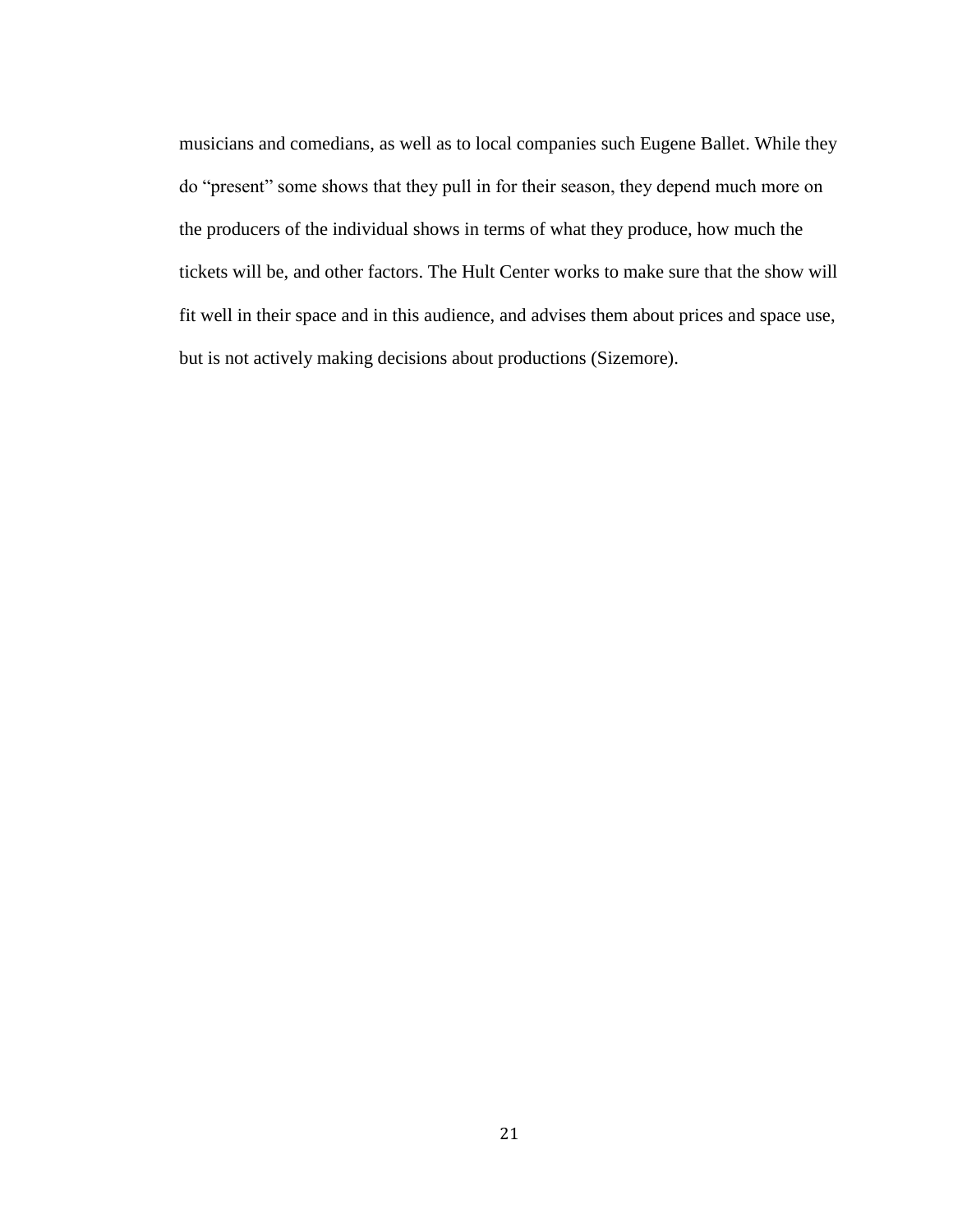### **ANALYSIS: INTERVIEW SYNTHESIS**

#### **In support of my hypotheses:**

In certain cases, my interviewees said things that seemed to directly echo my hypotheses. Cottage Theatre was perhaps the most in tune to their economic interests and dependent on the continuation of ticket holders and ticket sales. They are also aware of what shows sell the best and continue to do those that they knew were well known and generated the most revenue from tickets. In her interview, Susan Goes said,

Traditionally, we have typically programmed tried and true shows, because we have experienced that ticket sales are a huge component of our budget, and lots of times a not sophisticated audience is attracted to shows that they've heard of before. So in general when we program a season, we try to make sure we have at least a few anchor shows that Joe-average-person-on-the-street will have heard of, because we know that helps entice people to come… we keep statistics on what kind of shows sell how well, and musicals are way at the top, and then comedies, and then dramas, and then Shakespeare… We sell about half of our tickets on season tickets. And so our season ticket holders are extremely important to us… because they are providing a very important part of our financial cushion for the theatre. (Goes).

These quotes show a need to not upset a core audience, and to stick to shows that will sell well because people are familiar with them and because they are fun and entertaining. This holds up when one looks at their show production history on their website, which includes all their shows since 1980. They have done *The Wizard of Oz* three times. They have done several shows twice, including *The Sound of Music, The Lion, the Witch, and the Wardrobe, Fiddler on the Roof, Oliver!,* and *You Can't Take it With You*. These are all musicals or comedies, but also have high name recognition.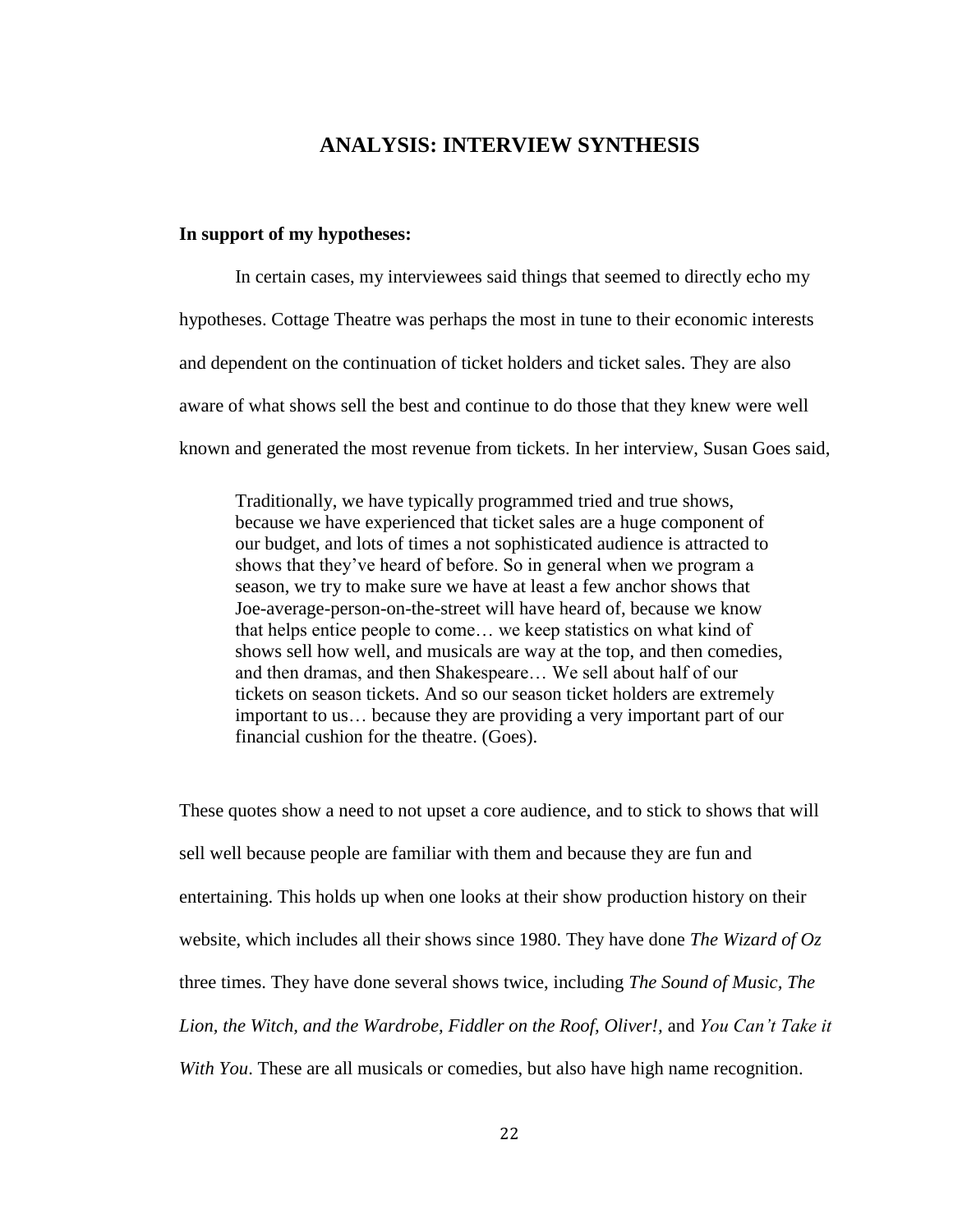This would suggest that shows are being chosen based on what sells well in the community.

Elements that make a show provocative, in their opinion, include language,

violence, and nudity. For example, Goes said that,

It's one thing to do nudity if you have a proscenium stage and there's a little bit of a distance between audience and actor. And when I saw *Equus* on stage before it was in that kind of setting. In our case, with the audience on three sides, and the front row right there, and the fact that this is a community theater, so that the people on stage and the person who's naked might be serving you dinner at the restaurant next week or you know, your teacher at the high school – that just feels a little awkward to us here in this context (Goes).

Oregon Contemporary Theatre was also aware of the same elements in terms of what

brings in an audience, though with a bit less concern generally. Craig Willis said that,

As of now, our top selling show of all time is Fun Home [a musical] … a bigger surprise probably is that our second biggest selling show of all time – second or third – is a play called *Who am I this Time?* And it's a compilation of three Kurt Vonnegut short stories into kind of three oneact plays...I mean – there was Kurt Vonnegut, so there's a certain audience there… typically comedies are going to sell more strongly, plays – the things that people tell us make them buy tickets are a playwright that they know, a title that they know, an actor or director that they know, those can all be influences. If it was a Tony Award Winner or a Pulitzer Prize winner, those can be influences.

This also holds up in their production history. Most of the shows that they have done have won awards in the past and are advertised as such in the description on their website. Here are just a few examples, though there are much more:

"*Successful Strategies* is a brand new comedy by two-time Oregon Book

Award-winning playwright Andrea Stolowitz."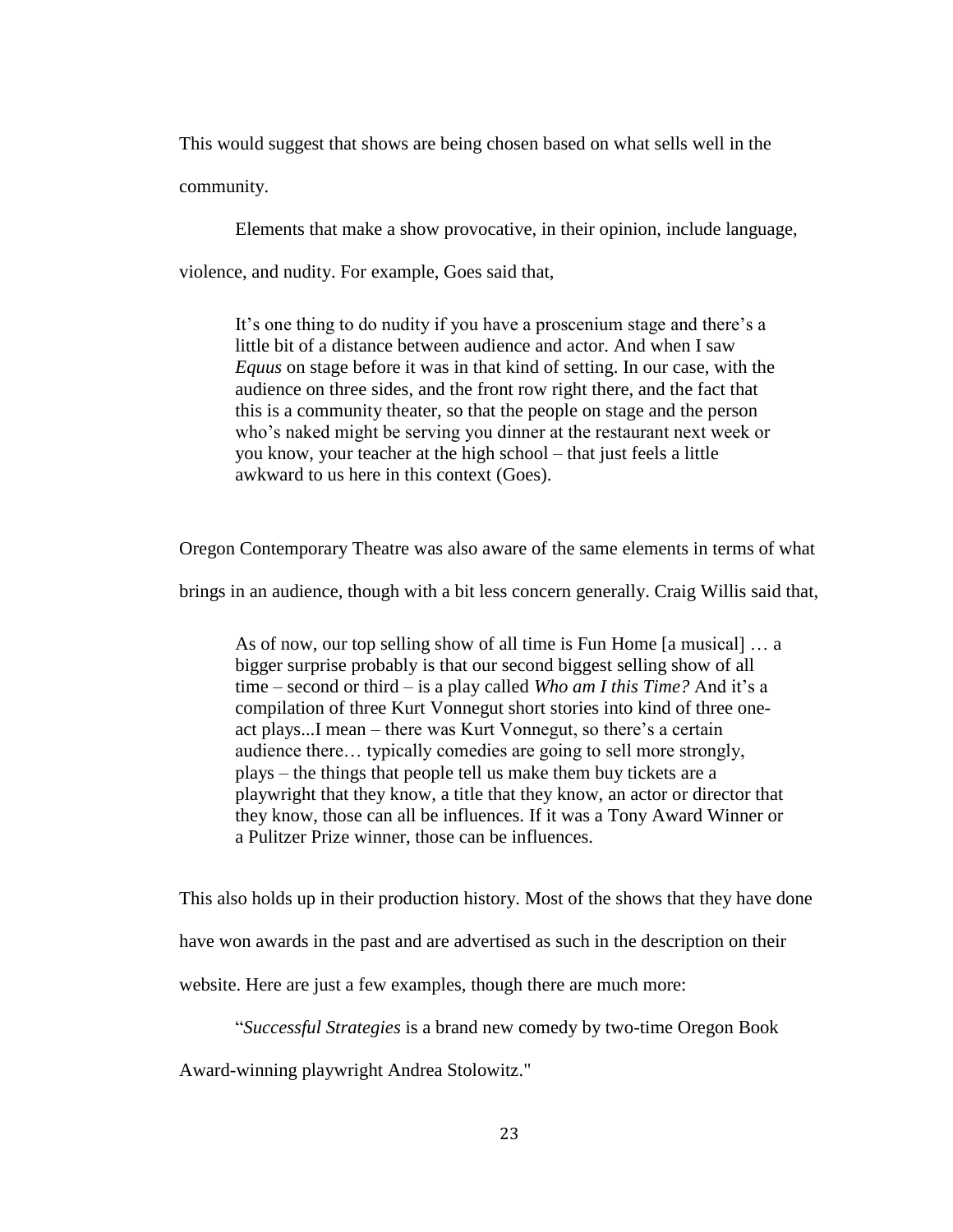"Nominated for six Tony Awards, *Vanya and Sonia and Masha and Spike* is one of the most lauded and beloved Broadway plays of recent years."

*"Who's Afraid of Virginia Woolf?* premiered on Broadway in 1962 and went on to win the Tony Award and the New York Drama Critics' Circle Award for Best Play."

*"GOD OF CARNAGE* took Broadway by storm, taking home the 2009 Tony Award for Best Play!"

*"Buried Child* has been universally acclaimed as a work of extraordinary vision and force. In 1979, the play won the first Pulitzer Prize ever awarded to a work premiering off-Broadway." (About OCT)

All of these statements included in their advertisement of a play shows, as admitted in the interview, the need to produce shows with name recognition, though to a more sophisticated theatre audience than Cottage Theatre is catering to. This would suggest that Oregon Contemporary Theatre is also catering to the need to sell tickets, although it is also possible that these shows are award-winning because they are highquality and / or socially relevant.

The Hult Center is also aware of the popularity of comedies, as well as wellknown shows:

If you have big commercial acts that are fairly popular, they're going to roll in here and sell a lot of tickets, if it's comedy, comedy generally sells a lot of tickets. Big rock shows sell a lot of tickets. Famed names sell a lot of tickets. On the other side, we have our local companies that are consistent, they are consistent in their tickets and their numbers (Sizemore).

These statements all backed up my hypotheses in terms of the need for spectacle and entertainment that does not make the audience think too hard, as well as the need to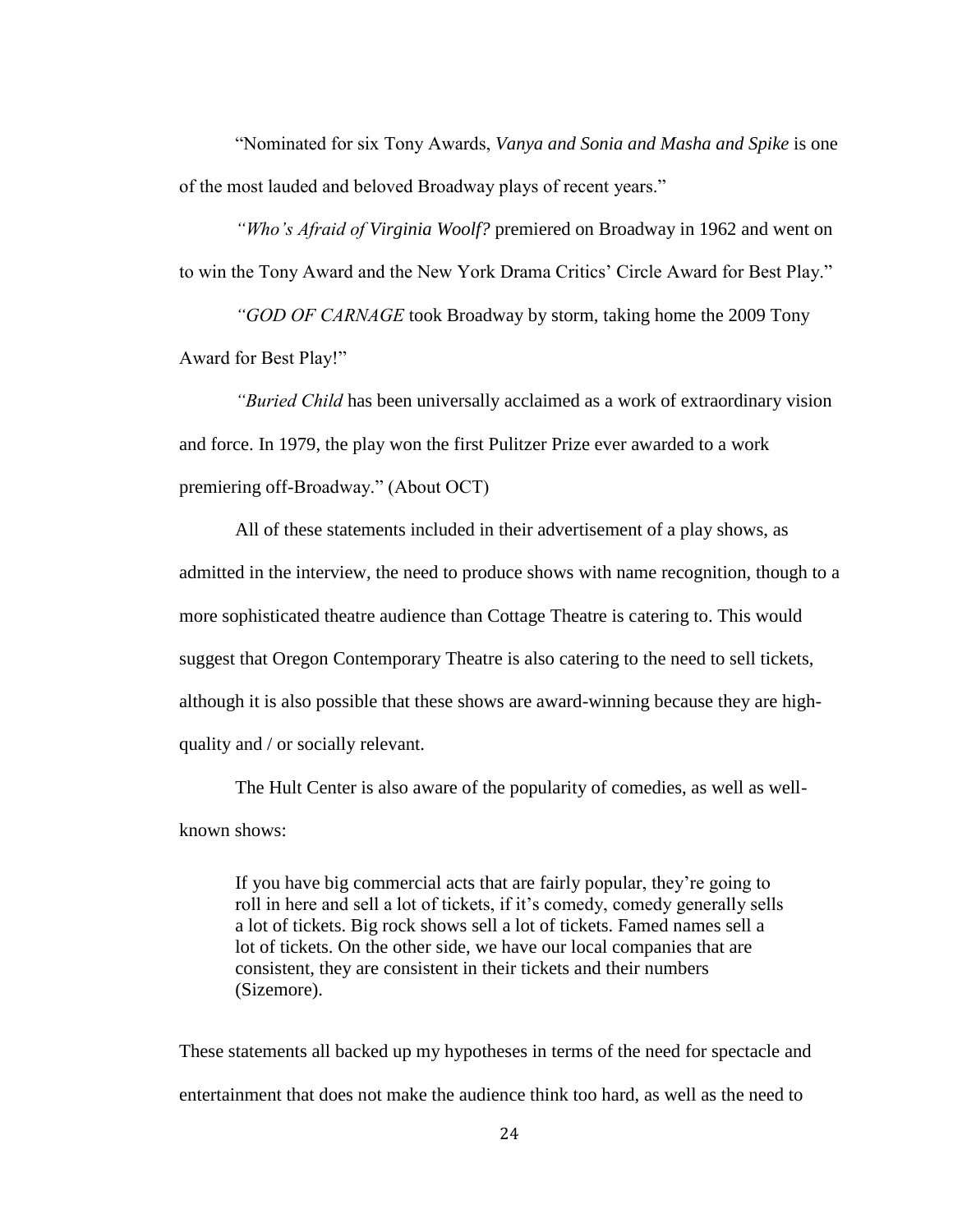cater to an expected audience and not upset them or alienate them because of awareness of the financial risks of doing so.

Some theatres also had concerns over sponsors and what content they would be willing to support. For Cottage Theatre, they had a sponsor actually decline to support a show because of its content. Goes reported that,

[The show was] *The Crucible.* And I won't name names, but we had a sponsor who just felt that that was too dark, or felt that their company had some clients who were conservative… this sponsor sort of felt like 'no, that's not quite the image that I want to portray in the community. It might rub some of my elderly clients the wrong way.' (Goes).

In this case, they were able to simply find another sponsor for the show. However, they also had a show in which they could not find a sponsor at all:

*Assassins*, none of our regular sponsors would do. But we get an annual operating support grant from the Oregon Arts Commission that's just general operating support. And I think that in absence of a sponsor we just decided that they would sponsor that one (Goes).

This is interesting because they were able to do the show regardless of not being able to find a corporate sponsor. However, if they had not gotten this kind of general money, we might speculate that the show would have had issues and may not have been produced. This shows that money can indeed have an impact on show content.

While Oregon Contemporary Theatre has never had a sponsor decline a show,

they are aware of this corporate image and finding the right sponsor for a show.

According to Willis,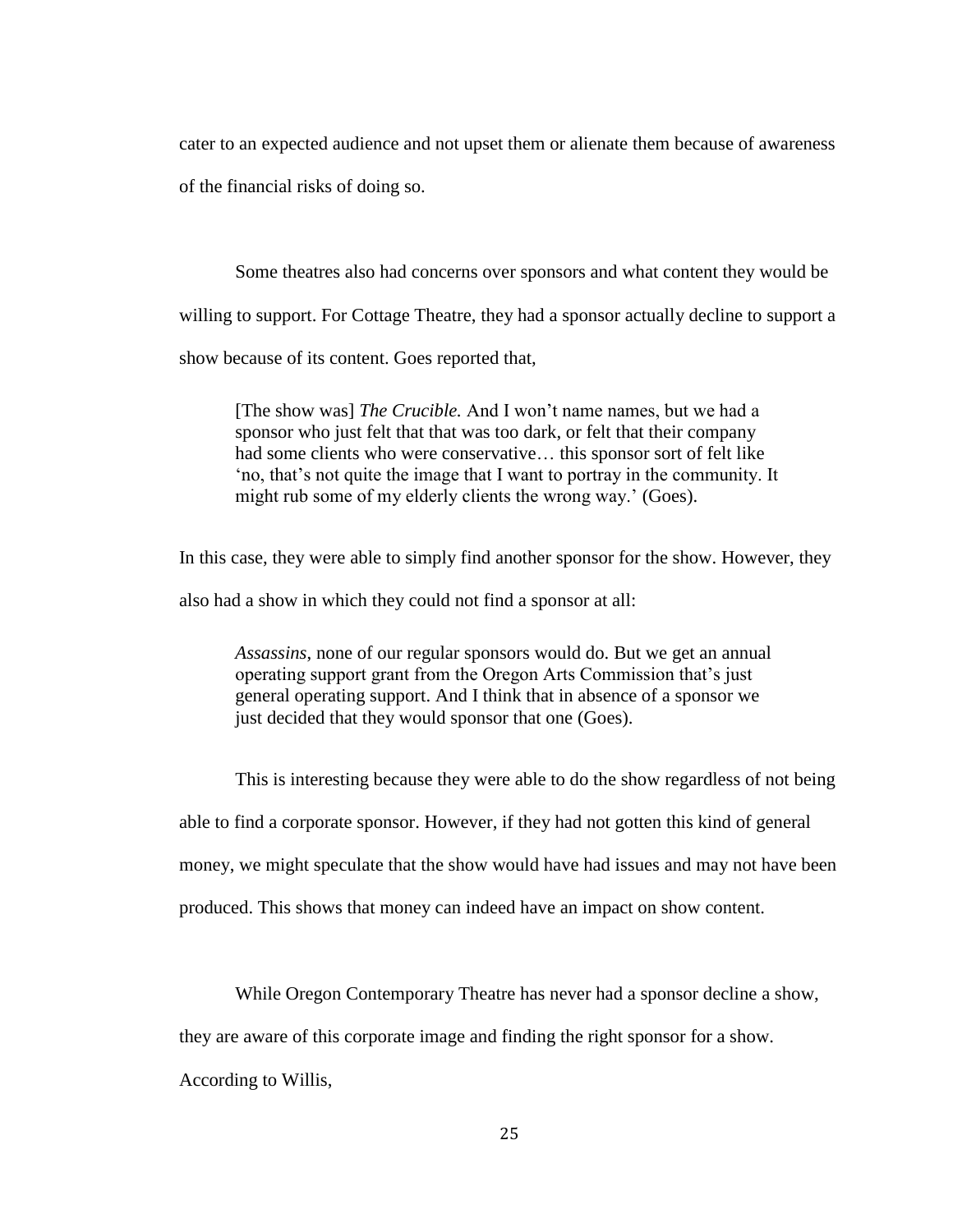we're pretty good at choosing shows that we think they [sponsors] will like to have associated with their business, and that they will enjoy. They are actually people that attend everything we do, but we are sensitive that their employees, and or other people that they might want to bring to a show… So, we probably will put their sponsorship towards one of the more broadly palatable shows of the season.

His use of the word "broadly palatable" is interesting and echoes my use of the terms "noncontroversial" or "conservative." This demonstrates that there is an awareness that corporate sponsors have concern about image, and that they may be unwilling to sponsor shows that might offend their clients or employees. Should a theatre operate in such a way that each show needs a sponsor, this could work in a way in which corporate sponsors could eliminate the possibility of certain shows.

#### **In opposition to my hypotheses:**

On the other side, the theatre representatives also said things that directly contradicted my theses, which are important for me to include. This includes people being fine with being more progressive, especially people like boards of directors or those overseeing departments. These people were more progressive than I would have originally thought given my research.

 For example, as briefly mentioned, Minority Voices Theatre has become a "project" of another Eugene theatre called the Very Little Theatre. They have an involved board of directors and are the oldest theatre here in Eugene. I was interested in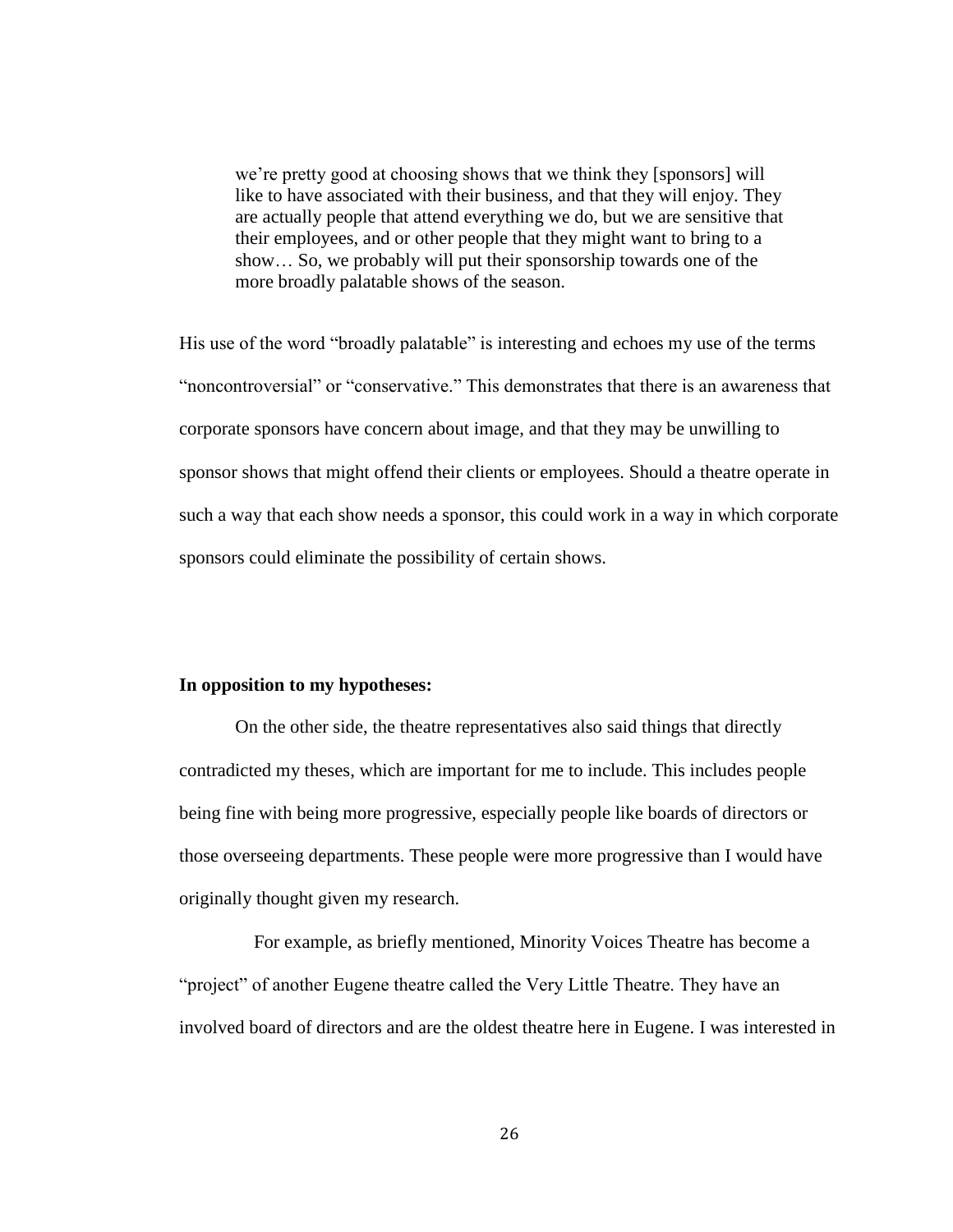whether the theatre had problems with some of Minority Voices Theatre's shows,

morals, or the people they represented. On this subject, Dennis said:

In the last few years, the Very Little Theater has really seemed to make a commitment to getting outside of their comfort zone regarding plays that represent folks that are not in the dominant culture. And after a year of Minority Voices Theater, even less than a year – and Stanley [Coleman] and I are both members there… there was not a dissenting voice in the board when we presented to them that maybe Minority Voices could be a project of the Very Little Theater… And people I think on both sides of the political spectrum are pretty excited (Dennis).

In another contradiction to my thesis, Willis said that he forgot to be worried about warning people of language and sensitive material. This is interesting in thinking about the audience more as an afterthought when producing a show. He said that,

Fifteen years ago, I think I was way more sensitive to language in the plays we're choosing, and the audience was more sensitive. Now I have to remind myself about the need to warn people, because I don't think about it, pretty much. There's so much theatre that has language or subject matter that it would be hard to be a contemporary theater that's not pushing boundaries (Willis).

Part of my hypothesis also included the idea that a pre-funded theatre program would have to answer directly and follow the wishes of those above them and providing them funding. Leeder seemed to dislike the suggestion of this, saying outright, "I mean they [the office of the dean of students, which funds the program] definitely have oversight, but they've never told me not to do anything" (Leeder).

The Hult Center, the most expensive theatre organization on my list, actually produced what might be the most obvious provocative show: they hosted The Naked Magicians in 2017. The Register Guard, a Eugene publication, advertised it as "18+ only. Includes coarse language, sexual references and nudity… get ready to have some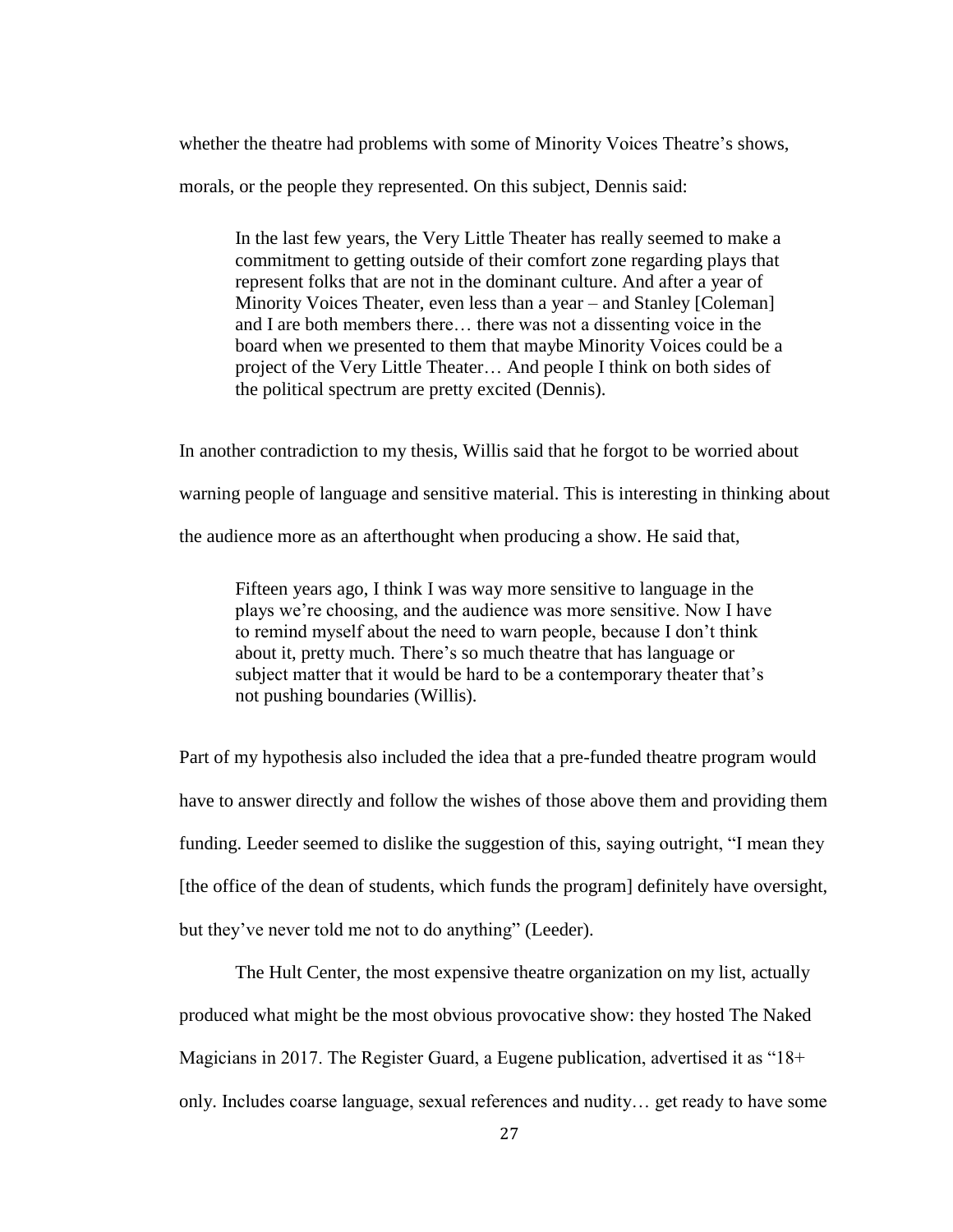fun!" This show seems to include a lot of risk, although given that the name is so

explicit, people should know what they are getting into.

These statements all showed venues having less of a concern for provocative

material, but rather being able to produce what they like or are interested in.

#### **Effects of Political Climate**

Minority Voices Theatre was definitely a response to outside political situations,

namely, the election of Donald Trump in November 2016. Dennis said that,

It was in direct response. The idea came before, to just really build the bench and get more stories out there, and then after the election it was, 'there's no time to wait because too many people are being hurt… as a matter of fact, I think it was the day after the election, I got on the Oregon Secretary of State's website and I registered the name Minority Voices Theatre, as sole proprietorship, and I got in touch with Stanley [Coleman] and I said, 'let's do it now' (Dennis).

As mentioned, their shows often deal with communities that are currently not being represented as much in the media, such as immigrants or lesbians, but may also be under attack in national politics.

The other theatres are less explicitly socially active, though they believe it does seem to come out at times. Goes and Willis said very similar statements in their interviews about being socially active and responding to current politics. Goes said,

We're choosing them [the plays] about a year and a half before they happen. But that committee of human beings, what we like and don't like is obviously impacted by our taste in what's going on in the world. So, I think even though it's not necessarily a conscious effort 'let's choose plays that feel relevant to our times and social issues' I think that's in there a little bit unconsciously… But we also haven't shied away from occasionally doing things that are more controversial.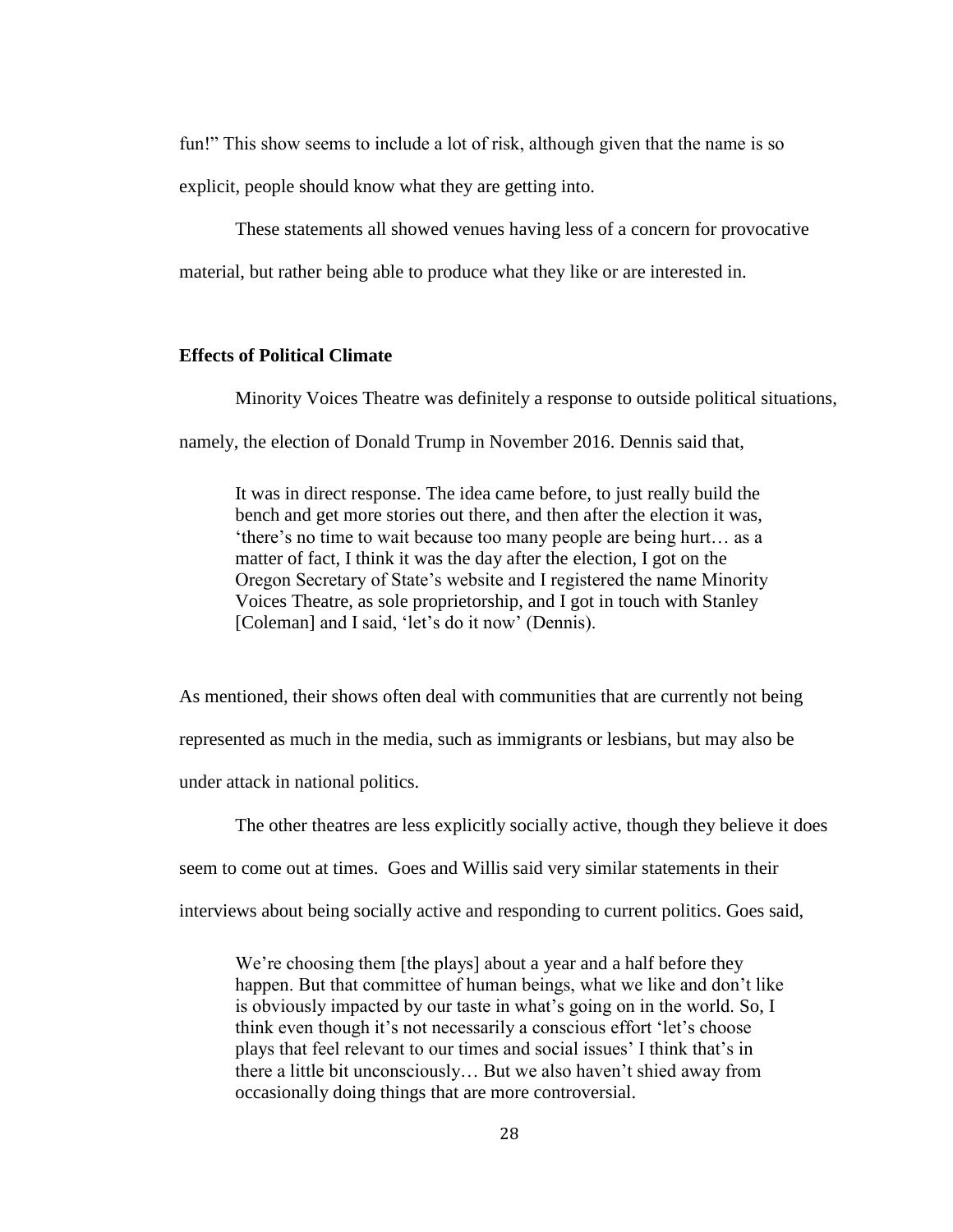She continued to say that,

What's interesting about this theater community is that while we don't deliberately seek out or try to program work that socially hard-hitting or whatever, on the edges, when we do that, in the natural course of what we do, there's a fair amount of pride in that (Goes).

Willis, similarly, said that,

Sometimes there are things that happen that are, you couldn't predict when you're choosing the season, because right now I'm in the midst of starting to pull together a season that will start in September of next year and go until the following year. And you just don't know what's going to happen in the world between now and then (Willis).

Willis went on to describe one of these situations:

It just so happened that right before that show, not too long before that show started we had the killings in Missouri, and then in Baltimore, of young black men and kind of black lives matter movement got really going. And we couldn't have predicted that.... We were choosing the shows because we felt it's important for us to be addressing issues of diversity of all kinds in the work that we do... But I couldn't have known when we chose it the series of events that would be going on, that spoke very directly to elements of the play (Willis).

These examples go to show the logistical difficulty of responding to outside situations, given how far ahead the season is chosen. However, it seems that they are at least choosing shows with the potential to be socially relevant, or that are dealing with social issues that are more broad and may relate to issues in the past or future.

Rehearsals for Life has a different situation in which to navigate how their outside situations affect them. Part of this is the more improvised nature of the work, and also how the members of the group feel about the political climate. Leeder says that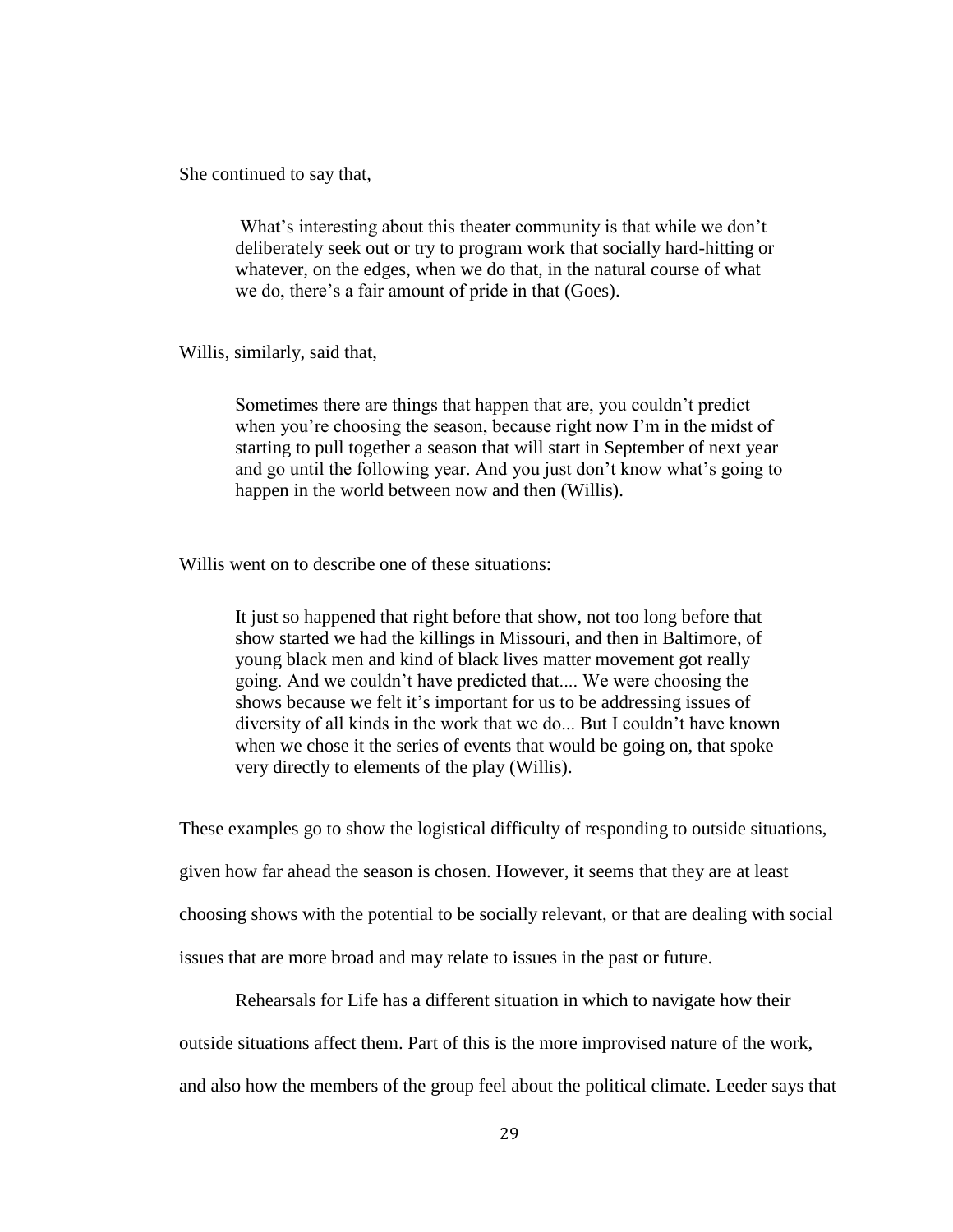when creating their work, "We will just all get together and start shooting out ideas and brainstorming together how to write the scenes based on their own experiences and what we're being asked for from the department, and how we think the scene might flow" (Leeder).

When I asked whether the election of Donald Trump had had an impact on their work, she replied,

I feel like a lot of our scenarios used to be a lot subtler, based on just micro-aggressions, and now people feel emboldened to be more aggressive and more outwardly racist and sexist and homophobic and so some of the work that we're doing is encouraging people to intervene in blatant acts of oppression. At the same time, because of the current political situation, and things like the stabbings a couple of years ago on the Max, that recognizing that asking people to intervene in situations is actually dangerous. And so, we need to be attuned to the fact that we are encouraging people to do whatever they feel comfortable doing, and not telling people to take risks that they shouldn't be taking (Leeder).

In terms of whether they have given more diversity workshops since the election, she replied that, "the diversity action plan that the university has taken on, different departments are having to talk about what they're doing to create a more inclusive environment, so we have more people requesting workshops because of that" (Leeder).

In other words, more workshops are being done because the University is addressing diversity and inclusion more widely, but departments themselves may not have requested them on their own without the campus-wide initiative.

Therefore, while their work does in some ways deal closely with current politics and situations, there are logistical elements here as well that give some separation between the news and the workshops they are working on.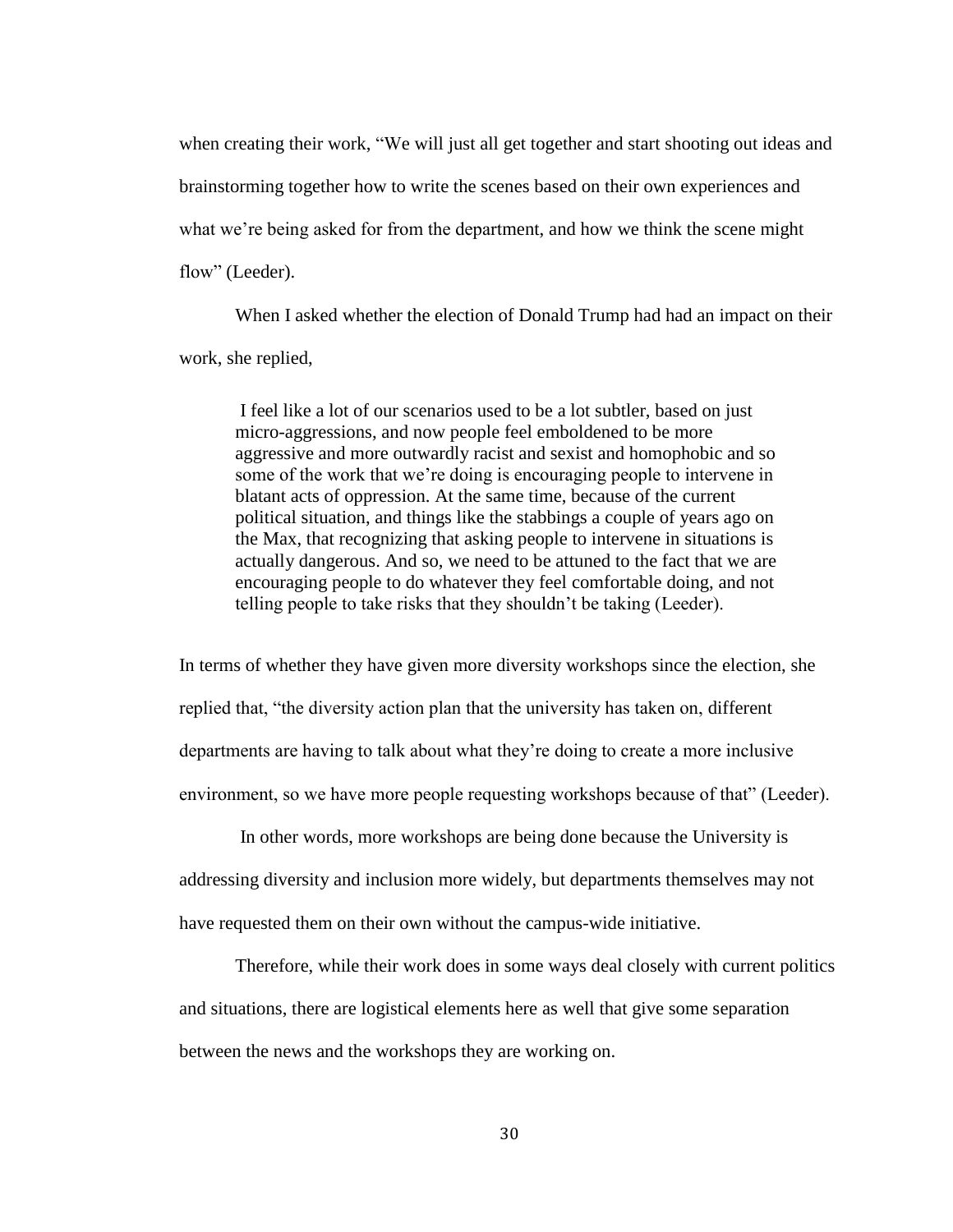#### **Logistical Motives**

Many of the reasons theatres chose to do shows, however, were logistics regarding neither money nor politics. This was outside my thesis, and something I hadn't considered too deeply. These logistical reasons included balancing a season, getting rights, considering cast length and show size, and more. For example, as Goes from Cottage theatre said,

In an average year we get anywhere from 25-35 shows submitted. And what we want to come out with at the other end is a balanced season, in our case we typically program half plays and half musicals, so we're looking for that kind of balance; we don't want to have a year of nothing but heavy drama, or nothing but light comedies, so we're trying to balance that. We're also looking at, are there roles for men, women, and children, and sort of looking at cast size numbers. So, all of those very pragmatic considerations tend to drive our process, after addressing the initial questions of, do we like to script? And is this a story that seems like it's worth telling? (Goes).

Craig Willis from Oregon Contemporary Theatre had similar thoughts about the

process. For example,

Sometimes its availability of the rights for a show, and that can be very surprisingly difficult when you're doing new work, because sometimes agents are hard to pin down... usually we're trying to find a balance of genres, and we're also trying to make sure we can comfortably accommodate the needs of the show with our production facility and with our available talent, both in terms of the design team, the director, and then the acting pool (Willis).

He also added, later on:

You know the challenge for community theatres is that typically community theatres are wanting to do works with larger numbers of characters, like colleges also, colleges have the same problem. Professional theatres can't do works with large numbers of characters because the costs become too prohibitive, both in terms of paying actors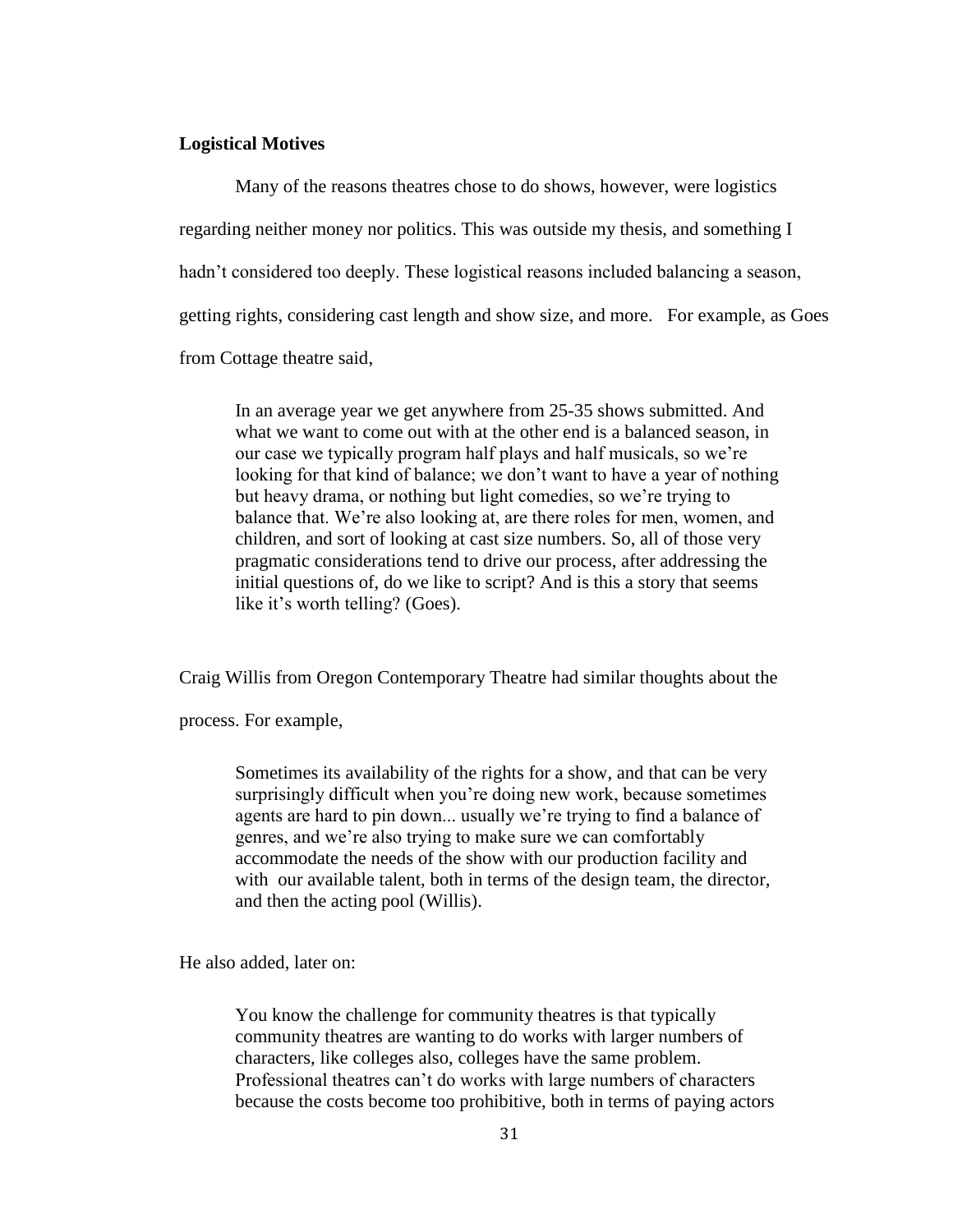and designers, costumes, all of it.... most professional plays these days have between two and six characters (Willis).

While I noted that Cottage Theatre prefers musicals because they sell best and are easily recognizable, Oregon Contemporary Theatre does not prefer them, mainly for these logistical reasons, saying,

Musicals, yes, they generate a lot of revenue, but they also have a lot of costs. Because we also prefer, I prefer to do musicals with live music, so then you're paying musicians, you have to have a very talented musical director. For us the space is not ideally suited, it's hard to get a good balance in the space, because there's not a pit, there's not a place to put musicians that isn't in the same space as the actors.

Sizemore from the Hult Center had slightly different criteria because of the nature of renting, but said that they are mainly concerned with the experience of the person renting the space, rather than economic or social concerns. She said,

Our criteria isn't about the show necessarily, often about the production because we try to stay out of the art form. It's really about the experience of the promoter, who's producing and when we're looking at what they're doing and... actually realizing the experience of the person coming in, sometimes we'll advise them to start someplace else smaller. If they have experience coming in and they've sold the show and they've done these things, then that's a different program altogether (Sizemore).

This all seemed important to note, because in my hypotheses I was looking at how theatres choose the shows they do in regard to political atmosphere and economic motives. These quotes are all outside of my hypothesis, but show that there is much more to consider about the space you're performing in, who is directing and producing, getting the rights, how many actors you can accommodate, and more. Sometimes, a play that you want to put on is not feasible for many of these reasons.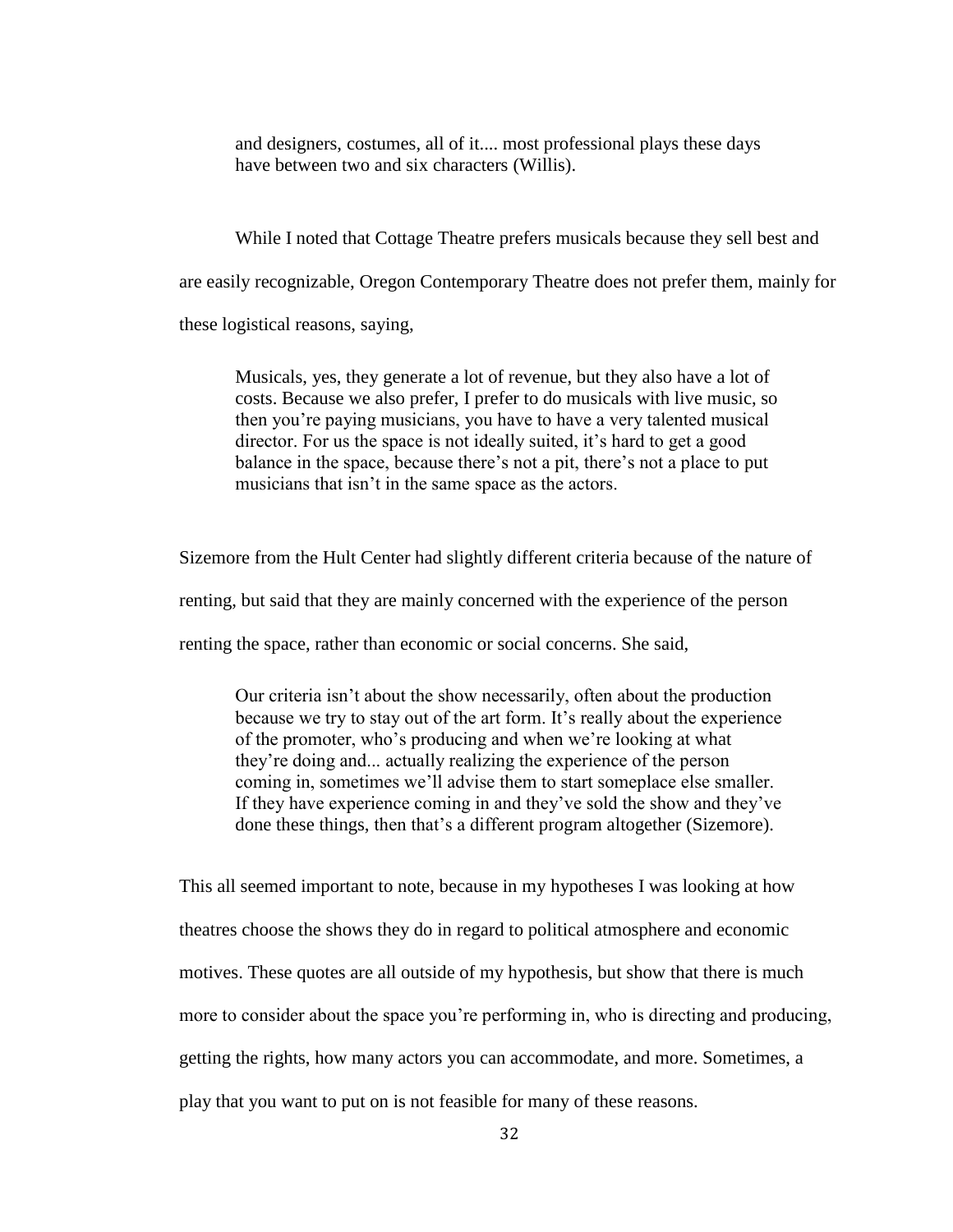#### **Representation**

There in an interesting conversation happening the interviews between Dennis and Willis, which may represent a wider thought processes in our community. In general, Dennis believes in casting diverse people in her shows, and using people from the community, even if they have never acted before. She believes that there is the cast and there is the audience, as well, for shows that are more diversely cast, although perhaps not as well-acted. On the other hand, Willis does not believe that Eugene has diverse and talented enough actors for the roles he is looking for, causing him to turn down a show or bring someone in from out of town to play these roles.

Dennis said,

I got really sort of frustrated with the theatres in town saying they can't do plays that represent minority communities because number one they don't have the actors, and number two, there's no audience. The purpose of Minority Voices Theatre is to do staged readings of those plays so that we can develop the bench of actors and at the same time be able to present the stories that people don't get to see… [When we performed] *Now I am your Neighbor* for the three shows at the Very Little Theatre, we were turning away more than 100 people each time (Dennis).

It seems that Willis does not believe we have the actors in our community. He said that,

Somebody had come to me with a show a few years ago that, I like the show, it just so happens that it didn't fit with what we're doing in our season. But also, I didn't think we, you know our acting pool could pull it off successfully. And we didn't have the resources at that point to bring in the outside talent that would have been needed. Because it was a show which required two black actors.

It's getting easier somewhat for us to be a little more diverse because as we've grown, we've definitely used some of our resources to draw in actors from outside the community so that we can cast things that maybe we couldn't cast if we were only restricted to the local community (Willis).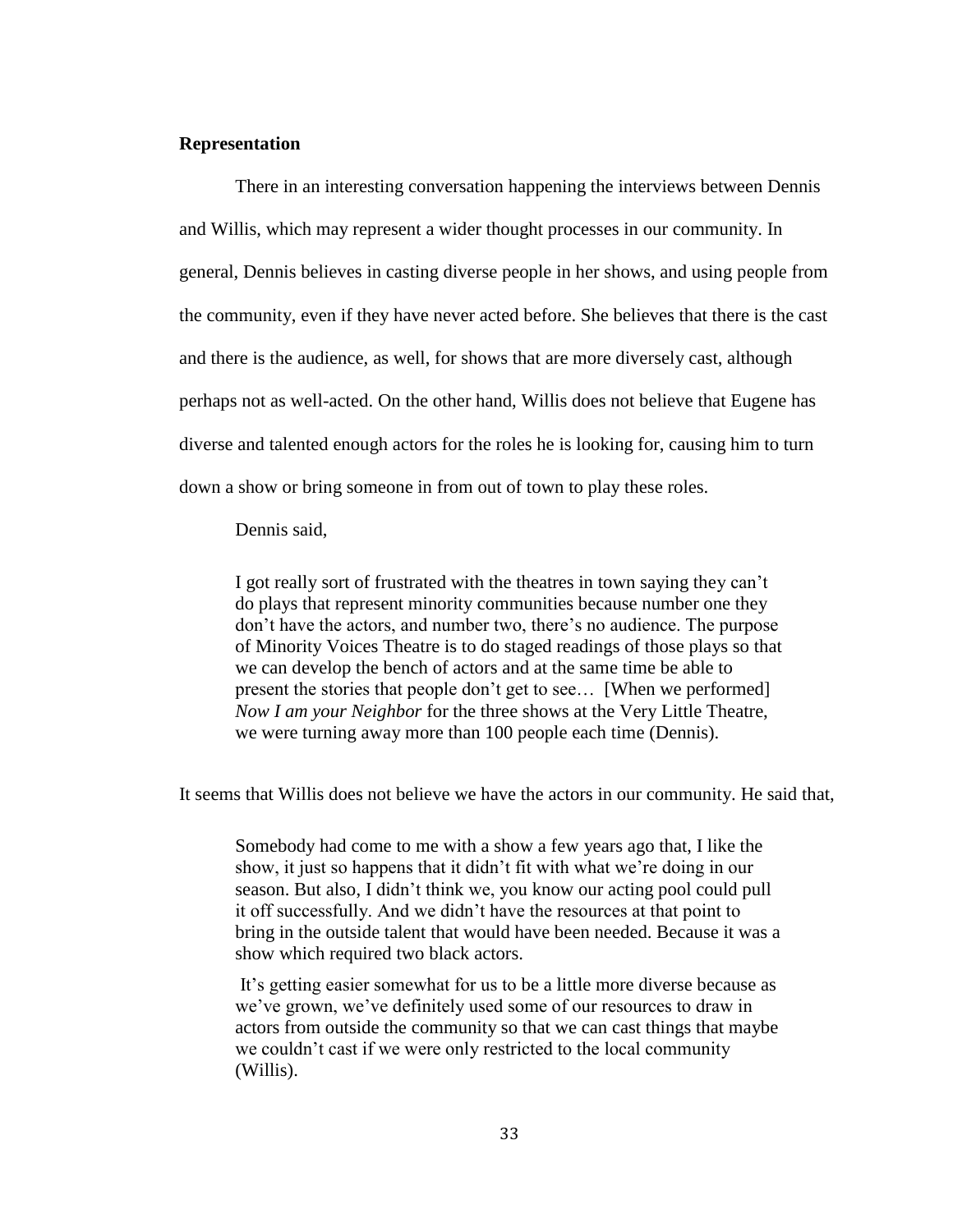In terms of my questions and hypothesis, it seems possible that this sense of needing "real" talent may come from the fact that Oregon Contemporary Theatre sells more tickets, and more expensive tickets, and is expected to be more professional because of it. They also pay their actors. Minority Voices, on the other hand, performs staged readings, does not pay actors, and does not always require their audiences to pay for the show. This means they have more leeway to put on theatre that uses less talented or experienced actors without audience criticism.

#### **Eugene as Progressive**

In my hypotheses I speculated about theatres being "conservative" and not wanting to disrupt the status quo with more controversial plays. I was originally thinking about this in terms of representing minorities or generally being too liberal in message. I found, however, that often plays were rejected for being too offensive or outdated from the other direction, meaning that they were too old-fashioned.

For example, Dennis discussed how Minority Voices parent theatre, the Very Little Theatre, did not want to put on the play *THE BOYS IN THE BAND*. She said,

there was some controversy – not controversy but debate – as to whether or not it should happen at the Very Little Theatre, because of how ugly it presents the gay community. The director said to me, 'you know, it's interesting – 20 years ago, The Very Little Theatre would've never even considered doing a gay play, and now the Very Little Theatre is concerned that they're reflecting on the gay community poorly.' And that's a huge, a huge journey (Dennis).

Goes also said something similar, about the classic musical *Carousel*: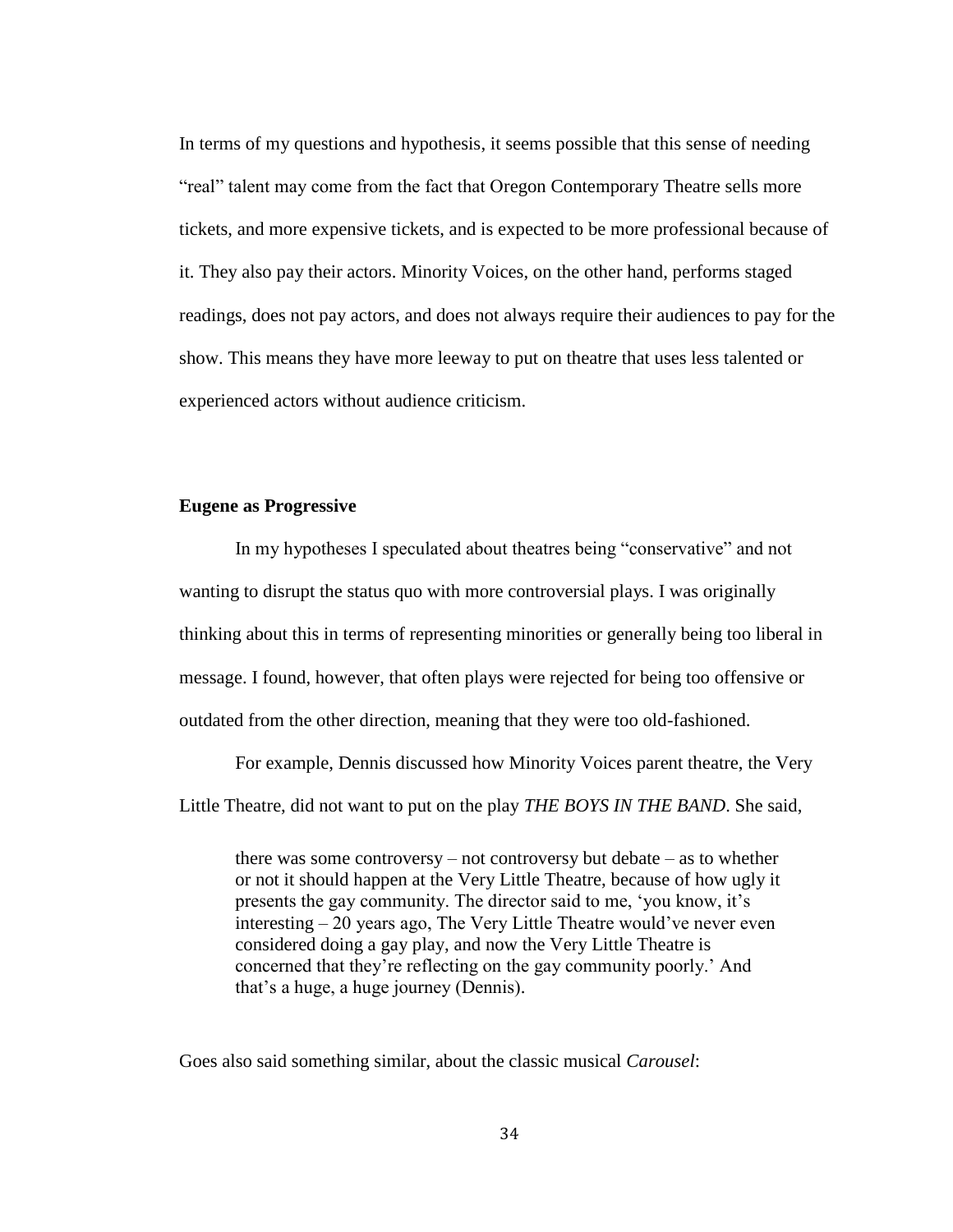there's sort of some spousal abuse and some other things that, you know, in the 50s when *Carousel* came out people didn't think twice about, but it wouldn't play well with a modern audience. And so, there are sometimes shows like that that we say, 'eh, we don't want to touch that one' (Goes).

Again, these are interesting statements because they show that theatres are worried about offending their liberal audience, or about representing people fairly, and staying away from conservative or traditional ways of viewing people and relationships. This is in opposition to much of my research regarding representation.

Willis had a similar experience, regarding the authenticity of a play about the

black community, saying,

What was offensive to me about it was I thought, this is a play that needs to be written but I want to hear it from the perspective of a black writer. And I didn't even know that the writer was white when I was listening to it. I sensed that they were. And there were lots of elements about it that didn't ring true to what I think that experience is... I felt like it was being dealt with totally from a perspective of how a white person views what's going on. And it didn't ring of authenticity to me. And I found it offensive (Willis).

This all goes to show how they were worried not about being too socially active, but rather about not being socially active enough, or representing people in a way that is not accurate. This was a surprising find based on my hypothesis, although perhaps consistent with the Eugene community as a whole.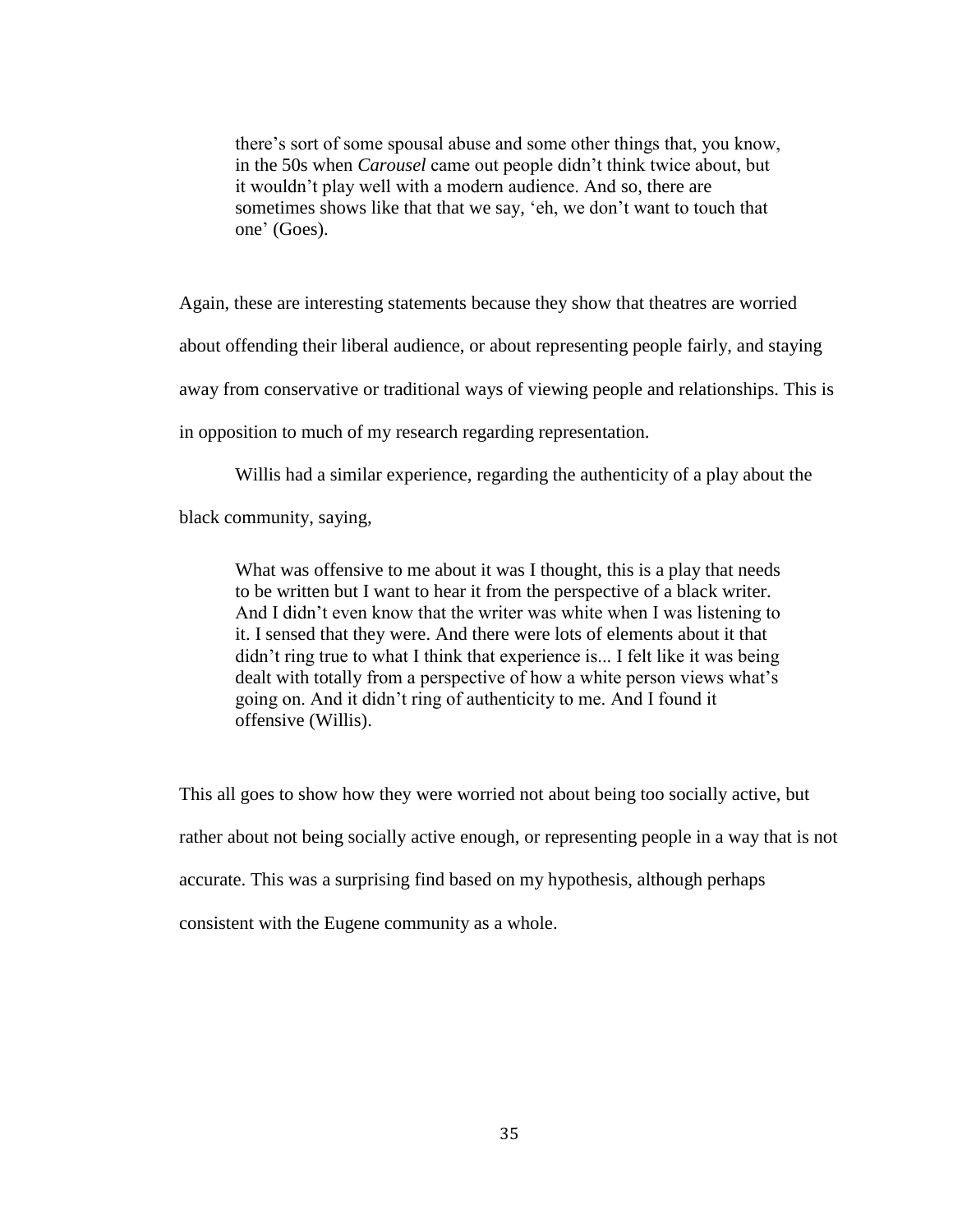### **Conclusions**

Hypothesis: The larger the theatre and the more expensive the tickets, the more concerned the theatre venue will be with donors and sponsors as well as ticket sales and producing entertaining shows that are not very provocative. I believe that this makes sense given that larger theatres have bigger budgets per show – if a show were to not sell well, or lose them customers or donors, it would put the theatre at risk of failure.

Outcome: This was upheld in terms of concerned with selling tickets, in particular with Oregon Contemporary Theatre and Cottage Theatre. However, this doesn't necessarily mean not being provocative as much as using entertaining shows that have name recognition. This relates more to my exploration of spectacle and entertainment. This was also somewhat upheld in these two theatres with the discussion of sponsors; however, they were both able to produce shows regardless of sponsor approval if necessary. On the other hand, the Hult Center, usually the most expensive theatre of the five, was willing to produce a show including nudity.

Volunteer-based theatres will be more open to risk, original productions, and socially active theatre. This would be because they can work with a lower budget given that they are not paying actors or crew members. If they offend anyone, or their shows have smaller audiences, there are less economic consequences. However, they will face limitations in how many shows they can produce and the quality given budget constraints.

Outcome: This seems to be upheld by Minority Voices, although becoming part of a community theatre did not change their status in this regard. Minority Voices is more willing to use non-professional actors in order to get accurate representation of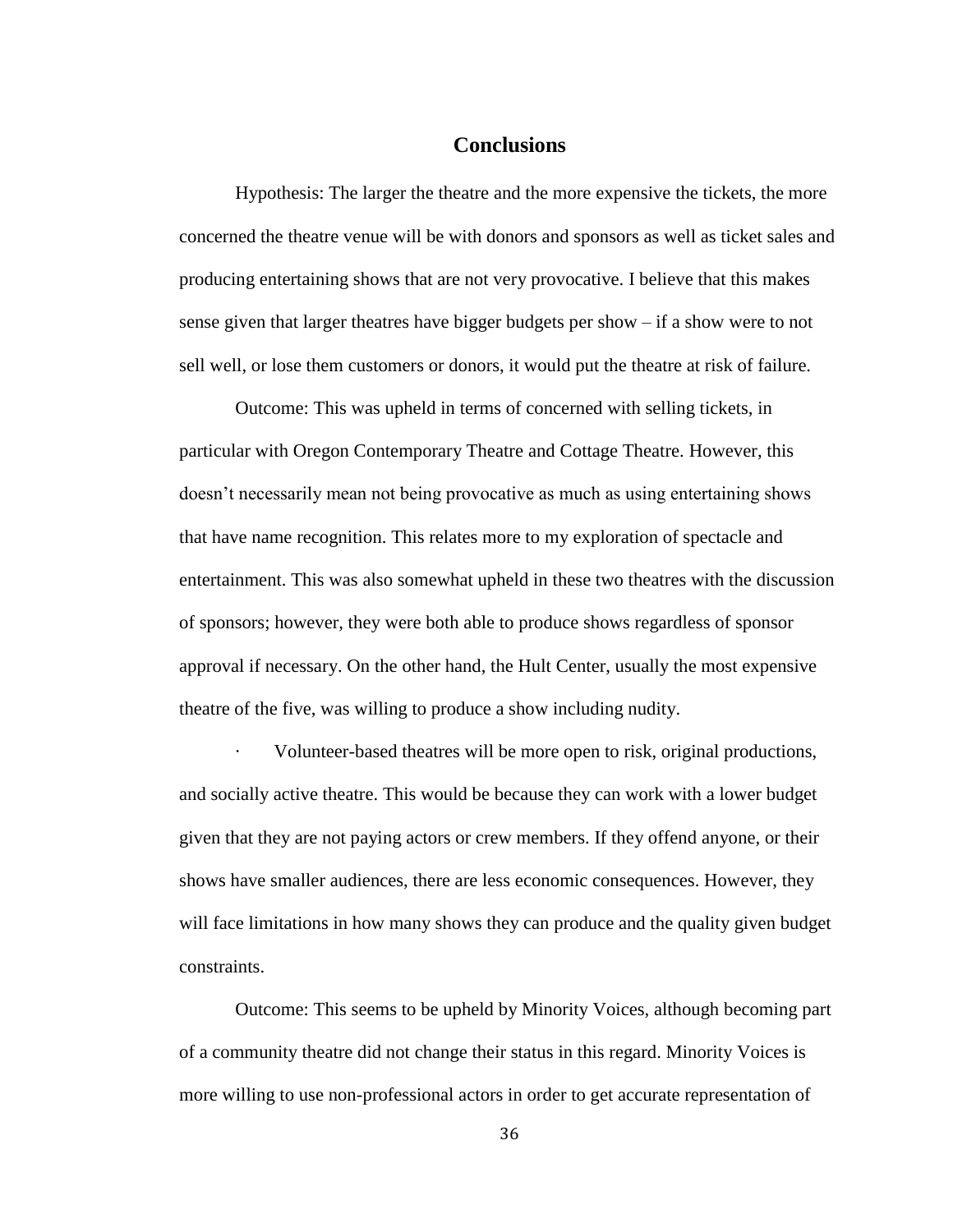minorities. This seems to be because they are more concerned with the accurate representation of people than with show quality in terms of professional actors. They also do not plan full seasons ahead like the other theatres, allowing them to pick a project and do it with less planning and to time their shows around societal happenings.

Hypothesis: Applied / Prefunded Theatre (theatre groups funded by an organization such as a university, that don't rely on sales) will depend largely on the wishes of the donor, more so than the mission of the theatre performers or participants. This would be because without the donor, no theatre can take place.

Outcome: This was not upheld by Rehearsals for Life. Once the project was created, the "donor" seemed to have a much more hands-off approach and is not as concerned with the content of their performances as much as its function within the university and their diversity program.

#### **New Findings:**

Theatres were just as worried about being too antiquated in their portrayal of people as they were about including them. They didn't want pushback for showing violence against minorities or women onstage, and they were careful to represent people accurately when they were included in a show. This was unexpected from the viewpoint that including diverse people was seen to be high risk.

#### **Recommendations for Further Action and Study**

This study only included five theatres, and so is not generalizable to all theatres of these types. I would be interested to see how the study would change in a much more conservative (Republican) city or area.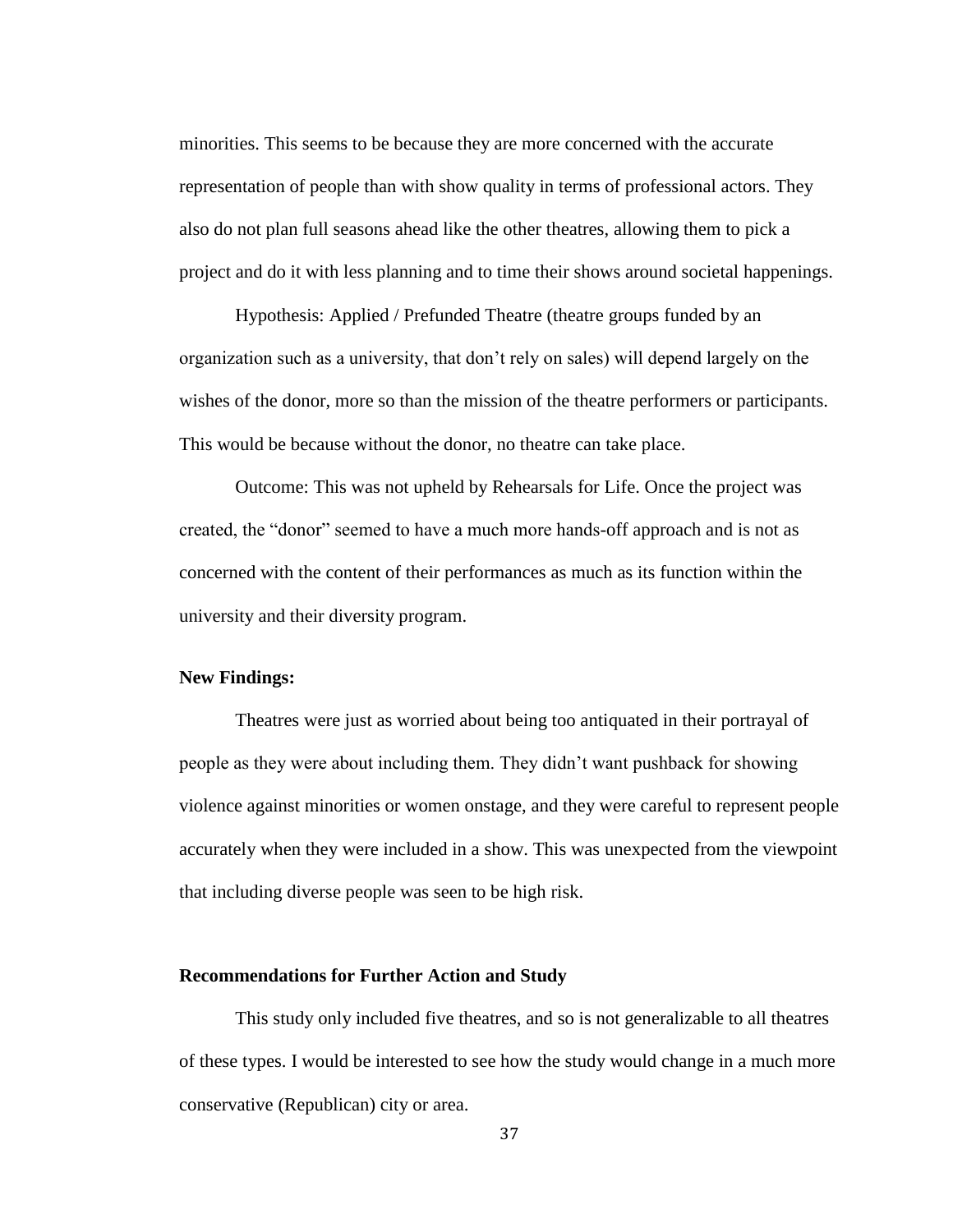A bigger study faces the difficulty of constructing an appropriate questionnaire. It would be hard to do a questionnaire or short survey asking these questions, which would be needed if one were to do a study of many theatres throughout the country. If one were able to study theatres across the United States, it would be interesting to see which shows were the most popular (done in the most theatres) throughout the country in a given year. This could then be analyzed in relation to ticket price and theatre size. Based on my study, I might expect that those with higher dependence on ticket sales for the revenue would be more likely to pick the most popular shows that year, whereas if there are shows only done a few times throughout the country, those would be more likely to be under theatres that depend less on sales and are more experimental.

I would recommend that if theatres are attempting to be more socially active, they be more willing to cast minority actors from the community, even if it means a show of slightly less quality than bringing in a professional actor. This also helps add diverse actors to the pool and give them experience. It seems that if there are no experienced actors of a certain race, ethnicity, etc. in a community, pulling already experienced actors from out of town only makes the problem worse. Training a less experienced actors opens up the possibility to do more diverse shows in the future.

I would also recommend not being afraid to try shows that are new, or with less name recognition. It seems that while theatres may be concerned with economics, sponsors, and ticket sales, at least here in Eugene, there is the audience for shows that are more socially active or less well-known. Perhaps shows that seem high-risk are not as risky as they might seem. Many of the theatres interviewed were surprised at the

38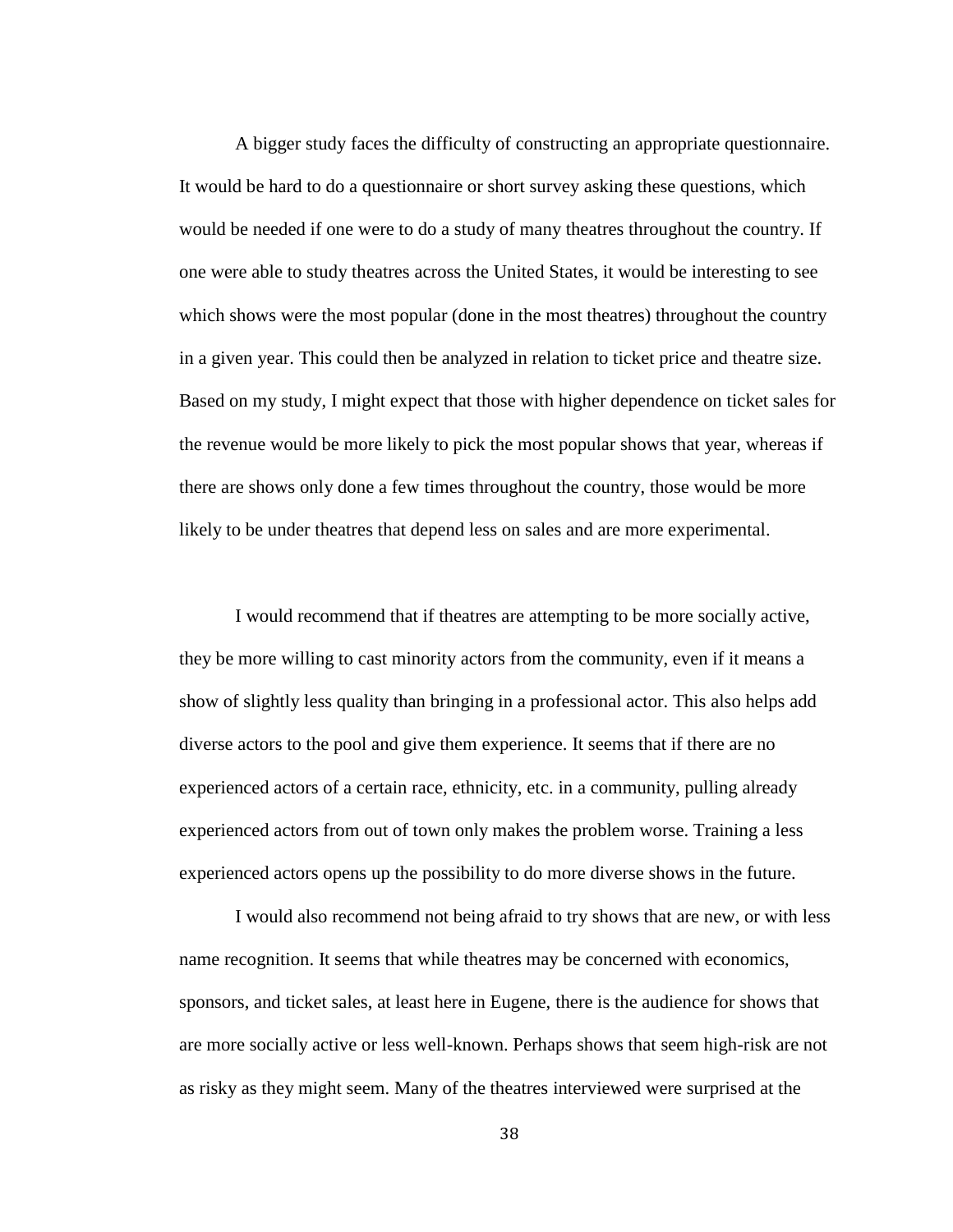popularity of shows that they did not expect to be popular, or that shows with little name recognition sold as well as they did.

As I documented from the interviews, there are many logistical reasons to do certain shows over others. To remove some of these barriers, I might recommend compiling a list of different shows that your theatre believes to be more controversial. On this list, include shows with a big cast and small cast, a musical, a drama, a comedy, one with a big set, on with a small set, and all other varieties that are part of season planning logistics. Then, if a theatre is trying to be socially active while also balancing a season, this gets easier to pull shows that would work with the others chosen.

If your organization relies on sponsors, I would recommend setting aside money that is "no strings-attached" in case no one is willing to sponsor a show. This might be set aside from a grant or fundraiser or even ticket sales. This minimizes the influence that corporate sponsors have over which shows are chosen. If the money can come from elsewhere, then if a show is left without a sponsor, the show can still continue.

Most theatres plan seasons well in advance. While it might be difficult, I might consider leaving a spot open a bit longer for something even more contemporary. It may be more rushed and slightly less quality, but it would allow for a show that is dealing with issues that are much more current than they would be if a show is planned a year or more in advance. A lot of social issues come into the news and out of it again somewhat quickly, and a spot left open would allow the theatre to do a show at the time an issue is most relevant.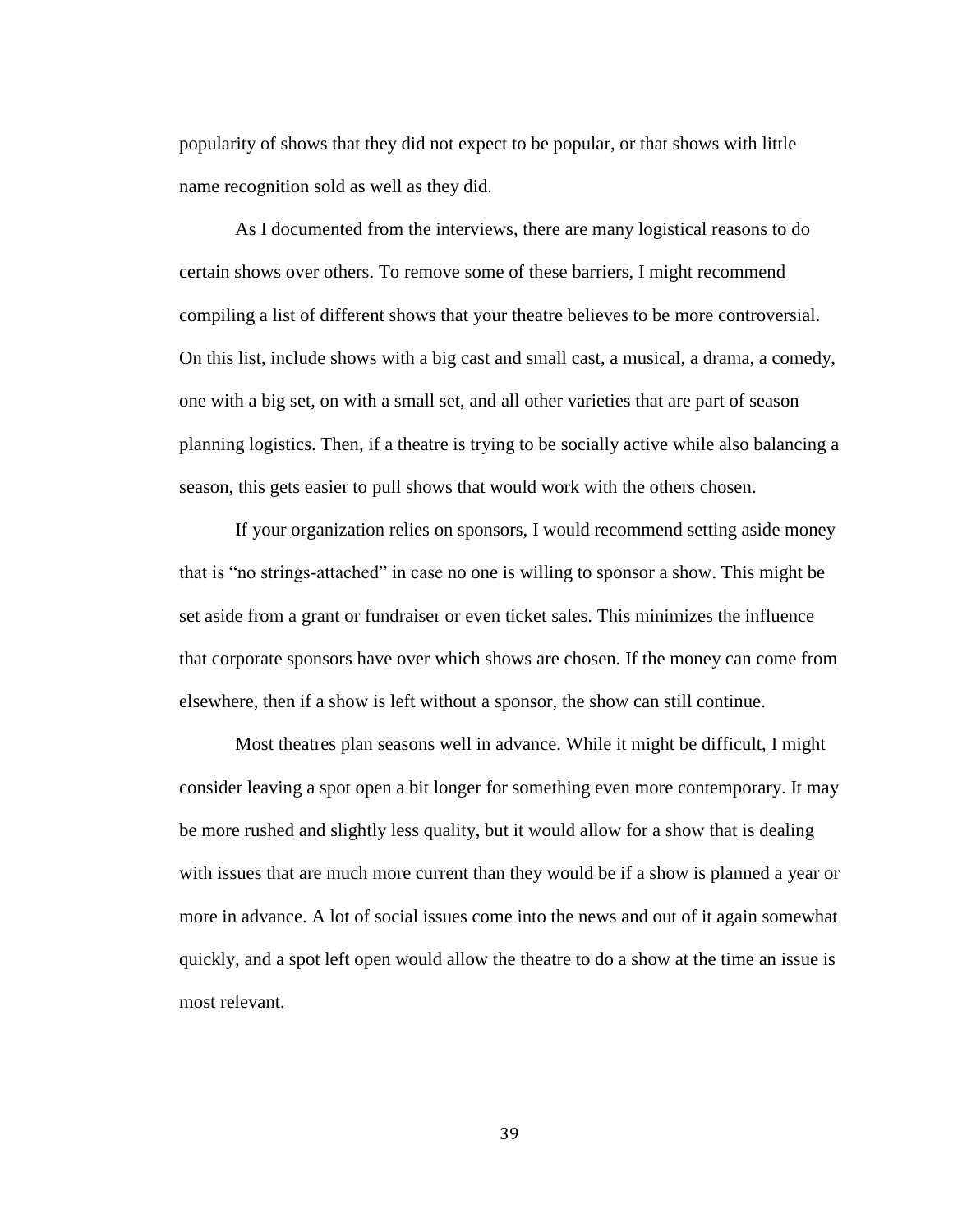# **Appendix: IRB Form**



DATE: July 18, 2018 IRB Protocol Number: 07082018.010

Cosette Adamson, Principal Investigator TO-Department of Sociology

RE: Protocol entitled, "Applying the Critical Theory of Media to Theatre: a Eugene, OR Case Study"

#### Notice of Review and Exempt Determination

The above protocol has been reviewed and determined to qualify for exemption as per the Common Rule regulations found at Title 45 CFR 46.101(b)(2). The research is approved to be conducted as described in the attached materials.

Any change to this research will need to be assessed to ensure the study continues to qualify for exemption, therefore an amendment will need to be submitted for verification prior to initiating proposed changes.

#### Approval period: July 18, 2018 - July 17, 2023

If you anticipate the research will continue beyond the approval period, you must submit a Progress Report<br>at least 45-days in advance of the study expiration. Without continued approval, the protocol will expire on July 17, 2023 and human subject research activities must cease. A closure report must be submitted once human subject research activities are complete. Failure to maintain current approval or properly close the protocol constitutes non-compliance.

You are responsible for the conduct of this research and adhering to the Investigator Agreement as reiterated below. You must maintain oversight of all research personnel to ensure compliance with the approved protocol.

The University of Oregon and Research Compliance Services appreciate your commitment to the ethical and responsible conduct of research with human subjects.

Sincerely.

Brandi Fleck Research Compliance Administrator

COMMITTEE FOR THE PROTECTION OF HUMAN SUBJECTS . RESEARCH COMPLIANCE SERVICES 677 E. 12" Ave., Suite 500, 5237 University of Oregon, Eugene OR 97401-5237 T 541-346-2510 F 541-346-5138 http://rcs.uoregon.edu

postunity, affirmative-action institution conv. vitted to cultural diversity and compliance with the Americans with Disabilities Act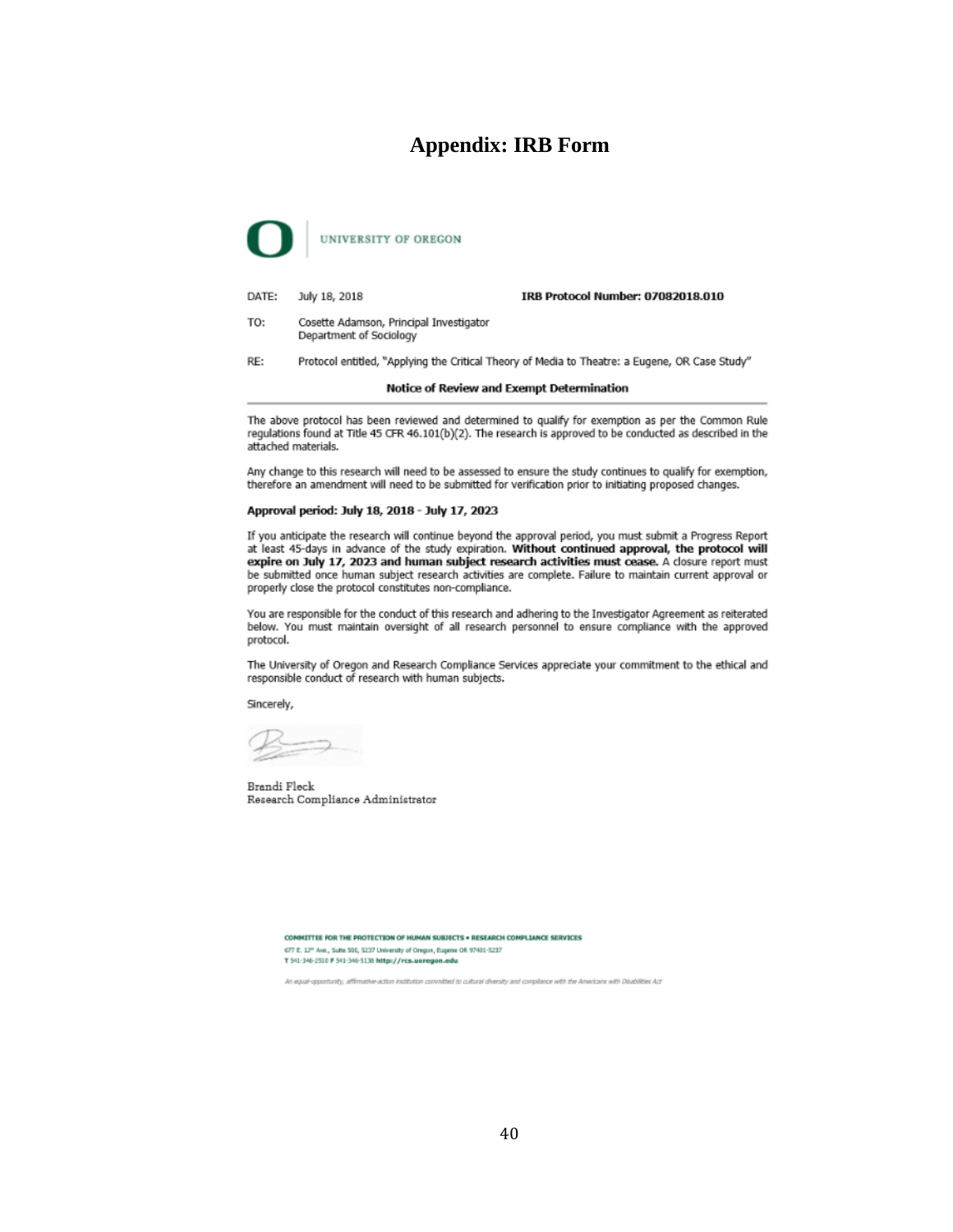# **Works Cited**

"About OCT." *Octtheatre.Org*, 13 Jan. 2019, **<https://www.octheatre.org/about-oct>**.

- Alan, Eric. *Having Our Say: The Delany Sisters' First 100 Years*. KLCC: NPR for Oregonians, 21 June 2017, **[http://www.klcc.org/post/having-our-say-delany](http://www.klcc.org/post/having-our-say-delany-sisters-first-100-years)[sisters-first-100-years](http://www.klcc.org/post/having-our-say-delany-sisters-first-100-years)**.
- . *Minority Voices Theatre Now I Am Your Neighbor: Stories of Lane County Immigrants*. KLCC: NPR for Oregonians, 6 Nov. 2017[,](http://www.klcc.org/post/now-i-am-your-neighbor-stories-lane-county-immigrants) **[http://www.klcc.org/post/now-i-am-your-neighbor-stories-lane-county](http://www.klcc.org/post/now-i-am-your-neighbor-stories-lane-county-immigrants)[immigrants](http://www.klcc.org/post/now-i-am-your-neighbor-stories-lane-county-immigrants)**.
- "Arts & Culture October 11th—Minority Voices Theatre." *Arts and Culture*, KWVA: University of Oregon Campus Radio, 11 Oct. 2017[,](https://soundcloud.com/kwva/arts-culture-october-11thminority-voices-theatre) **[https://soundcloud.com/kwva/arts-culture-october-11thminority-voices](https://soundcloud.com/kwva/arts-culture-october-11thminority-voices-theatre)[theatre](https://soundcloud.com/kwva/arts-culture-october-11thminority-voices-theatre)**.
- Baker, Diana. "Voice for the Voiceless: Encore Performance Celebrates Local Immigration Stories." *The Torch (Lane Community College)*, 8 Nov. 2017[,](http://www.lcctorch.com/2017/11/voice-for-the-voiceless/) **<http://www.lcctorch.com/2017/11/voice-for-the-voiceless/>**.
- Balme, Christopher B. "Playbills and the Theatrical Public Sphere." *Representing the Past: Essays in Performance Historiography*, edited by Charlotte M Canning and Thomas Postelwait, University of Iowa Press, 2010, pp. 37–62.
- Blankenship, Mark, and Stephanie Coen. "14 Theatrical Plans to Change the World." *American Theatre*, Dec. 2014[,](https://www.americantheatre.org/2014/12/11/14-theatrical-plans-to-change-the-world/) **[https://www.americantheatre.org/2014/12/11/14-theatrical-plans-to-change](https://www.americantheatre.org/2014/12/11/14-theatrical-plans-to-change-the-world/)[the-world/](https://www.americantheatre.org/2014/12/11/14-theatrical-plans-to-change-the-world/)**.
- Boal, Augusto. *Theatre of the Oppressed*. Translated by Charles A and Maria-Odilia Leal McBride, Theatre Communications Group Inc, 1979.

Bowles, Norma, and Daniel-Raymond Nadon, editors. *Staging Social Justice: Collaborating to Create Activist Theatre*. Southern Illinois University Press, 2013, **[https://alliance](https://alliance-primo.hosted.exlibrisgroup.com/primo_library/libweb/action/display.do?tabs=viewOnlineTab&ct=display&fn=search&doc=TN_mla2016383721&indx=20&recIds=TN_mla2016383721&recIdxs=19&elementId=19&renderMode=poppedOut&displayMode=full&frbrVersion=5&dscnt=1&vl(716538806UI0)=any&vl(1UIStartWith0)=contains&mode=Basic&vid=UO&highlight=true&institution=UO&tab=default_tab&fromLogin=true&dstmp=1508021636396&group=GUEST&query=any%2Ccontains%2CTheatre+and+social+activism&search_scope=everything&scp.scps=scope%3A%28UO%29%2Cscope%3A%28P%29%2Cscope%3A%28E-UO%29%2Cscope%3A%28uo_scholars_bank%29%2Cprimo_central_multiple_fe&onCampus=true&bulkSize=20&queryTemp=Theatre+and+social+activism&displayField=all&institute=&vl(freeText0)=Theatre%20and%20social%20activism)[primo.hosted.exlibrisgroup.com/primo\\_library/libweb/action/display.do?ta](https://alliance-primo.hosted.exlibrisgroup.com/primo_library/libweb/action/display.do?tabs=viewOnlineTab&ct=display&fn=search&doc=TN_mla2016383721&indx=20&recIds=TN_mla2016383721&recIdxs=19&elementId=19&renderMode=poppedOut&displayMode=full&frbrVersion=5&dscnt=1&vl(716538806UI0)=any&vl(1UIStartWith0)=contains&mode=Basic&vid=UO&highlight=true&institution=UO&tab=default_tab&fromLogin=true&dstmp=1508021636396&group=GUEST&query=any%2Ccontains%2CTheatre+and+social+activism&search_scope=everything&scp.scps=scope%3A%28UO%29%2Cscope%3A%28P%29%2Cscope%3A%28E-UO%29%2Cscope%3A%28uo_scholars_bank%29%2Cprimo_central_multiple_fe&onCampus=true&bulkSize=20&queryTemp=Theatre+and+social+activism&displayField=all&institute=&vl(freeText0)=Theatre%20and%20social%20activism) [bs=viewOnlineTab&ct=display&fn=search&doc=TN\\_mla2016383721&ind](https://alliance-primo.hosted.exlibrisgroup.com/primo_library/libweb/action/display.do?tabs=viewOnlineTab&ct=display&fn=search&doc=TN_mla2016383721&indx=20&recIds=TN_mla2016383721&recIdxs=19&elementId=19&renderMode=poppedOut&displayMode=full&frbrVersion=5&dscnt=1&vl(716538806UI0)=any&vl(1UIStartWith0)=contains&mode=Basic&vid=UO&highlight=true&institution=UO&tab=default_tab&fromLogin=true&dstmp=1508021636396&group=GUEST&query=any%2Ccontains%2CTheatre+and+social+activism&search_scope=everything&scp.scps=scope%3A%28UO%29%2Cscope%3A%28P%29%2Cscope%3A%28E-UO%29%2Cscope%3A%28uo_scholars_bank%29%2Cprimo_central_multiple_fe&onCampus=true&bulkSize=20&queryTemp=Theatre+and+social+activism&displayField=all&institute=&vl(freeText0)=Theatre%20and%20social%20activism) [x=20&recIds=TN\\_mla2016383721&recIdxs=19&elementId=19&renderMo](https://alliance-primo.hosted.exlibrisgroup.com/primo_library/libweb/action/display.do?tabs=viewOnlineTab&ct=display&fn=search&doc=TN_mla2016383721&indx=20&recIds=TN_mla2016383721&recIdxs=19&elementId=19&renderMode=poppedOut&displayMode=full&frbrVersion=5&dscnt=1&vl(716538806UI0)=any&vl(1UIStartWith0)=contains&mode=Basic&vid=UO&highlight=true&institution=UO&tab=default_tab&fromLogin=true&dstmp=1508021636396&group=GUEST&query=any%2Ccontains%2CTheatre+and+social+activism&search_scope=everything&scp.scps=scope%3A%28UO%29%2Cscope%3A%28P%29%2Cscope%3A%28E-UO%29%2Cscope%3A%28uo_scholars_bank%29%2Cprimo_central_multiple_fe&onCampus=true&bulkSize=20&queryTemp=Theatre+and+social+activism&displayField=all&institute=&vl(freeText0)=Theatre%20and%20social%20activism) [de=poppedOut&displayMode=full&frbrVersion=5&dscnt=1&vl\(716538806](https://alliance-primo.hosted.exlibrisgroup.com/primo_library/libweb/action/display.do?tabs=viewOnlineTab&ct=display&fn=search&doc=TN_mla2016383721&indx=20&recIds=TN_mla2016383721&recIdxs=19&elementId=19&renderMode=poppedOut&displayMode=full&frbrVersion=5&dscnt=1&vl(716538806UI0)=any&vl(1UIStartWith0)=contains&mode=Basic&vid=UO&highlight=true&institution=UO&tab=default_tab&fromLogin=true&dstmp=1508021636396&group=GUEST&query=any%2Ccontains%2CTheatre+and+social+activism&search_scope=everything&scp.scps=scope%3A%28UO%29%2Cscope%3A%28P%29%2Cscope%3A%28E-UO%29%2Cscope%3A%28uo_scholars_bank%29%2Cprimo_central_multiple_fe&onCampus=true&bulkSize=20&queryTemp=Theatre+and+social+activism&displayField=all&institute=&vl(freeText0)=Theatre%20and%20social%20activism) [UI0\)=any&vl\(1UIStartWith0\)=contains&mode=Basic&vid=UO&highlight](https://alliance-primo.hosted.exlibrisgroup.com/primo_library/libweb/action/display.do?tabs=viewOnlineTab&ct=display&fn=search&doc=TN_mla2016383721&indx=20&recIds=TN_mla2016383721&recIdxs=19&elementId=19&renderMode=poppedOut&displayMode=full&frbrVersion=5&dscnt=1&vl(716538806UI0)=any&vl(1UIStartWith0)=contains&mode=Basic&vid=UO&highlight=true&institution=UO&tab=default_tab&fromLogin=true&dstmp=1508021636396&group=GUEST&query=any%2Ccontains%2CTheatre+and+social+activism&search_scope=everything&scp.scps=scope%3A%28UO%29%2Cscope%3A%28P%29%2Cscope%3A%28E-UO%29%2Cscope%3A%28uo_scholars_bank%29%2Cprimo_central_multiple_fe&onCampus=true&bulkSize=20&queryTemp=Theatre+and+social+activism&displayField=all&institute=&vl(freeText0)=Theatre%20and%20social%20activism) [=true&institution=UO&tab=default\\_tab&fromLogin=true&dstmp=150802](https://alliance-primo.hosted.exlibrisgroup.com/primo_library/libweb/action/display.do?tabs=viewOnlineTab&ct=display&fn=search&doc=TN_mla2016383721&indx=20&recIds=TN_mla2016383721&recIdxs=19&elementId=19&renderMode=poppedOut&displayMode=full&frbrVersion=5&dscnt=1&vl(716538806UI0)=any&vl(1UIStartWith0)=contains&mode=Basic&vid=UO&highlight=true&institution=UO&tab=default_tab&fromLogin=true&dstmp=1508021636396&group=GUEST&query=any%2Ccontains%2CTheatre+and+social+activism&search_scope=everything&scp.scps=scope%3A%28UO%29%2Cscope%3A%28P%29%2Cscope%3A%28E-UO%29%2Cscope%3A%28uo_scholars_bank%29%2Cprimo_central_multiple_fe&onCampus=true&bulkSize=20&queryTemp=Theatre+and+social+activism&displayField=all&institute=&vl(freeText0)=Theatre%20and%20social%20activism) [1636396&group=GUEST&query=any%2Ccontains%2CTheatre+and+soci](https://alliance-primo.hosted.exlibrisgroup.com/primo_library/libweb/action/display.do?tabs=viewOnlineTab&ct=display&fn=search&doc=TN_mla2016383721&indx=20&recIds=TN_mla2016383721&recIdxs=19&elementId=19&renderMode=poppedOut&displayMode=full&frbrVersion=5&dscnt=1&vl(716538806UI0)=any&vl(1UIStartWith0)=contains&mode=Basic&vid=UO&highlight=true&institution=UO&tab=default_tab&fromLogin=true&dstmp=1508021636396&group=GUEST&query=any%2Ccontains%2CTheatre+and+social+activism&search_scope=everything&scp.scps=scope%3A%28UO%29%2Cscope%3A%28P%29%2Cscope%3A%28E-UO%29%2Cscope%3A%28uo_scholars_bank%29%2Cprimo_central_multiple_fe&onCampus=true&bulkSize=20&queryTemp=Theatre+and+social+activism&displayField=all&institute=&vl(freeText0)=Theatre%20and%20social%20activism) [al+activism&search\\_scope=everything&scp.scps=scope%3A%28UO%29%](https://alliance-primo.hosted.exlibrisgroup.com/primo_library/libweb/action/display.do?tabs=viewOnlineTab&ct=display&fn=search&doc=TN_mla2016383721&indx=20&recIds=TN_mla2016383721&recIdxs=19&elementId=19&renderMode=poppedOut&displayMode=full&frbrVersion=5&dscnt=1&vl(716538806UI0)=any&vl(1UIStartWith0)=contains&mode=Basic&vid=UO&highlight=true&institution=UO&tab=default_tab&fromLogin=true&dstmp=1508021636396&group=GUEST&query=any%2Ccontains%2CTheatre+and+social+activism&search_scope=everything&scp.scps=scope%3A%28UO%29%2Cscope%3A%28P%29%2Cscope%3A%28E-UO%29%2Cscope%3A%28uo_scholars_bank%29%2Cprimo_central_multiple_fe&onCampus=true&bulkSize=20&queryTemp=Theatre+and+social+activism&displayField=all&institute=&vl(freeText0)=Theatre%20and%20social%20activism) [2Cscope%3A%28P%29%2Cscope%3A%28E-](https://alliance-primo.hosted.exlibrisgroup.com/primo_library/libweb/action/display.do?tabs=viewOnlineTab&ct=display&fn=search&doc=TN_mla2016383721&indx=20&recIds=TN_mla2016383721&recIdxs=19&elementId=19&renderMode=poppedOut&displayMode=full&frbrVersion=5&dscnt=1&vl(716538806UI0)=any&vl(1UIStartWith0)=contains&mode=Basic&vid=UO&highlight=true&institution=UO&tab=default_tab&fromLogin=true&dstmp=1508021636396&group=GUEST&query=any%2Ccontains%2CTheatre+and+social+activism&search_scope=everything&scp.scps=scope%3A%28UO%29%2Cscope%3A%28P%29%2Cscope%3A%28E-UO%29%2Cscope%3A%28uo_scholars_bank%29%2Cprimo_central_multiple_fe&onCampus=true&bulkSize=20&queryTemp=Theatre+and+social+activism&displayField=all&institute=&vl(freeText0)=Theatre%20and%20social%20activism)**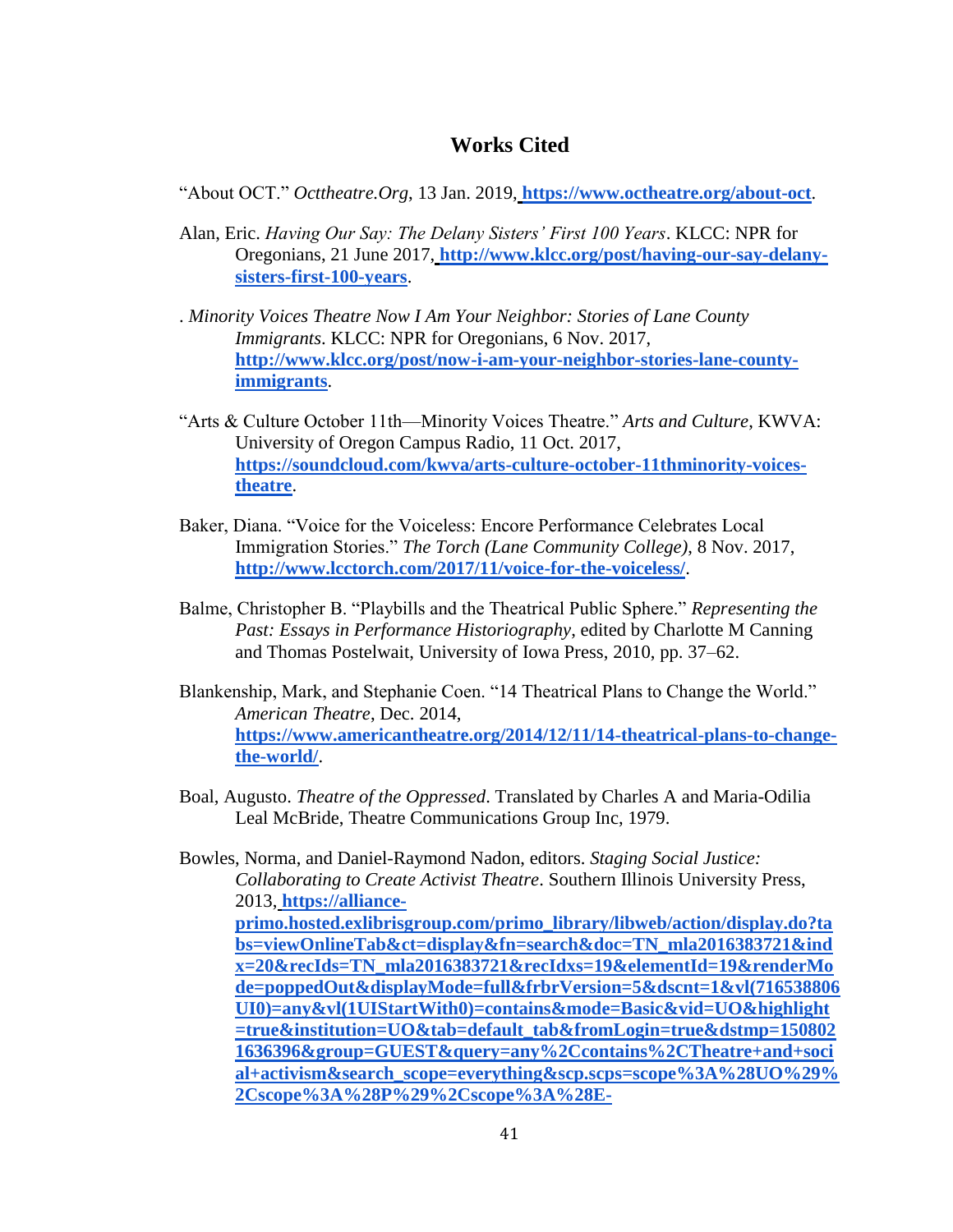**[UO%29%2Cscope%3A%28uo\\_scholars\\_bank%29%2Cprimo\\_central\\_mu](https://alliance-primo.hosted.exlibrisgroup.com/primo_library/libweb/action/display.do?tabs=viewOnlineTab&ct=display&fn=search&doc=TN_mla2016383721&indx=20&recIds=TN_mla2016383721&recIdxs=19&elementId=19&renderMode=poppedOut&displayMode=full&frbrVersion=5&dscnt=1&vl(716538806UI0)=any&vl(1UIStartWith0)=contains&mode=Basic&vid=UO&highlight=true&institution=UO&tab=default_tab&fromLogin=true&dstmp=1508021636396&group=GUEST&query=any%2Ccontains%2CTheatre+and+social+activism&search_scope=everything&scp.scps=scope%3A%28UO%29%2Cscope%3A%28P%29%2Cscope%3A%28E-UO%29%2Cscope%3A%28uo_scholars_bank%29%2Cprimo_central_multiple_fe&onCampus=true&bulkSize=20&queryTemp=Theatre+and+social+activism&displayField=all&institute=&vl(freeText0)=Theatre%20and%20social%20activism) [ltiple\\_fe&onCampus=true&bulkSize=20&queryTemp=Theatre+and+social](https://alliance-primo.hosted.exlibrisgroup.com/primo_library/libweb/action/display.do?tabs=viewOnlineTab&ct=display&fn=search&doc=TN_mla2016383721&indx=20&recIds=TN_mla2016383721&recIdxs=19&elementId=19&renderMode=poppedOut&displayMode=full&frbrVersion=5&dscnt=1&vl(716538806UI0)=any&vl(1UIStartWith0)=contains&mode=Basic&vid=UO&highlight=true&institution=UO&tab=default_tab&fromLogin=true&dstmp=1508021636396&group=GUEST&query=any%2Ccontains%2CTheatre+and+social+activism&search_scope=everything&scp.scps=scope%3A%28UO%29%2Cscope%3A%28P%29%2Cscope%3A%28E-UO%29%2Cscope%3A%28uo_scholars_bank%29%2Cprimo_central_multiple_fe&onCampus=true&bulkSize=20&queryTemp=Theatre+and+social+activism&displayField=all&institute=&vl(freeText0)=Theatre%20and%20social%20activism) [+activism&displayField=all&institute=&vl\(freeText0\)=Theatre%20and%2](https://alliance-primo.hosted.exlibrisgroup.com/primo_library/libweb/action/display.do?tabs=viewOnlineTab&ct=display&fn=search&doc=TN_mla2016383721&indx=20&recIds=TN_mla2016383721&recIdxs=19&elementId=19&renderMode=poppedOut&displayMode=full&frbrVersion=5&dscnt=1&vl(716538806UI0)=any&vl(1UIStartWith0)=contains&mode=Basic&vid=UO&highlight=true&institution=UO&tab=default_tab&fromLogin=true&dstmp=1508021636396&group=GUEST&query=any%2Ccontains%2CTheatre+and+social+activism&search_scope=everything&scp.scps=scope%3A%28UO%29%2Cscope%3A%28P%29%2Cscope%3A%28E-UO%29%2Cscope%3A%28uo_scholars_bank%29%2Cprimo_central_multiple_fe&onCampus=true&bulkSize=20&queryTemp=Theatre+and+social+activism&displayField=all&institute=&vl(freeText0)=Theatre%20and%20social%20activism) [0social%20activism](https://alliance-primo.hosted.exlibrisgroup.com/primo_library/libweb/action/display.do?tabs=viewOnlineTab&ct=display&fn=search&doc=TN_mla2016383721&indx=20&recIds=TN_mla2016383721&recIdxs=19&elementId=19&renderMode=poppedOut&displayMode=full&frbrVersion=5&dscnt=1&vl(716538806UI0)=any&vl(1UIStartWith0)=contains&mode=Basic&vid=UO&highlight=true&institution=UO&tab=default_tab&fromLogin=true&dstmp=1508021636396&group=GUEST&query=any%2Ccontains%2CTheatre+and+social+activism&search_scope=everything&scp.scps=scope%3A%28UO%29%2Cscope%3A%28P%29%2Cscope%3A%28E-UO%29%2Cscope%3A%28uo_scholars_bank%29%2Cprimo_central_multiple_fe&onCampus=true&bulkSize=20&queryTemp=Theatre+and+social+activism&displayField=all&institute=&vl(freeText0)=Theatre%20and%20social%20activism)**.

- Couldry, Nick. *Media, Society, World: Social Theory and Digital Media Practice*. Polity Press, 2012.
- Debord, Guy. "The Commodity as Spectacle." *Media and Cultural Studies Keyworks*, Blackwell Publishers, 2001.
- Dennis, Carol, and Cosette Adamson. *Thesis Interview with Carol Dennis of Minority Voices Theatre*. 5 Sept. 2018.
- Durham, Meenakshi Gigi, and Douglas M. Kellner. *Media and Cultural Studies: Keyworks*. Blackwell Publishers, 2001.
- Fontana, Francesca. "Unspoken Voices." *The Register Guard*, 9 Feb. 2017[,](https://www.registerguard.com/rg/entertainment/arts/35234504-60/unspoken-voices-two-directors-create-a-venue-to-empower-minorities-in-eugene.html.csp) **[https://www.registerguard.com/rg/entertainment/arts/35234504-](https://www.registerguard.com/rg/entertainment/arts/35234504-60/unspoken-voices-two-directors-create-a-venue-to-empower-minorities-in-eugene.html.csp) [60/unspoken-voices-two-directors-create-a-venue-to-empower-minorities](https://www.registerguard.com/rg/entertainment/arts/35234504-60/unspoken-voices-two-directors-create-a-venue-to-empower-minorities-in-eugene.html.csp)[in-eugene.html.csp](https://www.registerguard.com/rg/entertainment/arts/35234504-60/unspoken-voices-two-directors-create-a-venue-to-empower-minorities-in-eugene.html.csp)**.
- Fox, Hannah, and Abigail Leeder. "Combining Theatre of the Oppressed, Playback Theatre, and Autobiographical Theatre for Social Action in Higher Education." *Theatre Topics*, vol. 28, no. 2, July 2018, pp. 101–11.
- Goes, Susan, and Cosette Adamson. *Thesis Interview with Susan Goes of Cottage Theatre*. 14 Sept. 2018.
- Goodlad, JSR. *The Sociology of Popular Drama*. Heinemann Educational Books, 1971.
- Grazian, David. *Mix It up: Popular Culture, Mass Media, and Society1*. 2nd. Ed., WW Norton and Company, Inc, 2017.
- Griggs, Taylor. "Minority Voices Theatre Local Theater Project Looks to Confront Eugene's Diversity Issues." *Eugene Weekly*, 9 Aug. 2018[,](https://www.eugeneweekly.com/2018/08/09/minority-voices-theatre/) **<https://www.eugeneweekly.com/2018/08/09/minority-voices-theatre/>**.
- Gross, Larry. "Out of the Mainstream: Sexual Minorities and the Mass Media." *Media and Cultural Studies Keyworks*, Blackwell Publishers, 2001, pp. 405–23.
- Herman, Edward. "The Propaganda Model Revisited." *Monthly Review: An Independent Socialist Magazine*, 1 Jan. 2018[,](https://monthlyreview.org/2018/01/01/the-propaganda-model-revisited/) **<https://monthlyreview.org/2018/01/01/the-propaganda-model-revisited/>**.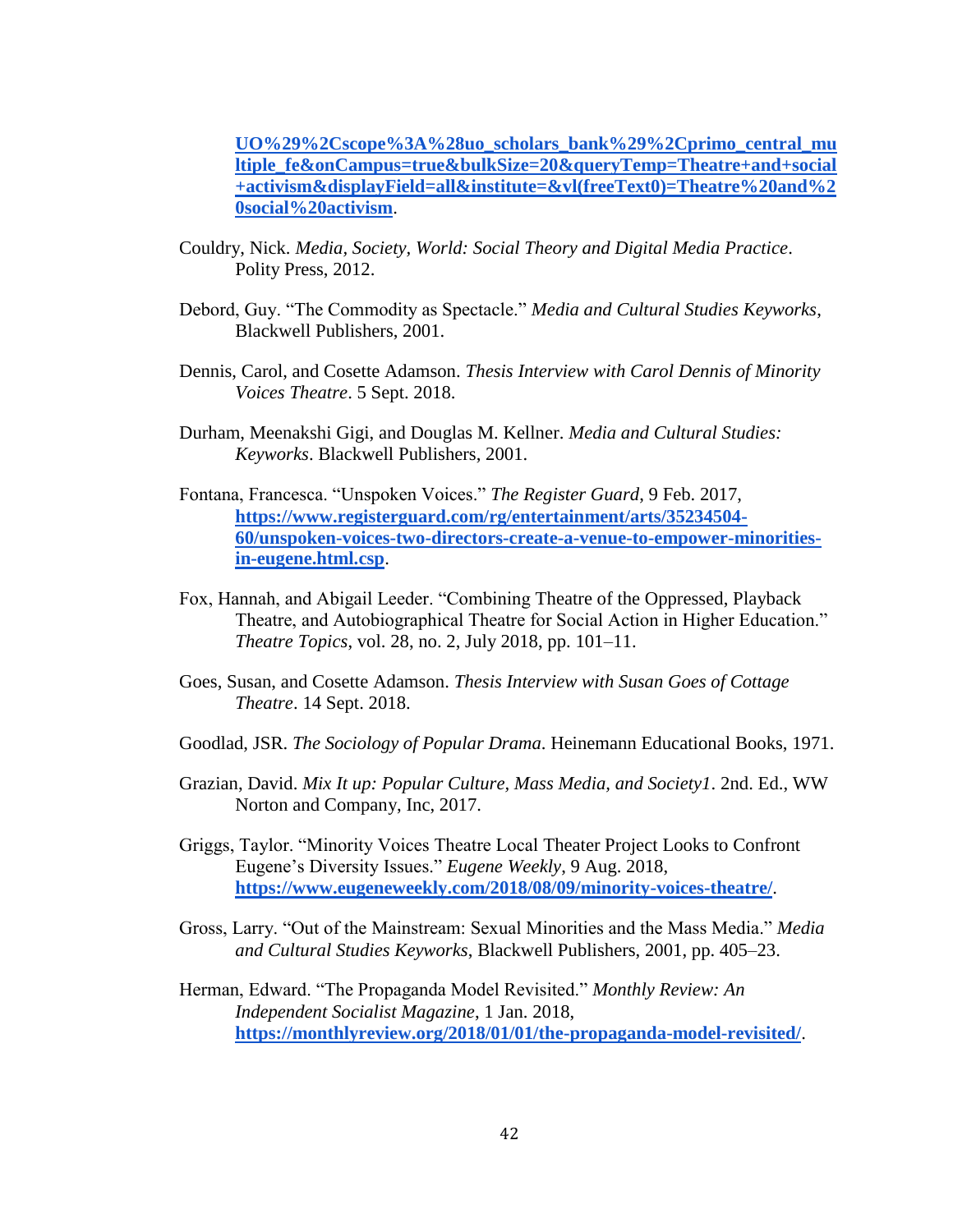- Horkeimer, Max, and Theodor W. Adorno. "The Culture Industry: Enlightenment as Mass Deception." *Media and Cultural Studies: Keyworks*, Blackwell Publishers, 2001, pp. 71–101.
- Hutchison, Peter D., et al. *Requiem for the American Dream*. Netflix, 2016.
- Jameson, Frederic. "Post-Modernism, or the Late Cultural Logic of Late Capitalism." *Media and Cultural Studies: Keyworks*, Blackwell Publishers, 2001, pp. 550–87.
- Kellner, Douglas M. *The Frankfurt School*[.](https://pages.gseis.ucla.edu/faculty/kellner/papers/fs.htm) **<https://pages.gseis.ucla.edu/faculty/kellner/papers/fs.htm>**.
- Kellner, Douglas M., and Meenakshi Gigi Durham. "Adventures in Media and Cultural Studies: Introducing the Keyworks." *Media and Cultural Studies: Keyworks*, Blackwell Publishers, 2001, pp. 1–31.
- Leeder, Abigail, and Cosette Adamson. *Thesis Interview with Abigail Leeder of Rehearsals for Life*. 29 Oct. 2018.
- Lénárt-Cheng, and Darija Helga -- Walker. "Recent Trends in Using Life Stories for Social and Political Activism." *Biography: An Interdisciplinary Quarterly*, vol. 34, no. 1, Winter 2011, pp. 141–79.
- Marx, Karl, and Friedrich Engels. "The Ruling Class and the Ruling Ideas." *Media and Cultural Studies: Keyworks*, Blackwell Publishers, 2001, pp. 39–41.
- McConachie, Bruce. "Historicizing the Relations of Theatrical Production." *Critcal Theory and Performance*, edited by Janelle Reinelt and Joseph R Roach, Revised and Enlarged Edition, University of Michigan Press, 2007, pp. 284–94.
- "Mere Exposure Effect." *Social Psych Online*, 15 Mar. 2016[,](http://socialpsychonline.com/2016/03/the-mere-exposure-effect/) **<http://socialpsychonline.com/2016/03/the-mere-exposure-effect/>**.
- *Minority Voices Theatre: A Project of the Very Little Theatre*[.](http://minorityvoicestheatre.org/) **<http://minorityvoicestheatre.org/>**. Accessed 2 Sept. 2018.
- "Mission and Programs." *Cottagetheatre. Org*[,](http://www.cottagetheatre.org/mission-and-programs.html) **<http://www.cottagetheatre.org/mission-and-programs.html>**. Accessed 20 Jan. 2019.
- "The Naked Magicians." *The Register Guard.* 24 March, 2017. **<http://go.registerguard.com/entertainment/2017/mar/24/44535/>**
- "'Now I Am Your Neighbor' Holds Encore Performance." *16KMTR*[,](https://nbc16.com/news/local/now-i-am-your-neighbor-holds-encore-performance) **[https://nbc16.com/news/local/now-i-am-your-neighbor-holds-encore](https://nbc16.com/news/local/now-i-am-your-neighbor-holds-encore-performance)[performance](https://nbc16.com/news/local/now-i-am-your-neighbor-holds-encore-performance)**. Accessed 2 Sept. 2018.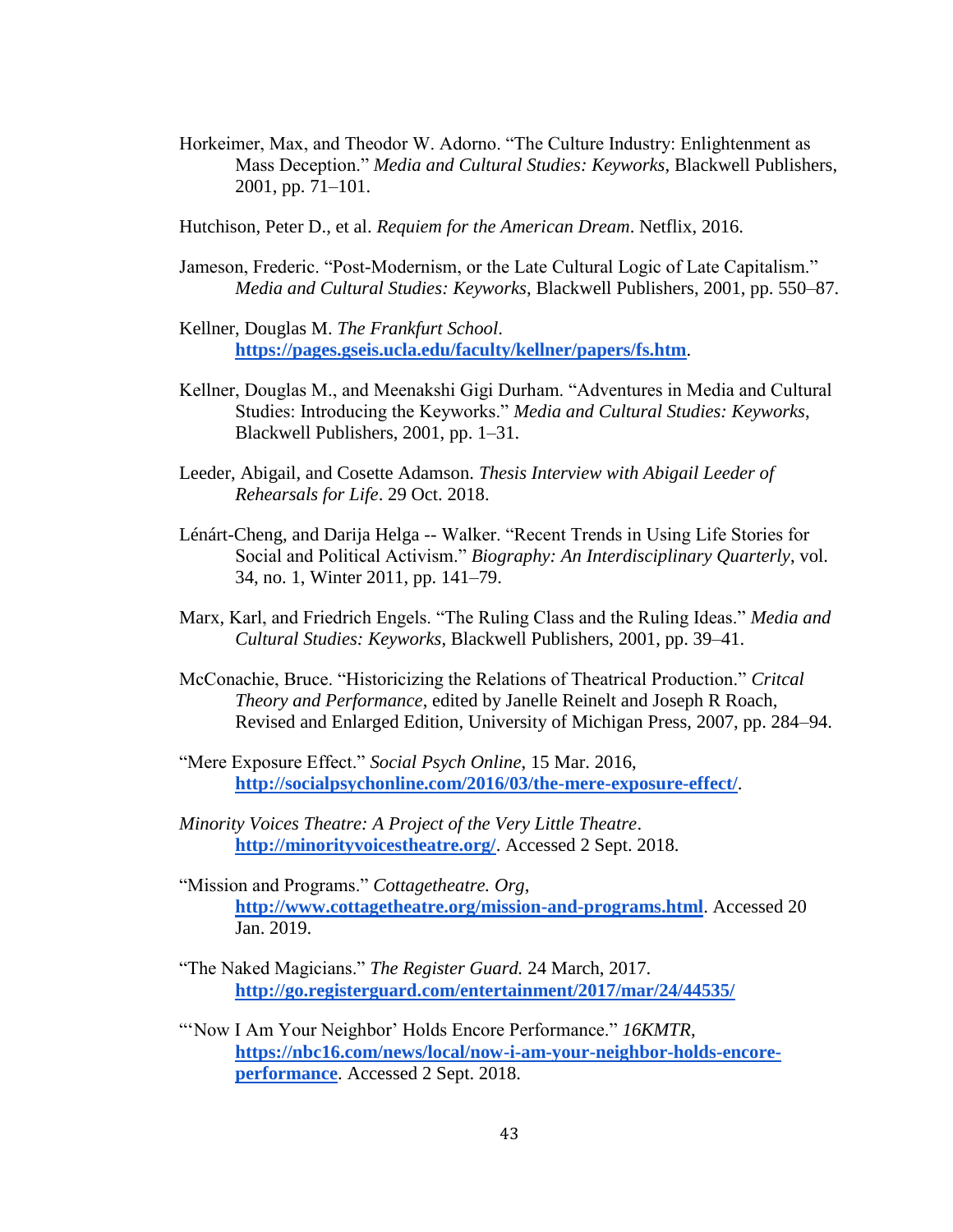- Olalquiaga, Celeste. "Prologue from Megalopolis." *Media and Cultural Studies Keyworks*, Blackwell Publishers, 2001, p. 589=597.
- Park-Fuller, Linda M. "Audiencing the Audience: Playback Theatre, Performative Writing, and Social Activism." *Text and Performance Quarterly*, vol. 23, no. 3, July 2003, pp. 288–310.
- Piccolo, Sabrina. ""Finally, Someone Gets It!' Transgender and Gender Non-Conforming Experiences Shared through Stage Readings." *The Torch (Lane Community College)*, 11 Apr. 2018, **[http://www.lcctorch.com/2018/04/finally](http://www.lcctorch.com/2018/04/finally-someone-gets-it/)[someone-gets-it/](http://www.lcctorch.com/2018/04/finally-someone-gets-it/)**.
- Postelwait, Thomas. "Theatre Events and Their Political Context: A Problem in the Writing of Theatre History." *Critical Theory and Performance*, edited by Janelle Reinelt and Joseph R Roach, Revised and Enlarged Edition, University of Michigan Press, 2007, pp. 191–222.
- "Production History." *Cottagetheatre. Org*[,](http://www.cottagetheatre.org/production-history.html) **<http://www.cottagetheatre.org/production-history.html>**. Accessed 20 Jan. 2019.
- *Rehearsals for Life – Earnest Storytelling and Interactive Scenarios to Break Down Social Barriers*. **<https://gradschool.uoregon.edu/node/2275>**. Accessed 7 Sept. 2018.
- *Rehearsals for Life: Graduate Student Theatre Troupe*[.](https://gradschool.uoregon.edu/rehearsals-for-life) **<https://gradschool.uoregon.edu/rehearsals-for-life>**. Accessed 7 Sept. 2018.
- "Resident Companies." *Hultcenter.Org*, **[https://www.hultcenter.org/about-the-hult](https://www.hultcenter.org/about-the-hult-center/residentcompanies.htm)[center/residentcompanies.htm](https://www.hultcenter.org/about-the-hult-center/residentcompanies.htm)**. Accessed 20 Jan. 2019.
- Rohle, Theo. "Power, Reason, Closure: Critical Perspectives on New Media Theory." *New Media and Society*, vol. 7, no. 3, 2005, pp. 403–22.
- Sauter, Willmar. "Cyclic Perseverance and Linear Mobility of Theatrical Events." *Representing the Past: Essays in Performance Historiography*, edited by Charlotte M Canning and Thomas Postlewait, University of Iowa Press, 2010, pp. 117–41.
- Schlossman, David A. *Actors and Activists: Politics, Performance, and Exchange among Social Worlds*. Edited by Jerome Nadelhaft, Routledge, 2002.
- *Sexual Wellness Advocacy Team (SWAT)*. **<https://studentlife.uoregon.edu/svpe/swat>**. Accessed 7 Sept. 2018.
- Sizemore, Theresa, and Cosette Adamson. *Thesis Interview with Theresa Sizemore of The Hult Center*. 31 Oct. 2018.